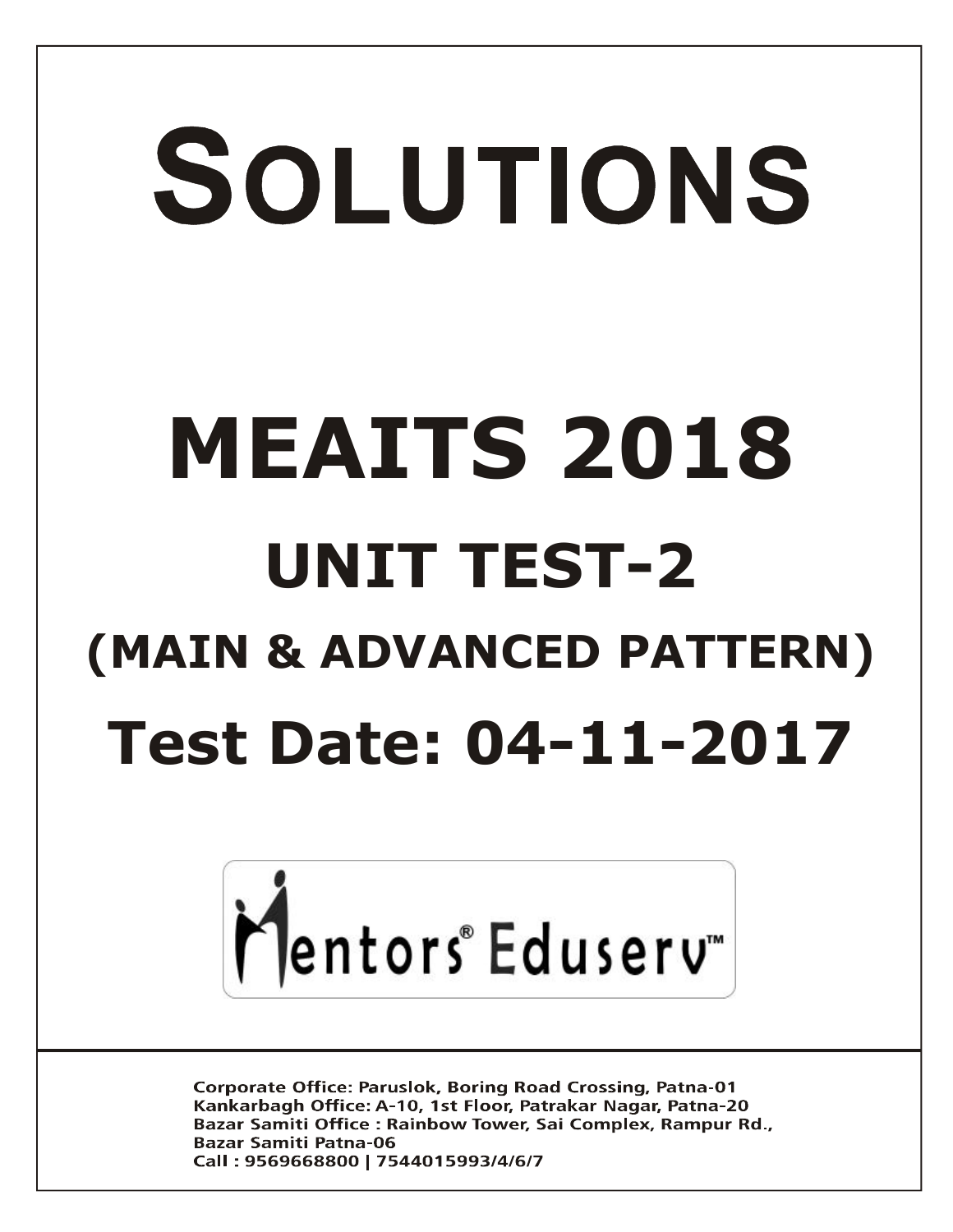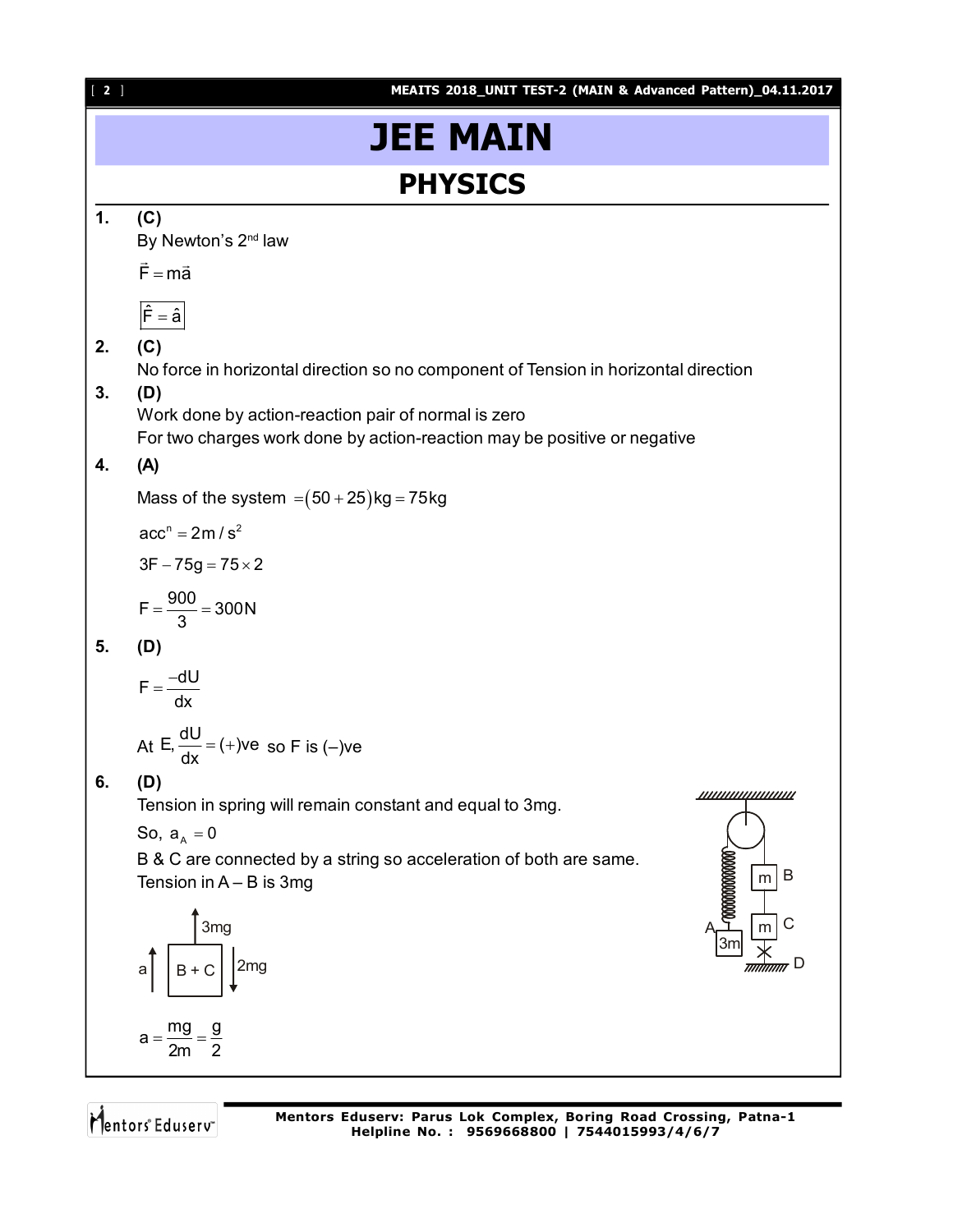#### **MEAITS 2018\_UNIT TEST-2 (MAIN & Advanced Pattern)\_04.11.2017** [ **3** ]

**7. (D)**

Limiting friction between A and  $B = 60 N$ 

Limiting friction between B and  $C = 90 N$ 

Limiting friction between C and ground =  $50 N$ 

Since limiting friction is least between C and ground, slipping will occur at first between C and ground. This will occur when  $F = 50 N$ 

$$
8. (A)
$$

$$
dw = \vec{F} \cdot \vec{ds}
$$
  
\n
$$
= (4y\hat{i} + 2x\hat{j}) \cdot (dx\hat{i} + dy)\hat{j}
$$
  
\n
$$
\int dw = \int 4ydx + \int 2xdy
$$
  
\n
$$
y = 2x + 1
$$
  
\n
$$
dy = 2dx
$$
  
\n
$$
w = \int 4y\frac{dy}{2} + \int 2x 2dx
$$
  
\n
$$
= \int_{1}^{5} 2ydy + \int_{0}^{2} 4xdx
$$
  
\n
$$
= y^{2}\Big|_{1}^{5} + 2x^{2}\Big|_{0}^{2}
$$
  
\n
$$
= (25 - 1) + 2 \times 4
$$
  
\n
$$
= 24 + 8 = 32J
$$

**9. (A)**

In frame of 1



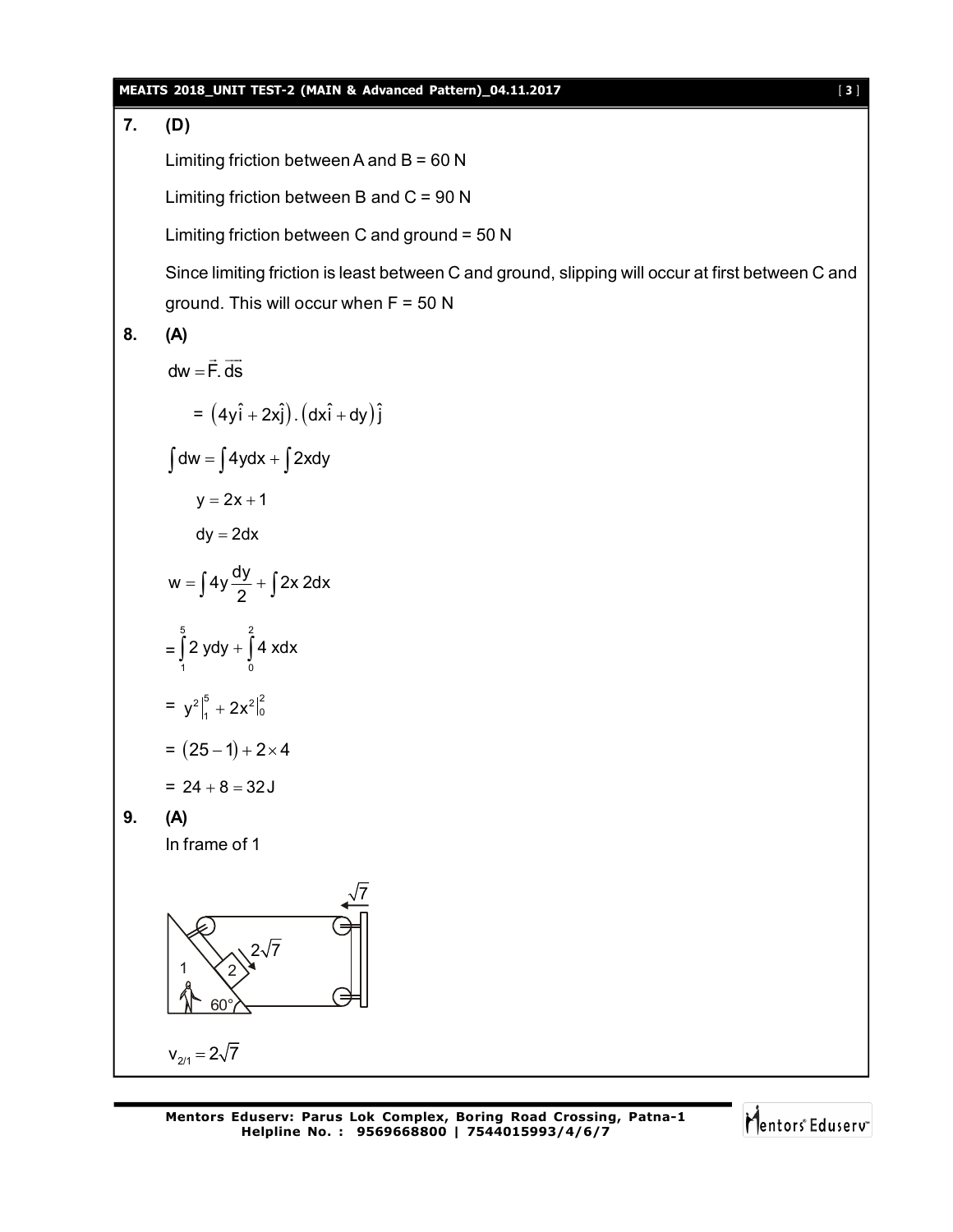



$$
dK = \frac{1}{2} \left( \frac{m}{L} dx \right) \left( \frac{v_0 x}{L} \right)^2
$$
  

$$
K.E_{total} = \int dK = \int_0^L \frac{m dx}{2L} \left( \frac{x}{L} v_0 \right)^2 = \frac{mv_0^2}{6}
$$

this small element is given by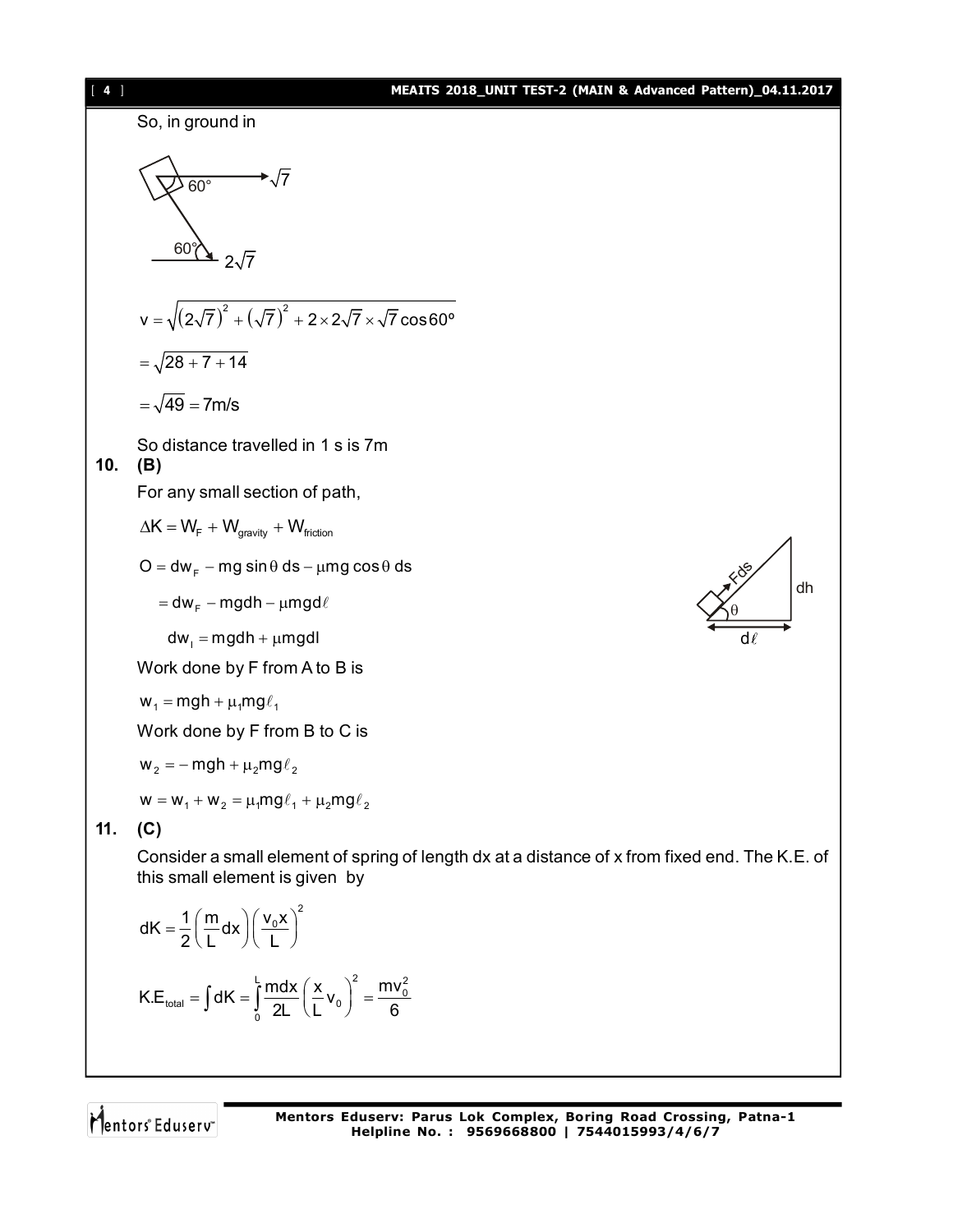#### **MEAITS 2018\_UNIT TEST-2 (MAIN & Advanced Pattern)\_04.11.2017** [ **5** ]

## **12. (A)** The limiting friction for m<sub>1</sub> and m<sub>2</sub> are f<sub>L1</sub> = 6N and f<sub>L2</sub> = 10N respectively. At t = 2s the situation would be like as shown 4N ← ├─▶T f 1  $T \leftarrow \longrightarrow 5N$ for  $(m_1)$ ,  $4 = f_1 + T$ As friction will be compensated first, so  $f_{\text{\tiny{l}}} = 4\text{\textsf{N}}$ And  $T = 0$ For  $m_2$ ,  $f_2 = 5N$ **13. (B)** 1 kg  $4kg$   $\sim$   $m$   $6kg$  $T \begin{array}{ccc} \overline{a} & b \end{array}$  kx kx 1.g F.B.D. of system is as shown in fig. Limiting value of  $f_1$  and  $f_2$  are 4N and 6N resp. As  $1.g = f_{L1} + f_{L2}$  the system is just one the verge sliding and friction are demitting in nature.  $T_1 = 1.9 = 10N$ ,  $kx + f_{11} = T_1 \implies kx = 10 - 4 = 6N$  $x = .06m$ **14. (A) 15. (A)** As the cart is moving up with constant velocity the FBD at sphere with respect to cart or with respect to ground would be same and would be like as shown in fig. v=const  $\theta$ T mg In this situation tension balances gravity force & hence string is vertical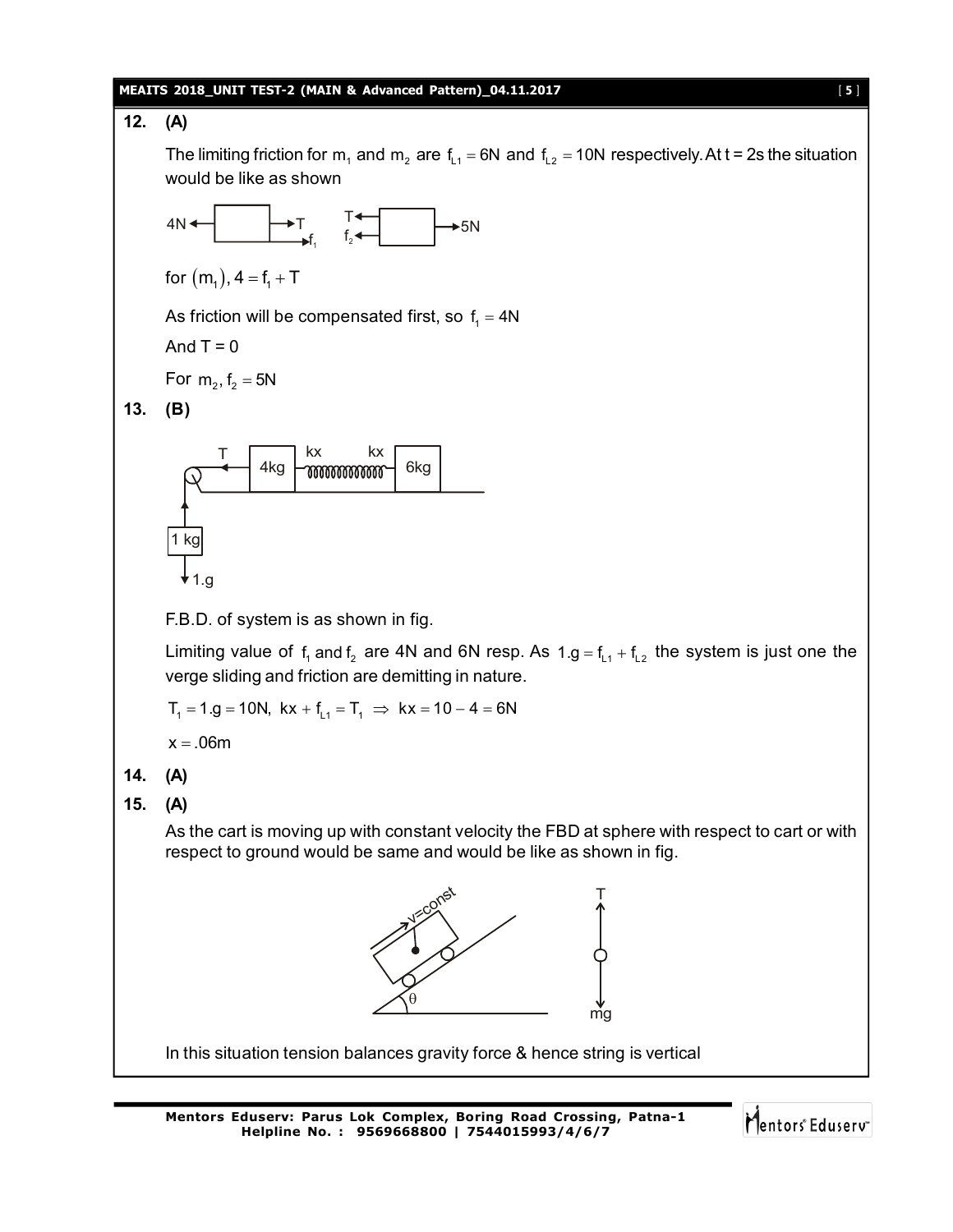| $[6]$ | MEAITS 2018_UNIT TEST-2 (MAIN & Advanced Pattern)_04.11.2017                                                       |
|-------|--------------------------------------------------------------------------------------------------------------------|
| 16.   | (D)                                                                                                                |
|       | in interfance redistribution of energy takes place.                                                                |
| 17.   | (C)                                                                                                                |
|       | $I_R = I_1 + I_2 + 2\sqrt{I}\sqrt{I_2} \cos \Delta\phi$                                                            |
| 18.   | (A)                                                                                                                |
|       | Wave front is locus of the points which are in same phase.                                                         |
| 19.   | (B)                                                                                                                |
|       | When $I_0$                                                                                                         |
|       | $I_{\text{max}} = 4I_0$                                                                                            |
|       | $I_{min} = 0$                                                                                                      |
|       | $k_1 = 4$                                                                                                          |
|       | When                                                                                                               |
|       | $A \rightarrow \frac{I_0}{4}$ , $B = I_0$                                                                          |
|       | $K_2 = \left(\sqrt{\frac{I_0}{4}} + \sqrt{I_0}\right)^2 - \left(\frac{\sqrt{I_0}}{\sqrt{4}} - \sqrt{I_0}\right)^2$ |
|       | $=\frac{9}{4}I_0-\frac{1}{4}I_0$                                                                                   |
|       | $=2I_0$                                                                                                            |
|       | $\frac{K_1}{K_2} = 2$                                                                                              |
| 20.   | (B)                                                                                                                |
|       | S <sub>1</sub><br>$X_2$<br>S <sub>2</sub>                                                                          |
|       | Optical path is more than real path                                                                                |
|       | Central maxima will shift toward glass slab.                                                                       |
|       |                                                                                                                    |

Mentors<sup>®</sup> Eduserv<sup>®</sup>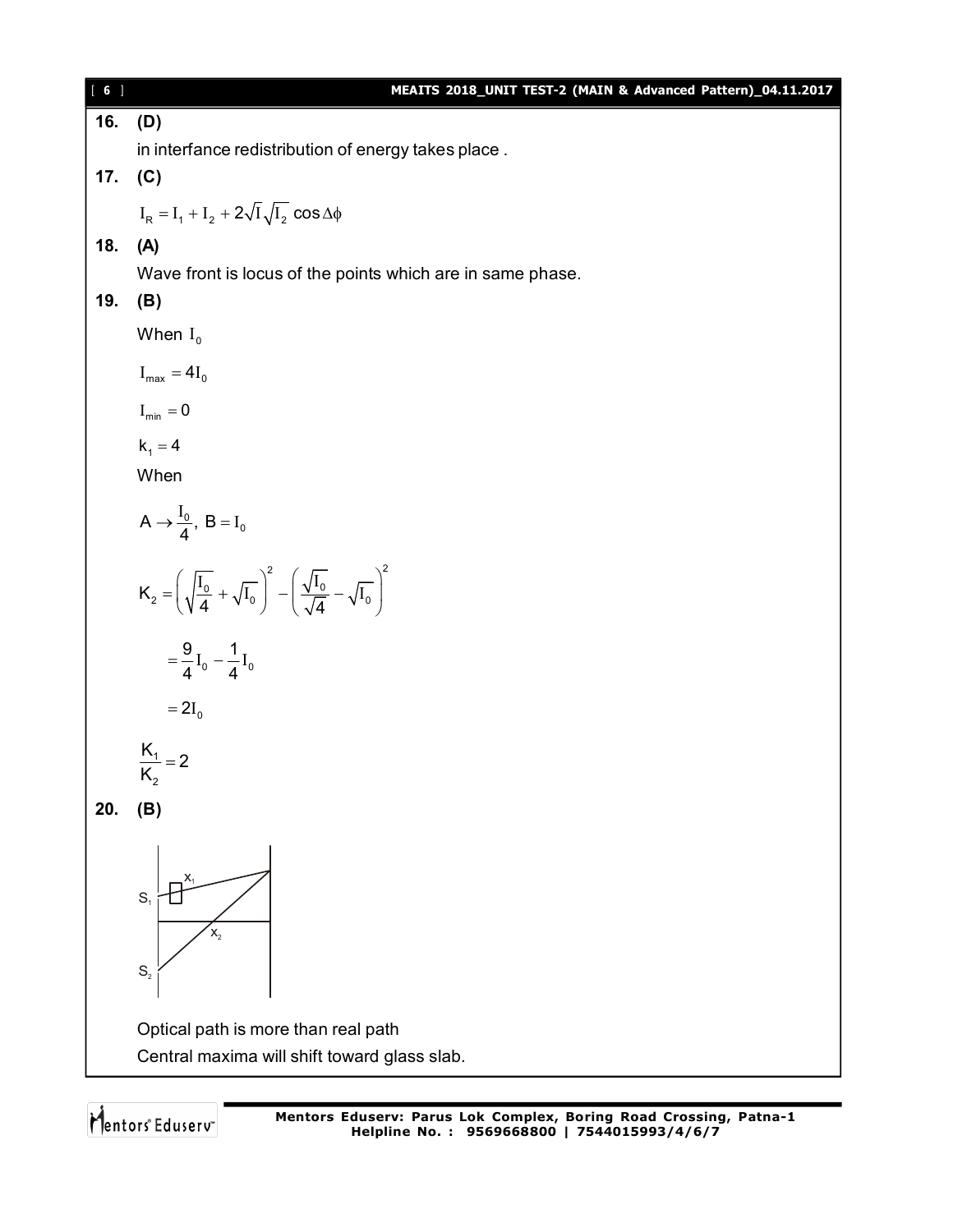### **MEAITS 2018\_UNIT TEST-2 (MAIN & Advanced Pattern)\_04.11.2017** [ **7** ]

21. **(A)**  
\nLet S', and S'<sub>2</sub> are the points on the wave front from where perpendicular can be drawn  
\nthrough S, and S<sub>2</sub>  
\nS'<sub>3</sub>, S<sub>2</sub> + (µ – 1) t + S<sub>2</sub>E = S'<sub>3</sub>, S<sub>3</sub> + S<sub>4</sub>E  
\n
$$
\Rightarrow (OS'_{2} - OS_{2}) + (µ – 1) t + \sqrt{D^{2} + d^{2}} = (OS'_{1} - OS_{1}) + D
$$
\n
$$
\Rightarrow (µ – 1) t = (OS_{2} - OS_{1}) - (\sqrt{D^{2} + d^{2}} - D)
$$
\n
$$
\Rightarrow 2\lambda - \frac{d^{2}}{2} \text{ (Binomial approximation)}
$$
\n
$$
\Rightarrow t = \frac{3\lambda}{8}
$$
\n22. **(D)**  
\nHuygen's principle can also prove snell's law & law of reflection.  
\n23. **(A)**  
\n
$$
\beta = \frac{\lambda D}{d} \Rightarrow \beta_{1} = \frac{400 \times 1 \times 10^{-9}}{0.1 \times 10^{-3}} = 4 \text{ mm}
$$
\n
$$
\beta_{2} = \frac{560 \times 1 \times 10^{-9}}{0.1 \times 10^{-3}} = 5.6 \text{ mm}
$$
\n25. **(A)**  
\nIf unpolarised light is passed through a Polaroid P<sub>1</sub>, its intensity will become half So, I<sub>1</sub> =  $\frac{I_{0}}{2}$   
\nwith vibrations parallel to the axis of P<sub>1</sub>  
\nNow this light will pass through the Analyzer  
\nI<sub>R</sub> =  $\left(\frac{I_{0}}{2}\right) \cos^{2} 30^{\circ} = \frac{I_{0}}{2} \times \left(\frac{\sqrt{3}}{2}\right)^{2} = \frac{3}{8}I_{0}$   
\nSo the fractional transmitted =  $\frac{I_{2}}{I_{0}} = \frac{3}{8} = 37.5\%$ 

Mentors<sup>e</sup> Eduserv<sup>-</sup>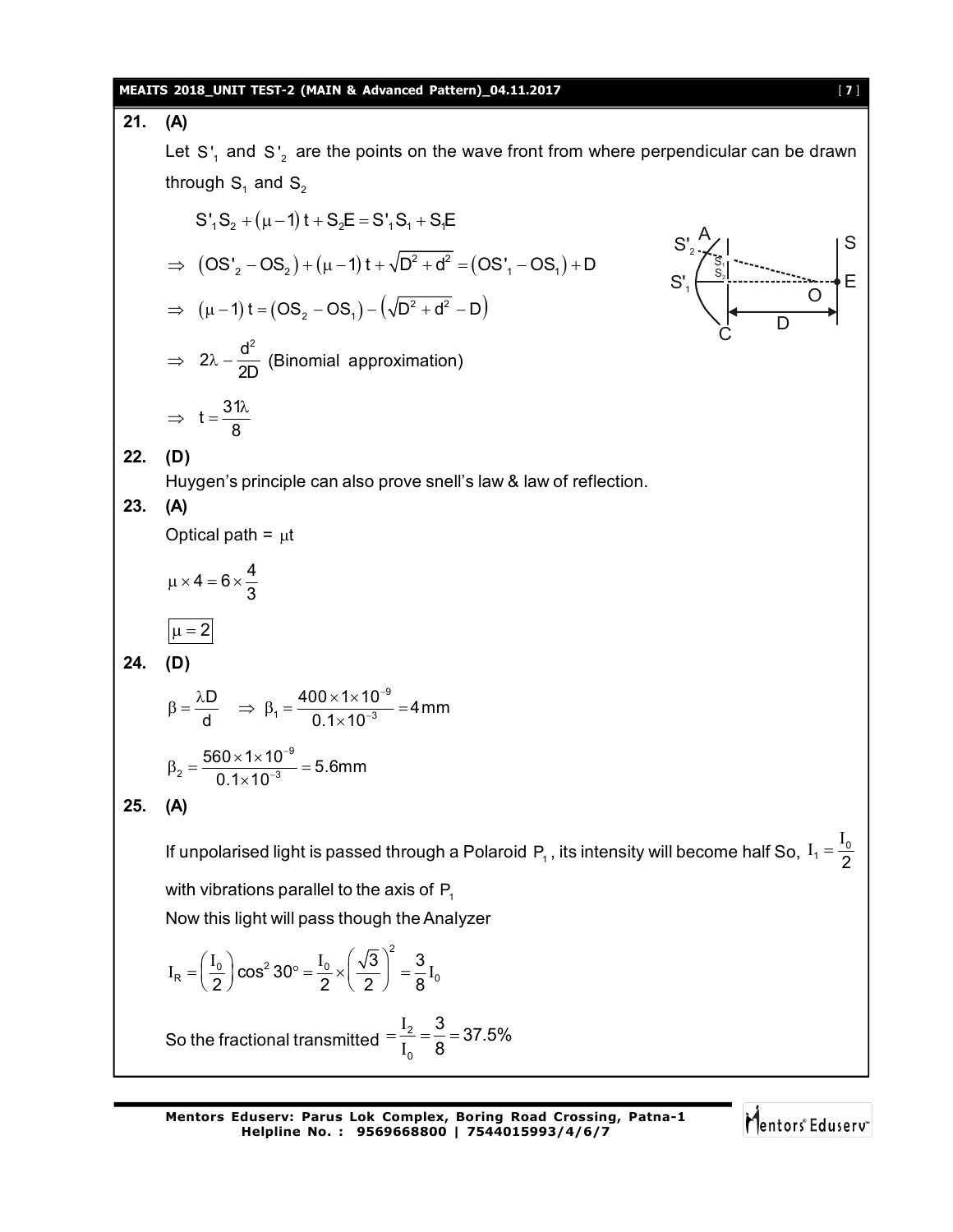#### **26. (A)** Since the reflected light is very highly polarized, it implies that incident light falls at polarizing angle of incidence (from Brewster's law.)  $\mu = \tan \theta_{\rm p}$  $\therefore$   $\theta_P = \tan^{-1} \mu = \tan^{-1} \theta$ tan<sup>-1</sup>  $\mu = \tan^{-1} \left( \frac{4}{2} \right) = 53$  $\theta_{\rm p} = \tan^{-1} \mu = \tan^{-1} \left( \frac{4}{3} \right) = 53^{\circ}$ Since  $\theta_{\rm p}$  is the angle which the rays from sun make with the normal of the interface, angle with the interface will be  $90^{\circ} - 53^{\circ} = 37^{\circ}$ **27. (C)** i i b e d r r a c C cos  $i = a \mid C \sin i = b$ C cos  $r = e \mid C \sin r = d$ sin i b sinr d  $=$ <sub>a</sub> sin i =  $\mu_w$  sinr  $\frac{\mu_w}{\mu_w}$ a sin i =  $\mu_w$  sinr  $\mu_w = \frac{b}{b}$ d  $\mu_{\rm a}$  sin i =  $\mu_{\rm w}$  sinr  $\frac{|\mu_{\rm w}|}{|\mu_{\rm w}|}$  =  $\frac{|\mu_{\rm w}|}{|\mu_{\rm w}|}$  $\mu$ **28. (B)**  $\ell_1 + \ell_2 = \ell_2 \cos 2\theta + \ell_2$  $=\ell_2 (1 + \cos 2\theta)$ 1  $\ell$ 2  $\ell$  $\theta$  $\ell_2 \cos \theta = d$  $\ell_2 =$ d sec $\theta$ 1  $\ell$  $\overline{2}\theta$  $\ell_2$  cos2 $\theta = \ell_1$  $=$  dsec  $\theta$   $(1 + 2\cos^2 \theta - 1)$  $= 2d\cos\theta$  $1 + 2 - 2$  $\ell_1+\ell_2=\frac{\lambda}{2}$  for constructive interference at P 2dcos 2  $\theta = \frac{\lambda}{2}$ cos 4d  $\theta = \frac{\lambda}{4}$ (due to reflection from denser medium there is a phase different of  $\pi$ )

#### [ **8** ] **MEAITS 2018\_UNIT TEST-2 (MAIN & Advanced Pattern)\_04.11.2017**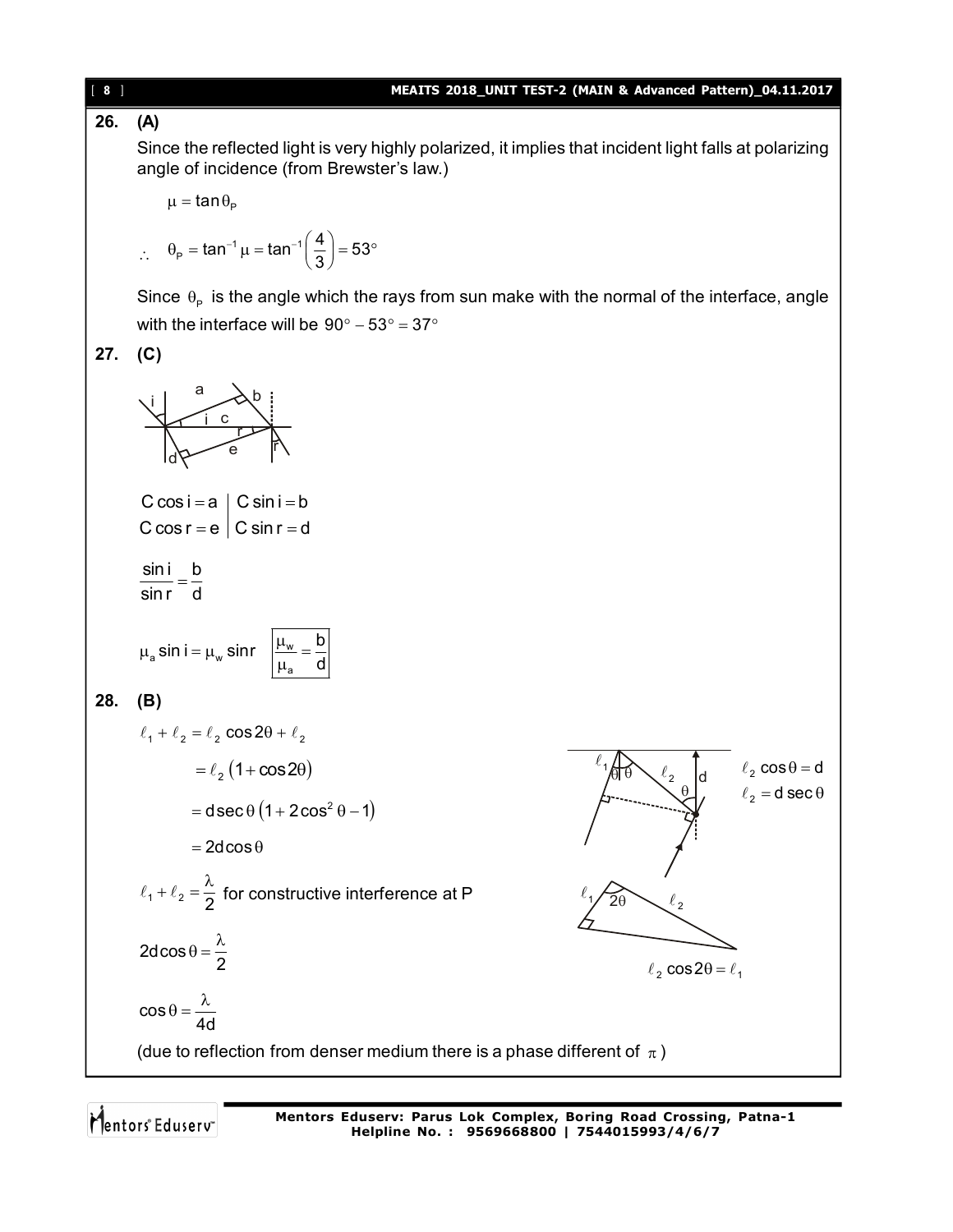#### **MEAITS 2018\_UNIT TEST-2 (MAIN & Advanced Pattern)\_04.11.2017** [ **9** ]

**29. (A)**

Let us first calculate the limiting and kinetic friction between various surfaces. Between 3kg and ground

$$
f_{_{\ell_1}} = f_{_{k_1}} = \mu_1 (2+3) g = 0.1 \times 5g = 5N
$$

Between 2kg & 3kg

$$
f_{\ell_2} = f_{k_2} = \mu_2 2g = .2 \times 2 \times 10 = 4N
$$

Let us 1<sup>st</sup> assume that both blocks move together with Common acceleration a

$$
a = \frac{5 + 10 - f_{\ell_1}}{5} = \frac{15 - 5}{5} = 2m/s^2
$$

Now let us see how much friction force is required between 2kg & 3kg for common acceleration a

$$
5 - f_2 = 2 \times 2
$$

$$
f_2 = 1
$$

$$
f_2 < f_{\ell_2}
$$

It means both block move together.

**30. (A)**

Output power =  $\eta$ . Input power

$$
= 0.75 \times 400 = 300w
$$
  
Now  $P = \frac{dw}{dt} = \frac{d(mgh)}{dt}$   

$$
\frac{dm}{dt} = \frac{P}{gh} = \frac{300}{10 \times 40} = \frac{3 \text{ kg}}{4 \text{ s}}
$$

$$
= \frac{3}{4} \times 60 \text{ kg/m}^{-1} = 45 \text{ kg min}^{-1}
$$
Hence, water drawn in 10 min = 4

Hence, water drawn in 10 min = 45  $\times$  10 = 450 kg min<sup>-1</sup>

Since density of water is 100 kg  $\, \mathrm{m}^{-3} \,$ , therefore

$$
m=\rho v
$$

$$
v = \frac{450}{1000} = 0.45 m^3
$$

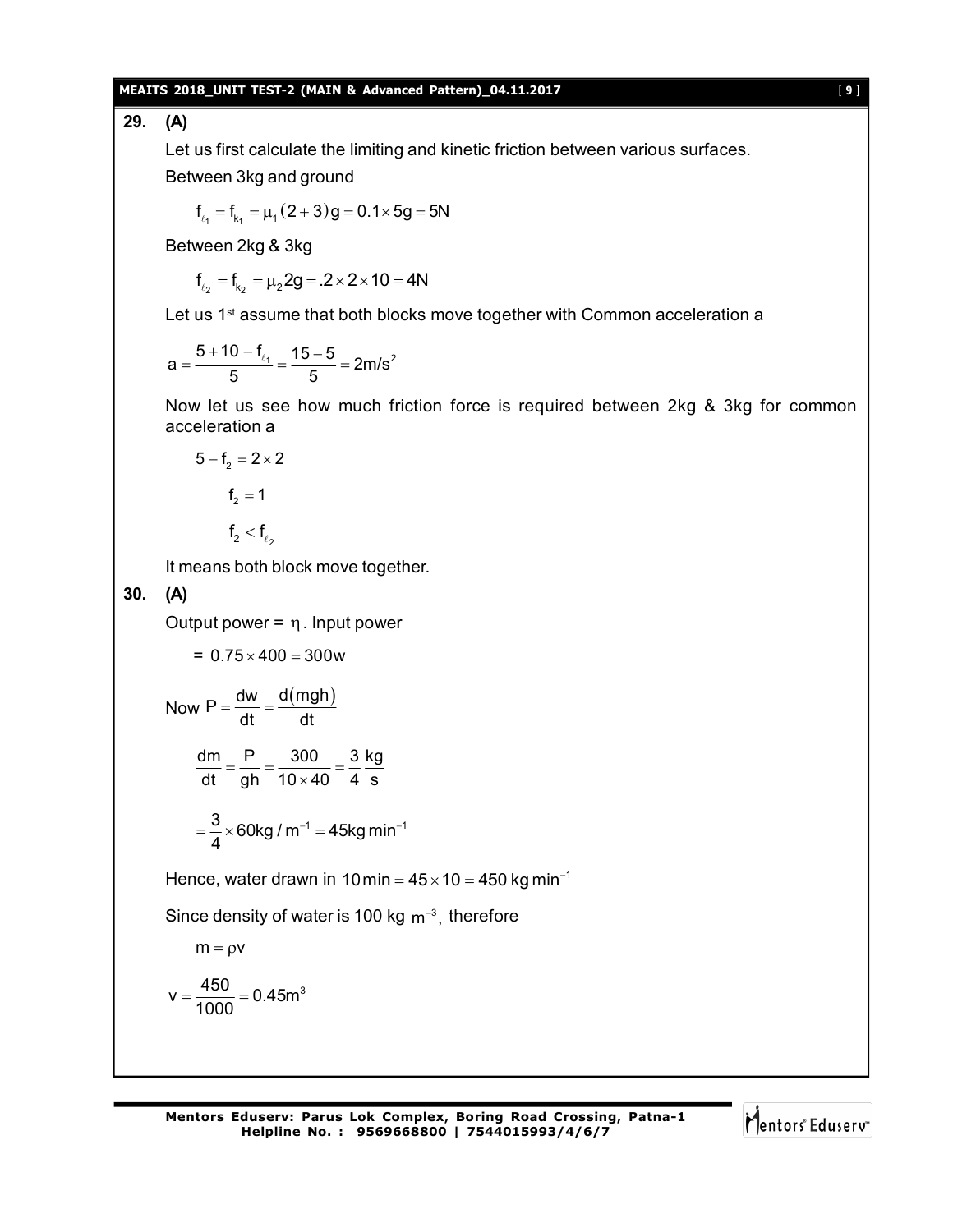[ **10** ] **MEAITS 2018\_UNIT TEST-2 (MAIN & Advanced Pattern)\_04.11.2017 CHEMISTRY 31. (B)**  $A \rightarrow B$ , V = constant or P  $\alpha$  T, So, PV  $\alpha$  T  $B \rightarrow C$ , T = constant or PV = constant  $C \rightarrow A$ , V  $\alpha$  T, or P = constant **32. (A)**  $\mathsf{N_2}$  + 3H<sub>2</sub>  $\Longleftrightarrow$  2NH<sub>3</sub> 4 x  $\frac{4}{RT} - \frac{x}{RT}$   $\frac{12}{RT} - \frac{3x}{RT}$  $\frac{12}{RT} - \frac{3x}{RT}$  2x Moles  $\frac{1}{RT} - \frac{\lambda}{RT} = \frac{12}{RT} - \frac{3\lambda}{RT}$ for NH<sub>3</sub>,  $P \times 3 = \frac{2x}{RT} \times RT$ RT  $\times$  3 =  $\frac{27}{27}$   $\times$  F or,  $3P = 2x$  or  $3 \times 2 = 2x$  or  $x = 3$ So, mole of  $\mathsf{H}_{\mathsf{2}}$  $H_2 = \frac{3}{2}$ RT  $=$ So,  $P \times 3 = \frac{3}{25} \times RT$  or P = 1atm RT  $\times$ 3 =  $\frac{6}{27}$  × RT or P = 1 **33. (D)** Initially,  $n_{He} = 1$ ,  $n_{O_2} = 2$  $n_{H_2} = 2, n_{SO_2} = 1$ After long time, in compartment A  $He$   $\rightarrow$   $H_2$   $\rightarrow$   $H_2$   $\rightarrow$   $H_2$  $n_{He} = \frac{1}{2}$ ;  $n_{He} = 1$ ,  $n_{O_2} = 2$ 2  $=$   $\frac{1}{2}$ ;  $n_{\rm H_2}$  = 1,  $n_{\rm O_2}$  = 2 In compartment B,  $He = 2$ ,  $H_2 = 1$ ,  $H_2 = 1$  $n_{He} = \frac{1}{2}$ ;  $n_{H_0} = 1$ ,  $n_{SO_0} = 1$ 2  $=$   $\frac{1}{2}$ ;  $n_{H_2}$  = 1,  $n_{SO_2}$  = 1 as, V,T, constant So,  $p \alpha n$ So,  $\frac{A}{P_B}$  $P_A$  3.5 7  $P_R$  2.5 5  $=\frac{0.0}{0.7}$ **34. (C)** At 0ºC and 2 atm 1 mole of an ideal gas occupy 11.2 litre. So, n mole gas occupy 11.2 n litre at 0ºC and 2 atm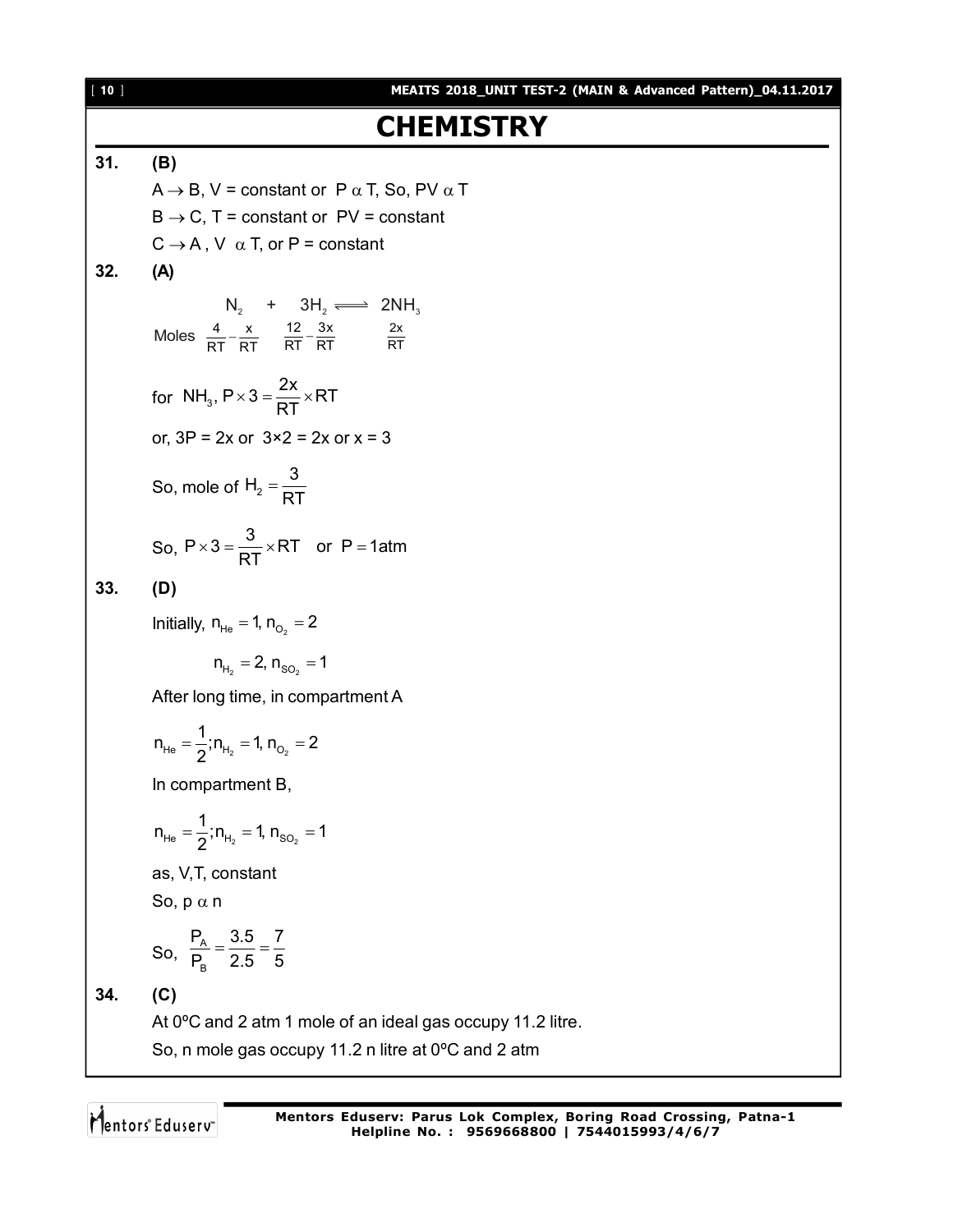#### **MEAITS 2018\_UNIT TEST-2 (MAIN & Advanced Pattern)\_04.11.2017** [ **11** ]

i.e. V<sub>o</sub> = 11.2 n  
\nNow, 
$$
\Delta V = \frac{\Delta t}{273.15} V_o
$$
  
\nor,  $112 = \frac{546.3}{273.15} \times 11.2n$  or,  $112 = 2 \times 11.2n$   
\nor,  $n = 5$   
\n35. (A)  
\n $P_{N_g} = 10 \text{cm of Hg} + \frac{380.8}{13.6} = 76$   
\nor,  $P_{N_g} = 38 \text{cm of Hg} = \frac{1}{2} \text{atm}$   
\nNow, PV = nRT for N<sub>2</sub>  
\n $\frac{1}{2} \times 1 = n \times \frac{1}{12} \times 360$   
\nor,  $n = \frac{1}{60} \text{ mole}$   
\nmass of nitrogen  $= \frac{1}{60} \times 28 = \frac{14}{30} \text{ g}$   
\n $\% = \frac{14}{30 \times 1.4} \times 100 = 33.33\%$   
\n36. (D)  
\n37. (B)  
\n $\text{C} \times \frac{1}{10} \text{ C} \times \frac{1}{10} \text{ C} \times \frac{1}{10} \text{ C} \times \frac{1}{10} \text{ C} \times \frac{1}{10} \text{ C} \times \frac{1}{10} \text{ C} \times \frac{1}{10} \text{ C} \times \frac{1}{10} \text{ C} \times \frac{1}{10} \text{ C} \times \frac{1}{10} \text{ C} \times \frac{1}{10} \text{ C} \times \frac{1}{10} \text{ C} \times \frac{1}{10} \text{ C} \times \frac{1}{10} \text{ C} \times \frac{1}{10} \text{ C} \times \frac{1}{10} \text{ C} \times \frac{1}{10} \text{ C} \times \frac{1}{10} \text{ C} \times \frac{1}{10} \text{ C} \times \frac{1}{10} \text{ C} \times \frac{1}{10} \text{ C} \times \frac{1}{10} \text{ C} \times \frac{1}{10} \text{ C} \times \frac{1}{10} \text{ C} \times \frac{1}{1$ 

Mentors Eduserv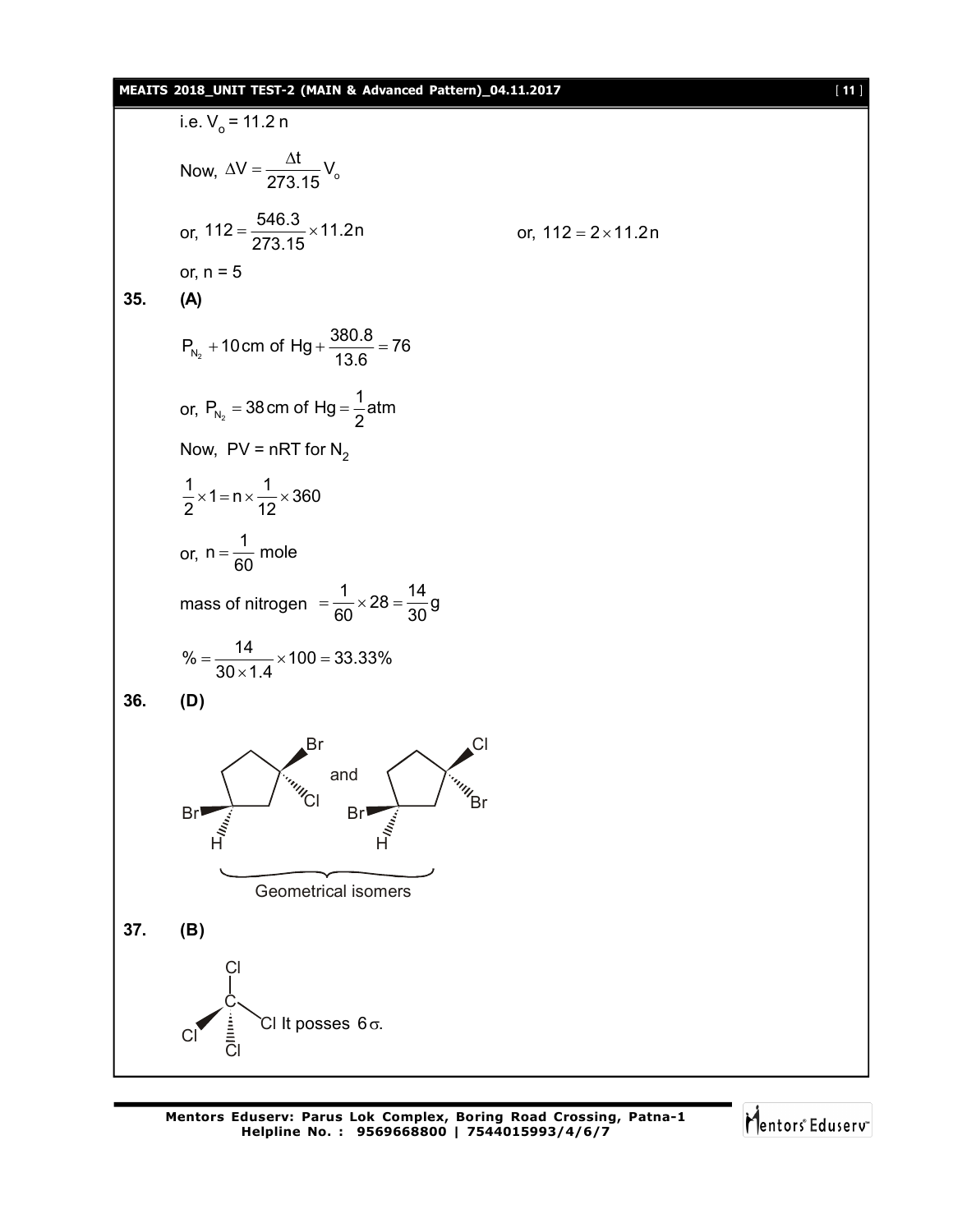[ **12** ] **MEAITS 2018\_UNIT TEST-2 (MAIN & Advanced Pattern)\_04.11.2017 38. (D)** Stability order of various conformers follows Anti > gauche > partially eclipsed > fully eclipsed (A) - gauche (B) - fully eclipsed (C) - partially eclipsed (D) - Anti **39. (B)** Although the meso compounds containing asymmetric c-atoms (must be similar) but they are optically inactive due to superimposable mirror image or due to the presence of any element of symmetry **40. (A)** OH 0% anti-aromatic **41. (C)** White vitriol  $\rightarrow$  ZnSO<sub>4</sub>.7H<sub>2</sub>O  $\mathsf{E} \mathsf{psomite} \to \mathsf{MgSO}_4.7\mathsf{H}_2\mathsf{O}$ **42. (B)** P O O O  $P$   $P$ O OH O O **HC** OH **43. (C)** Bond order  $\alpha$  Bond energy B.O.  $NO' \longrightarrow 3.00$  $NO \longrightarrow 2.5$  $NO^- \rightarrow 2.00$ **44. (D)**  $^{18}$ esu – cm  $_{-}$  1.2 $\times$ 10<sup>-10</sup> charge(q) =  $\frac{D.M.}{d}$  =  $\frac{1.2 \times 10^{-18} \text{ esu} - \text{cm}}{1 \times 10^{-8} \text{cm}}$  = 1.2 × 10<sup>-10</sup> esu d  $1 \times 10^{-8}$ cm <sup>-18</sup> esu – cm <sub>– 1.2×10</sub>-÷  $=\frac{DM}{1}=\frac{1.2\times10^{-18} \text{ esu}-\text{cm}}{1.12\times10^{-8}}=1.2\times1$  $\times$  $\therefore$  Fraction of charge 10  $\frac{1.2 \times 10^{-10}}{4.8 \times 10^{-10}} = 0.25$  $4.8 \times 10$ ÷ - $=\frac{1.2\times10^{-10}}{1.2\times10^{-10}}=0$  $\times$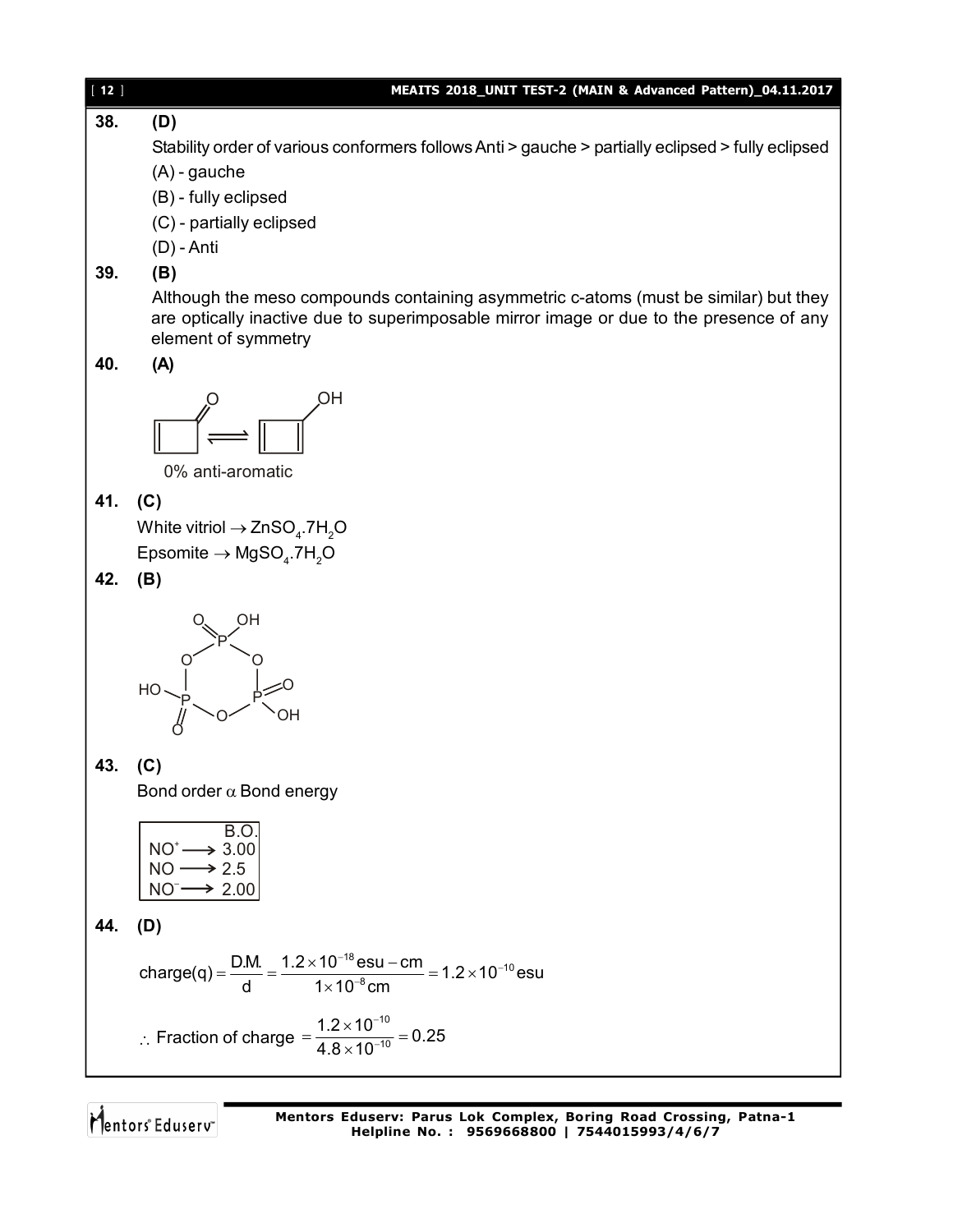

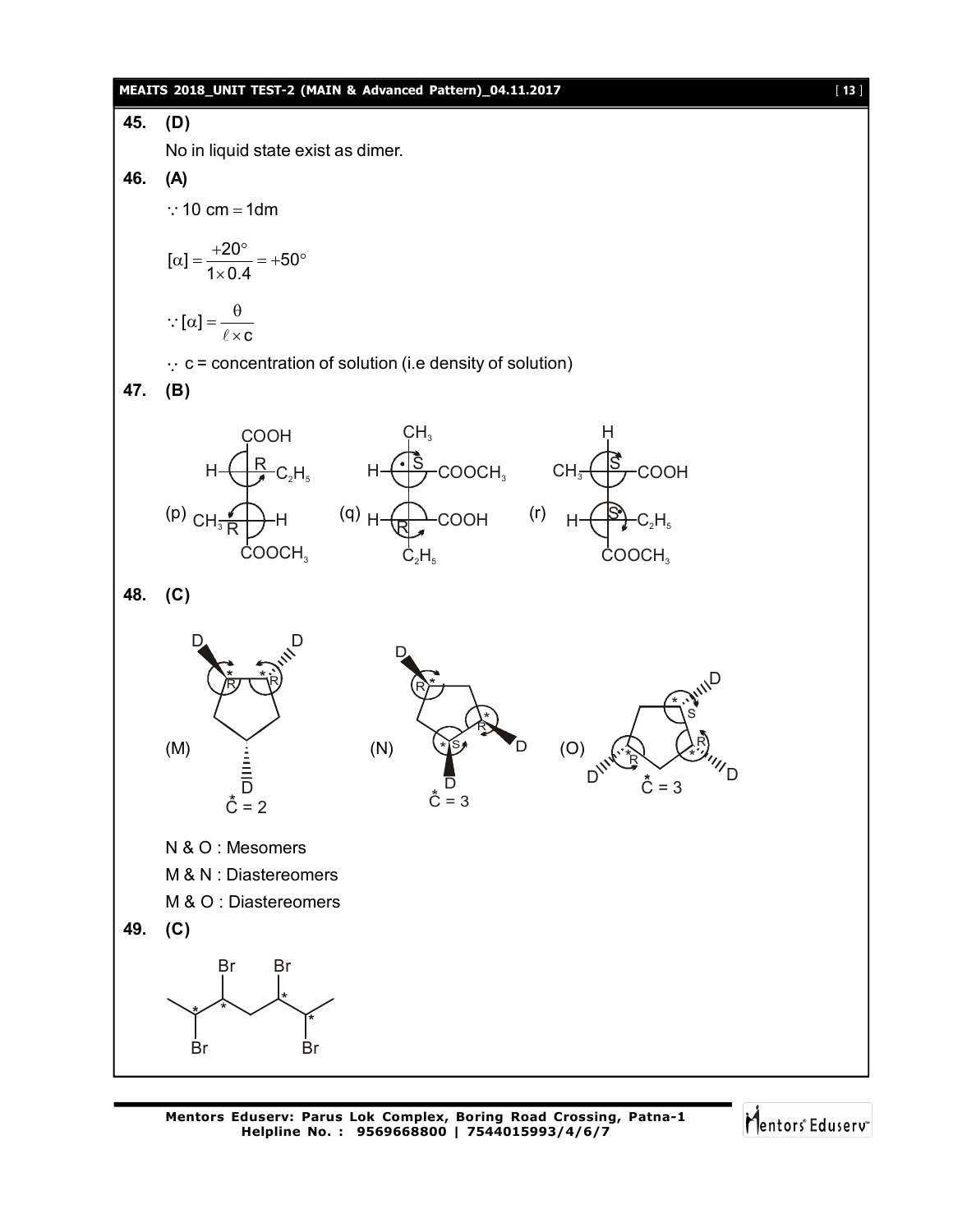| $[14]$ | MEAITS 2018_UNIT TEST-2 (MAIN & Advanced Pattern)_04.11.2017                                                                                  |
|--------|-----------------------------------------------------------------------------------------------------------------------------------------------|
|        | When molecule is symmetrical ans has even number of chiral centres then total number of                                                       |
|        | isomers $= 2^{n-1} + 2^{\frac{n}{2}-1} = 2^{4-1} + 2^{\frac{4}{2}-1} = 2^3 + 2 = 10$                                                          |
| 50.    | (D)                                                                                                                                           |
|        |                                                                                                                                               |
|        |                                                                                                                                               |
|        | The given compounds are CH <sub>3</sub> -CH-CH- $\bigodot$ and CH <sub>3</sub> -CH-CH <sub>2</sub> - $\bigodot$ OH<br>OH (alcohol) D (phenol) |
| 51.    | (D)                                                                                                                                           |
|        | $V_c = 3b$                                                                                                                                    |
|        | or, $3 = 3b$ or $b=1$ litre/mol                                                                                                               |
|        | Now, $b = 4 \times \frac{4}{3} \pi r^3 N_A$                                                                                                   |
|        | or, $\sqrt[3]{\frac{1000 \times 3}{16 \pi N_{\Delta}}}$ = r                                                                                   |
|        | or, $r = \left(\frac{3000}{16\pi N}\right)^{1/3}$ cm                                                                                          |
| 52.    | (C)                                                                                                                                           |
|        | For ideal gas $p \alpha \frac{1}{v}$ at constant T, n                                                                                         |
| 53.    | (D)                                                                                                                                           |
|        | At same T, K.E. is equal and P.E. of gas > P.E. of liq.                                                                                       |
| 54.    | (C)                                                                                                                                           |
|        | $A_n(g) \rightleftharpoons nA(g)$                                                                                                             |
|        | 1 mole<br>$t=0$<br>$\circ$<br>$n \alpha$<br>$\mathsf{t}$<br>$1 - \alpha$                                                                      |
|        | $p \alpha n$<br>[at constant V,T]                                                                                                             |
|        | or, or, $\frac{p_{f}}{p_{i}} = \frac{T_{f}n_{f}}{T_{i}n_{i}}$                                                                                 |
|        |                                                                                                                                               |
|        | $\frac{3.5}{2} = \frac{1 - \alpha + n\alpha}{1} = 1 + \alpha(n-1)$                                                                            |
|        | or, $\frac{3.5}{2} - 1 = \frac{1}{4}(n-1)$ or, $\frac{1.5}{2} = \frac{1}{4}(n-1)$ or, n = 4                                                   |
|        |                                                                                                                                               |

Mentors<sup>e</sup> Eduserv<sup>-</sup>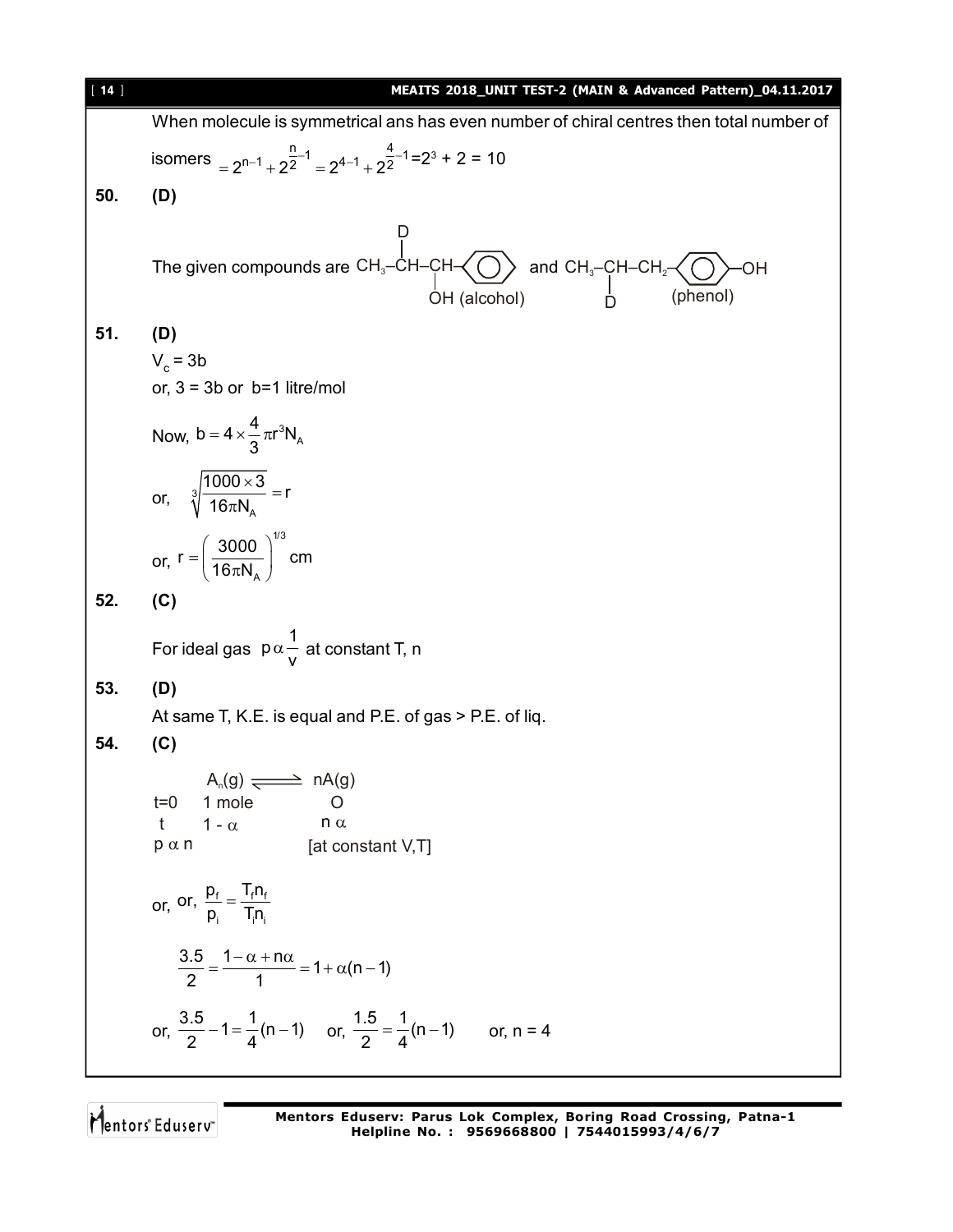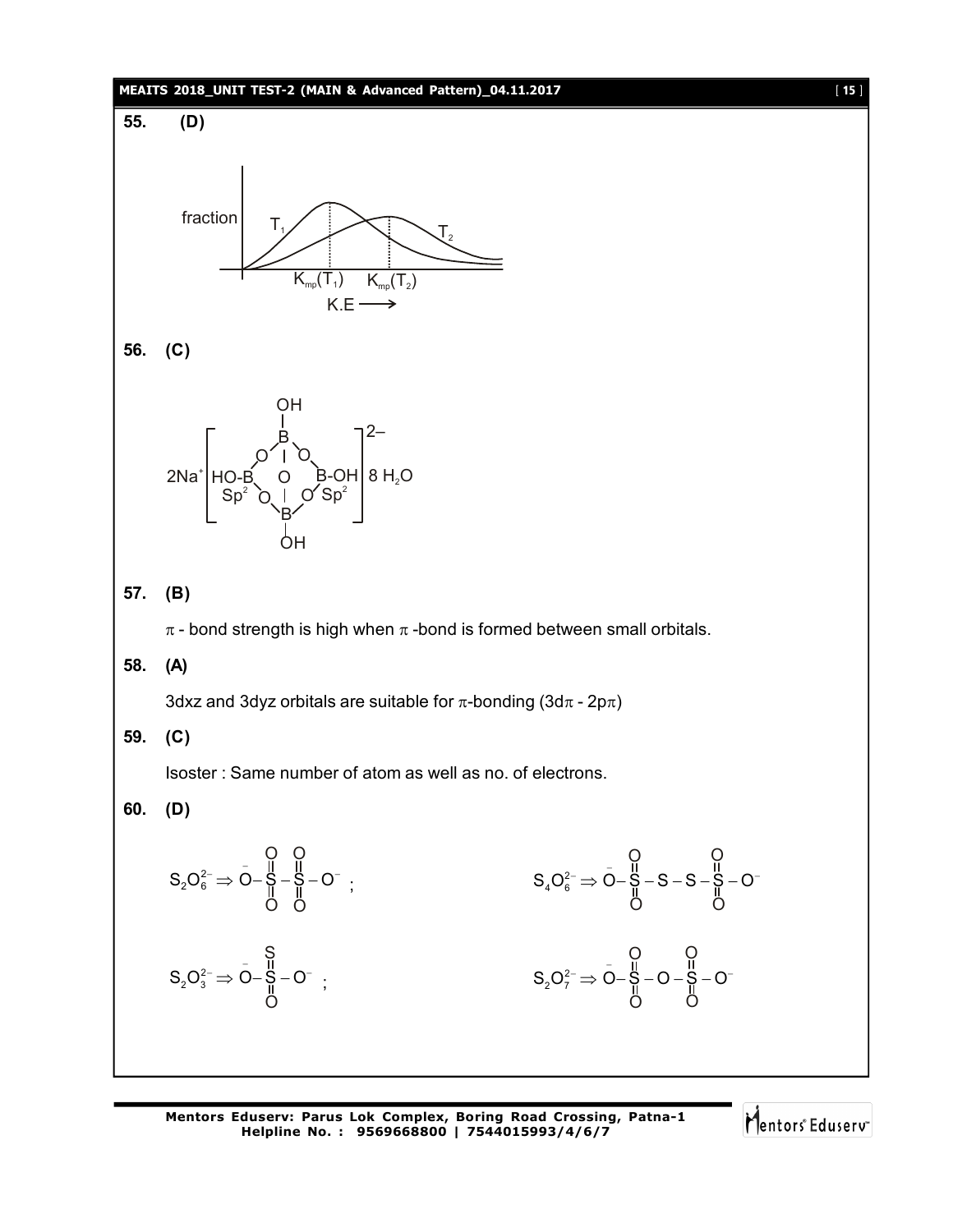**MATHEMATICS**  
\n**MATHEMATICS**  
\n**61.** (B)  
\nin the neighbourhood of 
$$
x = \sqrt[3]{\frac{\pi}{2}}
$$
  
\n $f(x) = cos(2\pi + \frac{\pi}{2}|x| - x^3)$   
\n $\Rightarrow f(x) = cos(\frac{\pi}{2} - x^3)$   
\n $\Rightarrow f(x) = sin x^3$  in the neighbourhood of  $x = \sqrt[3]{\frac{\pi}{2}}$   
\n $\Rightarrow f'(x) = 3x^2 \cdot cos x^3$   
\n $\therefore f'(\sqrt[3]{\frac{\pi}{2}}) = 3(\frac{\pi}{2})^{\frac{2}{3}} \cdot cos \frac{\pi}{2} = 0$   
\n $\Rightarrow f'(\sqrt[3]{\frac{\pi}{2}}) = 3(\frac{\pi}{2})^{\frac{2}{3}} \cdot cos \frac{\pi}{2} = 0$   
\n**62.** (C)  
\nWe have  
\n $x^2 + y^2 = t - \frac{1}{t}$  and  $x^4 + y^4 = t^2 + \frac{1}{t^2}$   
\nor,  $(x^2 + y^2)^2 = t^2 + \frac{1}{t^2} - 2$   
\n $\Rightarrow (x^2 + y^2)^2 = x^4 + y^4 - 2$   
\n $\Rightarrow x^4 + y^4 + 2x^2y^2 = x^4 + y^4 - 2$   
\n $\Rightarrow x^2y^2 = -1$   
\n $\Rightarrow x^3\frac{dy}{dx} = 1$ 

Mentors<sup>e</sup> Eduserv<sup>-</sup>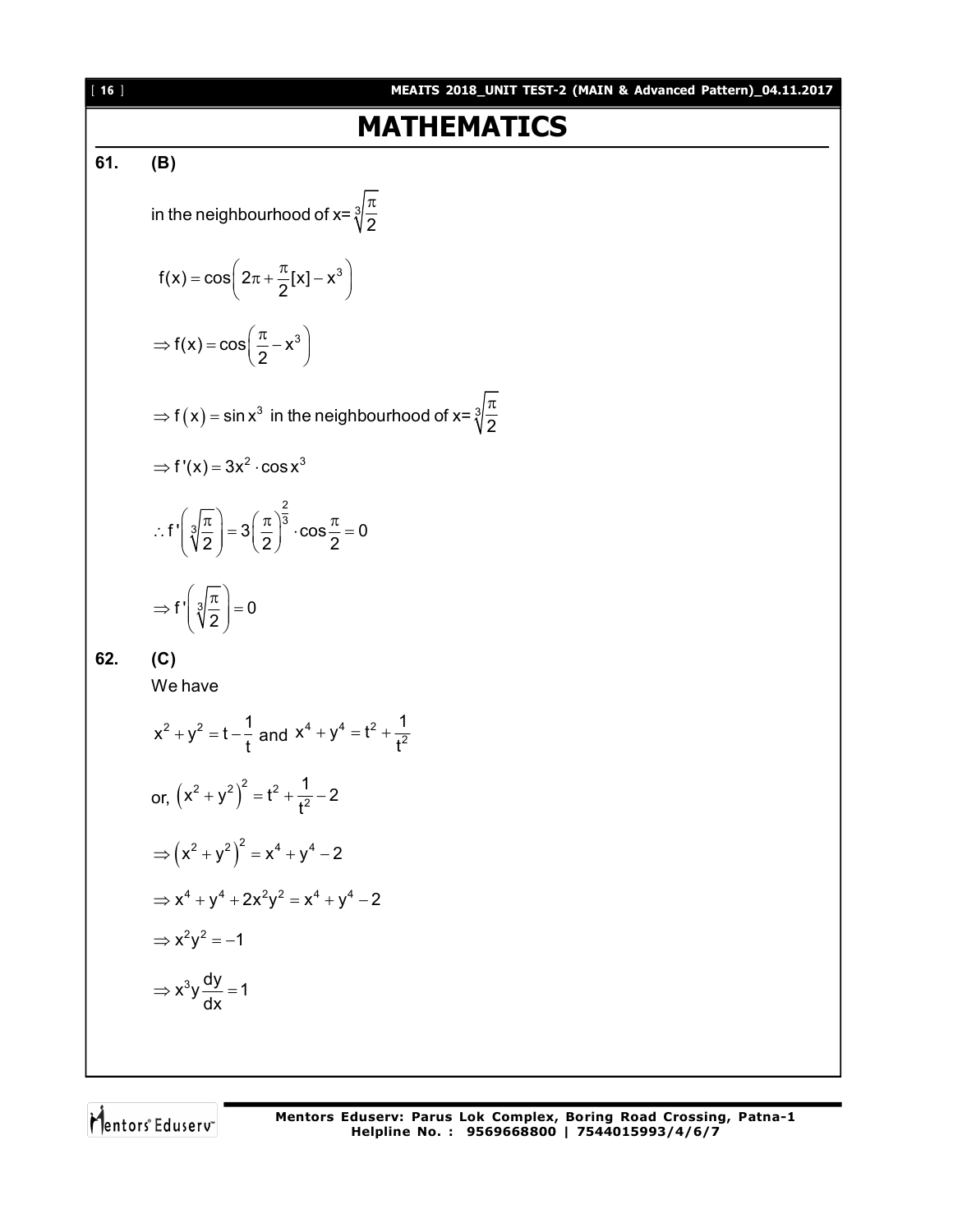#### **MEAITS 2018\_UNIT TEST-2 (MAIN & Advanced Pattern)\_04.11.2017** [ **17** ]

63. **(D)**  
\nLet 
$$
t = xy + yz + zx
$$
,  
\nSo  $-\frac{1}{2} \le t \le 1$   
\n $\therefore x^3 + y^3 + z^3 - 3xyz$   
\n $= (x + y + z)(x^2 + y^2 + z^2 - xy - yz - zx)$   
\n $= \sqrt{(1 + 2t)(1 - t)}$   
\nLet  $f(t) = (1 + 2t)(1 - t)^2$   
\n $f'(t) = 6t(t - 1) = 0$   
\nClearly,  
\n $f(t)_{max} = f(0) = 1$   
\nHence (D) is correct answer.  
\n64. **(B)**  
\n $f(x) = 8x^3 + 4ax^2 + 2x + a$   
\n $f'(x) = 24x^2 + 8ax + 2$   
\n $\Rightarrow f'(x) = 2(12x^2 + 4ax + 1)$   
\nFor  $f(x)$  to be non-monotonic,  $f'(x) = 0$  must have distinct roots.  
\nhence,  
\nD>0  
\ni.e  $16a^2 - 48 > 0$   
\n $\Rightarrow a^2 > 3$   
\n∴ a > √3 or a < -√3  
\n∴ a ∈ 2, 3, 4,.....  
\n∴ sum = 5050 - 1 = 5049

Mentors<sup>e</sup> Eduserv<sup>-</sup>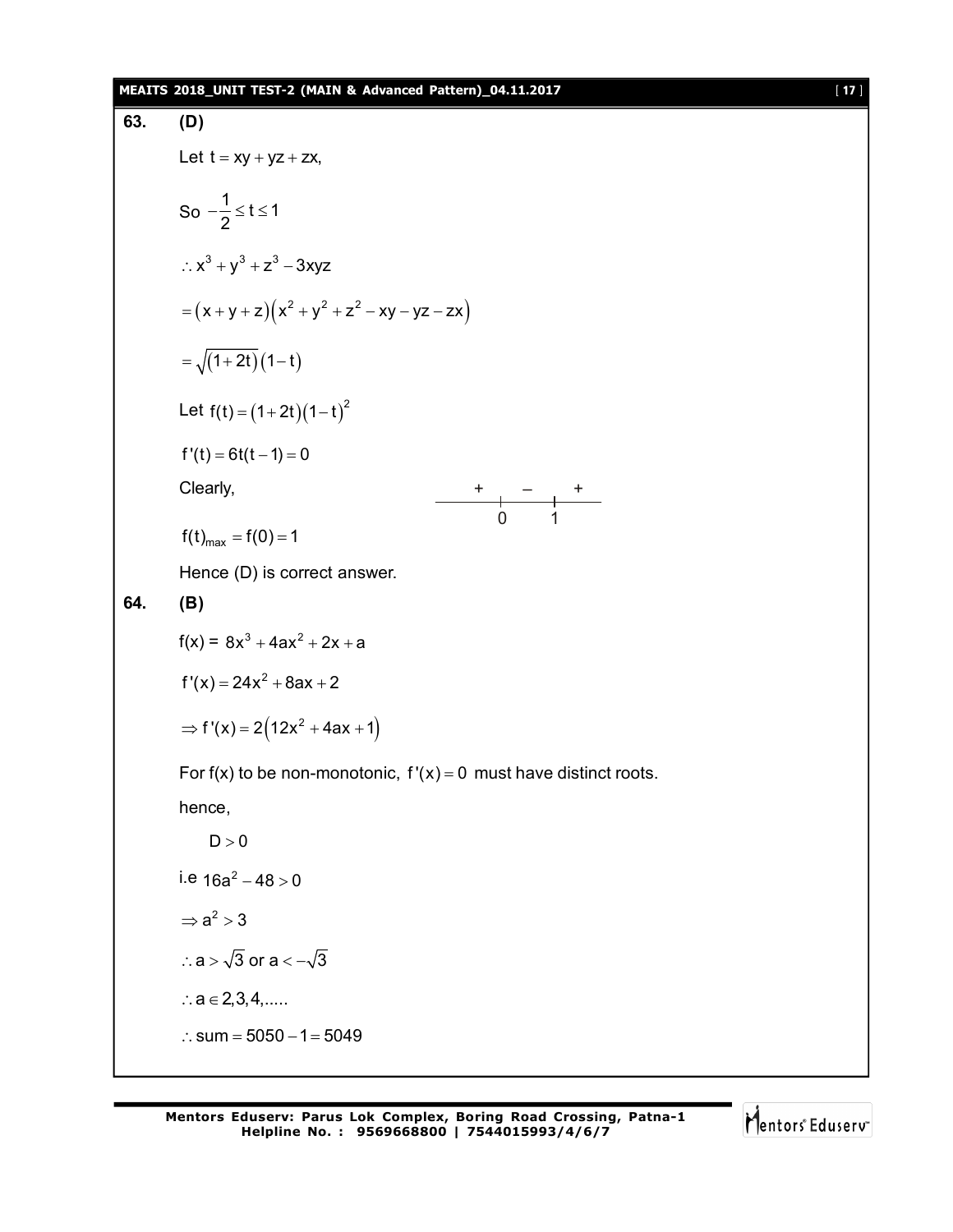

Mentors<sup>e</sup> Eduserv<sup>®</sup>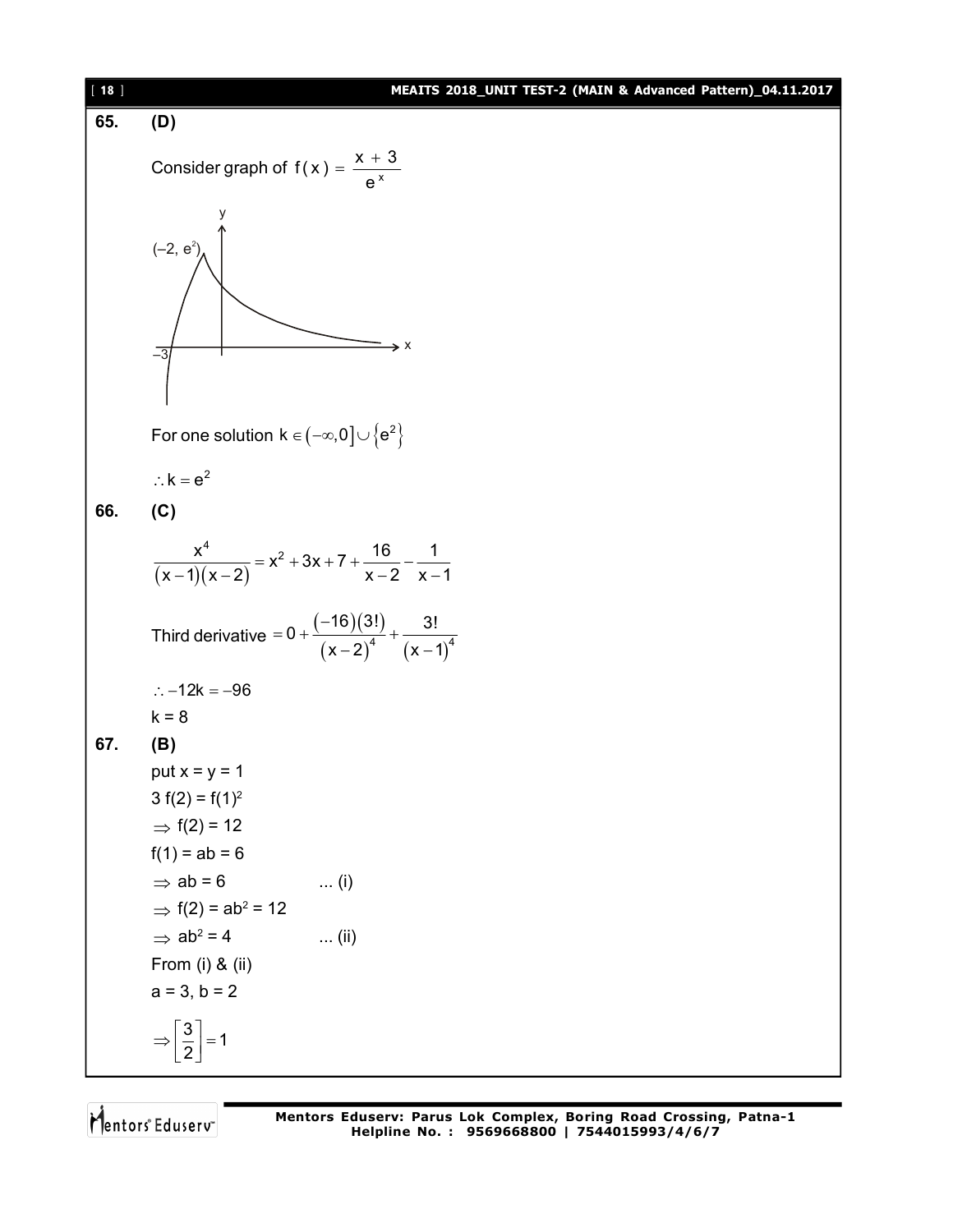#### **MEAITS 2018\_UNIT TEST-2 (MAIN & Advanced Pattern)\_04.11.2017** [ **19** ]

**68. (D)** The equation of the line joining  $A(1, 0)$  and  $B(3, 4)$  is  $y = 2x - 2$ . This line cuts the circle  $x^2 + y^2 = 4$  at Q(0,–2) and P $\left(\frac{8}{5}, \frac{6}{5}\right)$ +  $y^2$  = 4 at Q(0, -2) and P $\left(\frac{8}{5}, \frac{6}{5}\right)$ . We have BQ = 3 $\sqrt{5}$ , QA =  $\sqrt{5}$ , BP =  $\frac{7}{\sqrt{5}}$  and PA =  $\frac{3}{\sqrt{5}}$  $= 3\sqrt{5}$ , QA =  $\sqrt{5}$ , BP =  $\frac{7}{\sqrt{5}}$  and PA =  $\frac{9}{\sqrt{5}}$ . Therefore, 7  $\frac{\text{BP}}{\text{B}} = \frac{\sqrt{5}}{2} = \frac{7}{2}$ PA 3 3 5  $\alpha = \frac{\Delta I}{R} = \frac{\Delta I}{R} = \frac{1}{R}$ y x P 8 6 ,  $5^{\degree}5$ (86)  $\left(\overline{5},\overline{5}\right)$  $(5.5)$ B(3, 4)  $\overline{\mathrm{o}}$ A  $Q(0,-2)$ x' and  $\beta = \frac{BQ}{OA} = \frac{3\sqrt{5}}{\sqrt{5}} = 3$ QA  $\sqrt{5}$  $\beta = \frac{344}{24} = \frac{344}{\sqrt{2}} = 3$  $\therefore$   $\alpha$  and  $\beta$  are the roots of the equation. So,  $x^2 - (\alpha + \beta)x + \alpha\beta = 0$  $x^{2}-x\left(\frac{7}{2}+3\right)+\frac{7}{2}(3)=0$  $\Rightarrow$  x<sup>2</sup> - x $\left(\frac{7}{3} + 3\right) + \frac{7}{3}$ (3) = 0  $\Rightarrow 3x^2 - 16x + 21 = 0$ **69. (C)** The radical axis bisects the common tangent BD. Hence, M is the Mid-point of BD. Let  $C \equiv (a,b)$ Now, C(a, b) lies on common chord AE which is C(a, b)  $\widetilde{A}(1, 2)$  $E(2,1)$  $B \sim N D$  $C<sub>1</sub>$  $y - 2 = -1(x - 1)$  B or, x+ y = 3  $\therefore$  a + b = 3 ..... (i) Also  $M = \left( \frac{a+1}{2}, \frac{b+2}{2} \right)$  $2^{\prime}$  2  $\equiv \left(\frac{a+1}{2}, \frac{b+2}{2}\right)$  lies on  $4x - 2y = 9$  $4\left(\frac{a+1}{2}\right) - 2\left(\frac{b+2}{2}\right) = 9$ 2 ) ( 2  $\therefore 4\left(\frac{a+1}{2}\right)-2\left(\frac{b+2}{2}\right)=9$  $\Rightarrow$  2a + 2 - b - 2 = 9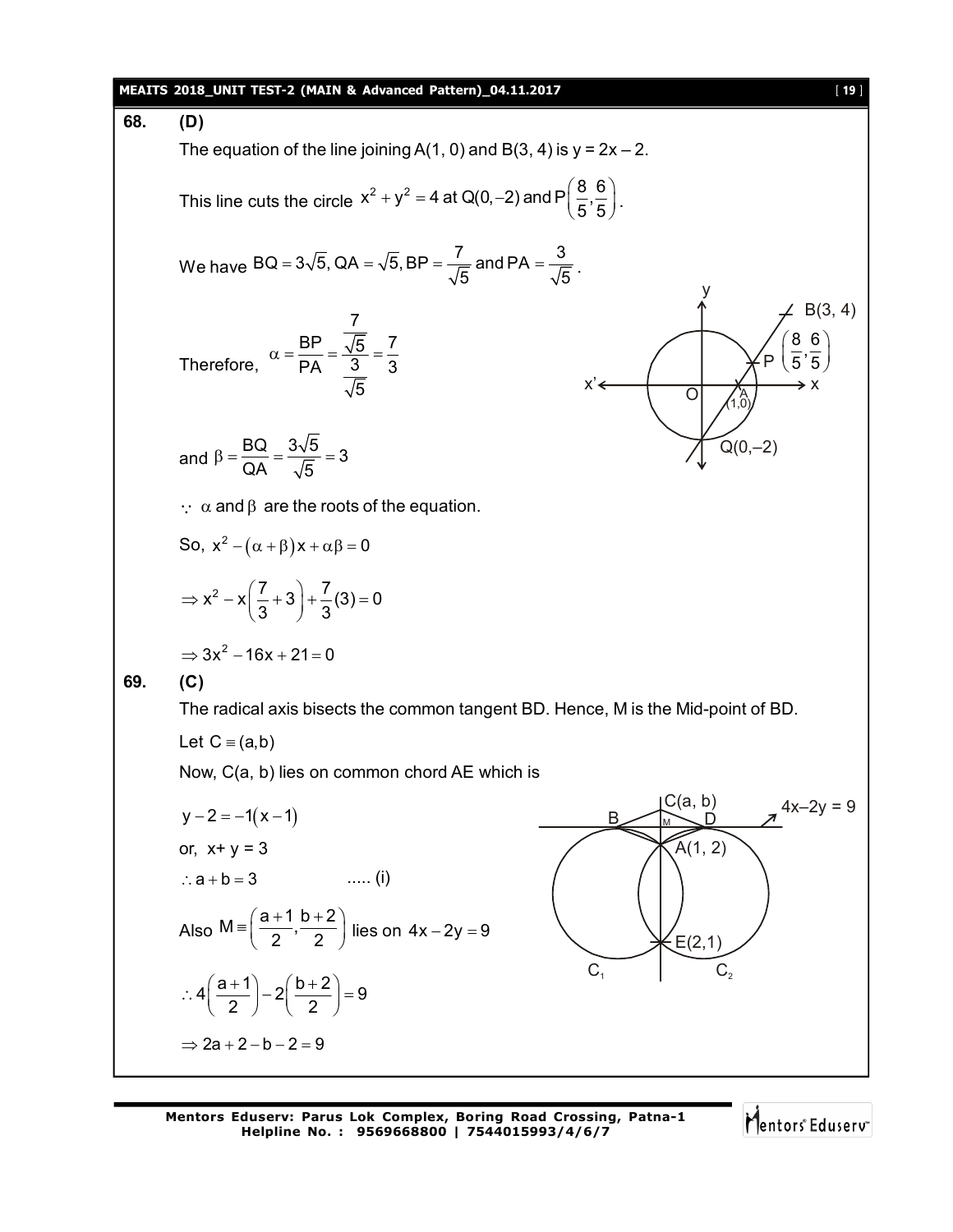[ **20** ] **MEAITS 2018\_UNIT TEST-2 (MAIN & Advanced Pattern)\_04.11.2017**  $\Rightarrow$  2a - b = 9 ..... (ii) Solving (i) and (ii) we get  $a = 4, b = -1$ **70. (C)**  $x^{2} + y^{2} - 6x - 10y + \lambda = 0$ S :  $(x-3)^2 + (y-5)^2 = (\sqrt{34 - \lambda})^2$ since point P(1,4) lies inside the circle  $S_1 < 0$  $\Rightarrow$  1+16 - 6 - 40 +  $\lambda$  < 0  $\Rightarrow \lambda < 29$  ....... (i) Also, circle neither touches nor cuts the axes, then  $3 > \sqrt{34 - \lambda}$  or  $\lambda > 25$  ....... (ii) and  $5 > \sqrt{34 - \lambda}$  or  $\lambda > 9$  ....... (iii) From (i), (ii) and (iii)  $25 < \lambda < 29$ 

Hence Difference = 29–25 = 4





The Area of triangle ABC is maximum if CD is maximum because AB is fixed. It is clear that tangent drawn to the parabola at C should be parallel to AB.

For 
$$
y^2 = 4x
$$

$$
\therefore 2y \frac{dy}{dx} = 4 \qquad \qquad \text{or,} \ \frac{dy}{dx} = \frac{2}{y}
$$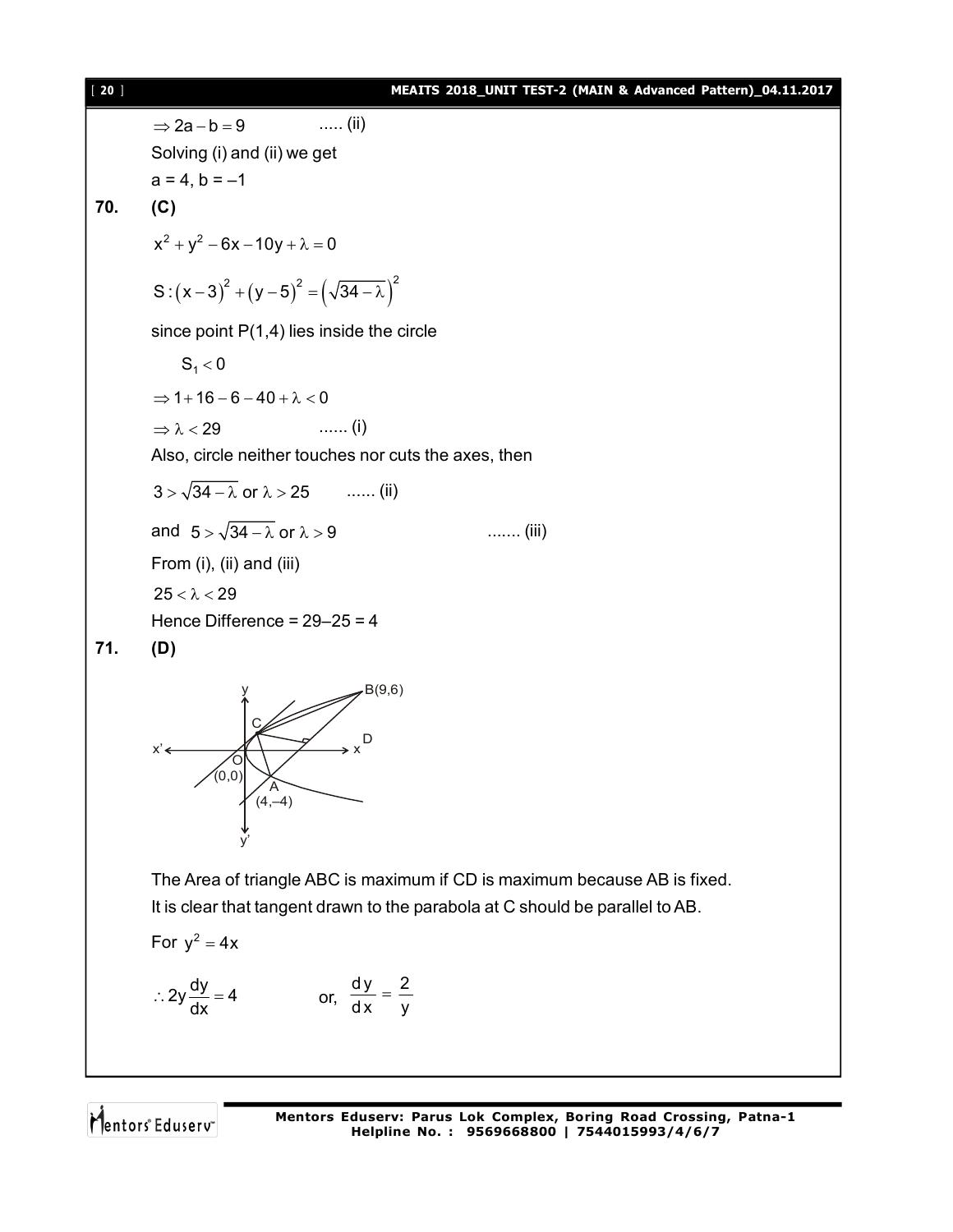#### **MEAITS 2018\_UNIT TEST-2 (MAIN & Advanced Pattern)\_04.11.2017** [ **21** ]



Mentors Eduserv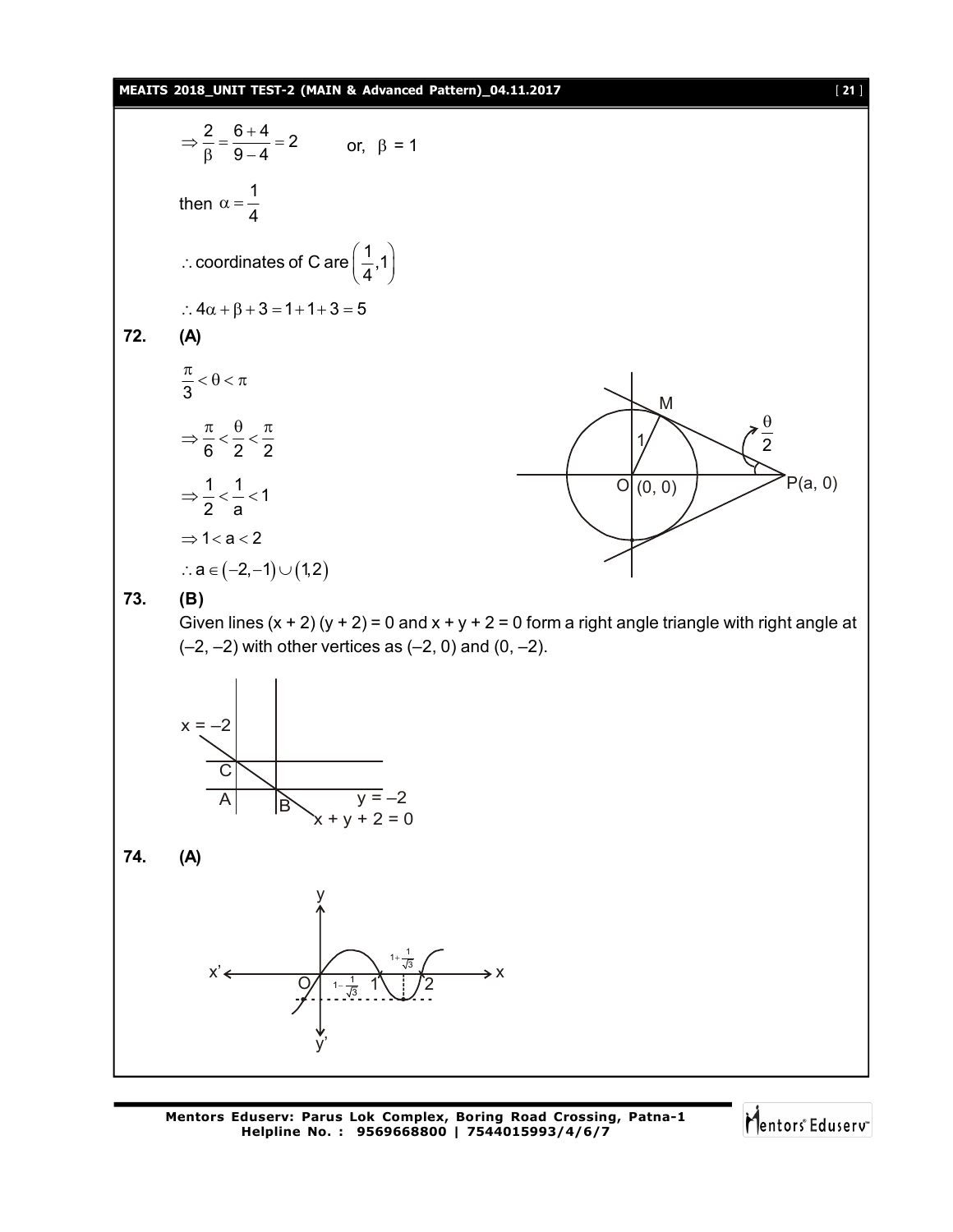#### [ **22** ] **MEAITS 2018\_UNIT TEST-2 (MAIN & Advanced Pattern)\_04.11.2017**

Given  $f(x) = x(x^2 - 3x + 2)$  $\Rightarrow$  f(x) = x(x-2)(x-1) Graph of  $y = f(x)$  is shown as Now for exactly one positive and one Negative solution of the equation  $f(x) = K$ we should have  $K = f \left( 1 + \frac{1}{\sqrt{2}} \right)$ 3  $=f\left(1+\frac{1}{\sqrt{3}}\right)$  $K = \left(1 + \frac{1}{\sqrt{2}}\right) \left(\frac{1}{\sqrt{2}} - 1\right) \left(\frac{1}{\sqrt{2}}\right)$  $3 \text{ } \sqrt{3}$   $\sqrt{3}$  $\therefore K = \left(1 + \frac{1}{\sqrt{3}}\right)\left(\frac{1}{\sqrt{3}} - 1\right)\left(\frac{1}{\sqrt{3}}\right)$  $\left(\frac{1}{2}-1\right)\left(\frac{1}{\sqrt{2}}\right) = \frac{-2}{2\sqrt{2}} = -\frac{2\sqrt{3}}{2}$ 3  $)(\sqrt{3})$  3 $\sqrt{3}$  9  $\left(\frac{1}{3}-1\right)\left(\frac{1}{\sqrt{3}}\right)=\frac{-2}{3\sqrt{3}}=-\frac{2}{3}$ **75. (D)** 1  $y_1 = \frac{1}{1}$ x  $=$ 2  $\sim$  2  $y_2 = -\frac{1}{3}$ x  $= 3 - \frac{1}{\sqrt{3}}$  $y_3 = \frac{2}{3}$ x  $=$ n-1,  $n - \frac{1}{2}$  $y_n = \frac{(-)^{n-1}(n-1)!}{n}$ x  $=\frac{(-)^{n-1}(n-1)}{n}$ **76. (D)** Given, two circles are  $S_1$ :  $x^2 + y^2 - 16 = 0$  $C<sub>1</sub>(0,0), r<sub>1</sub> = 4$ and  $S_2$ :  $x^2 + y^2 + 6x + 8y + n^2 = 0$  $C_2$  :  $(-3, -4)$ ;  $r_2 = \sqrt{9 + 16 - n^2}$  $r_2 = \sqrt{25 - n^2}$ Here,  $25 - n^2 > 0 \Rightarrow -5 < n < 5$  ........ (i)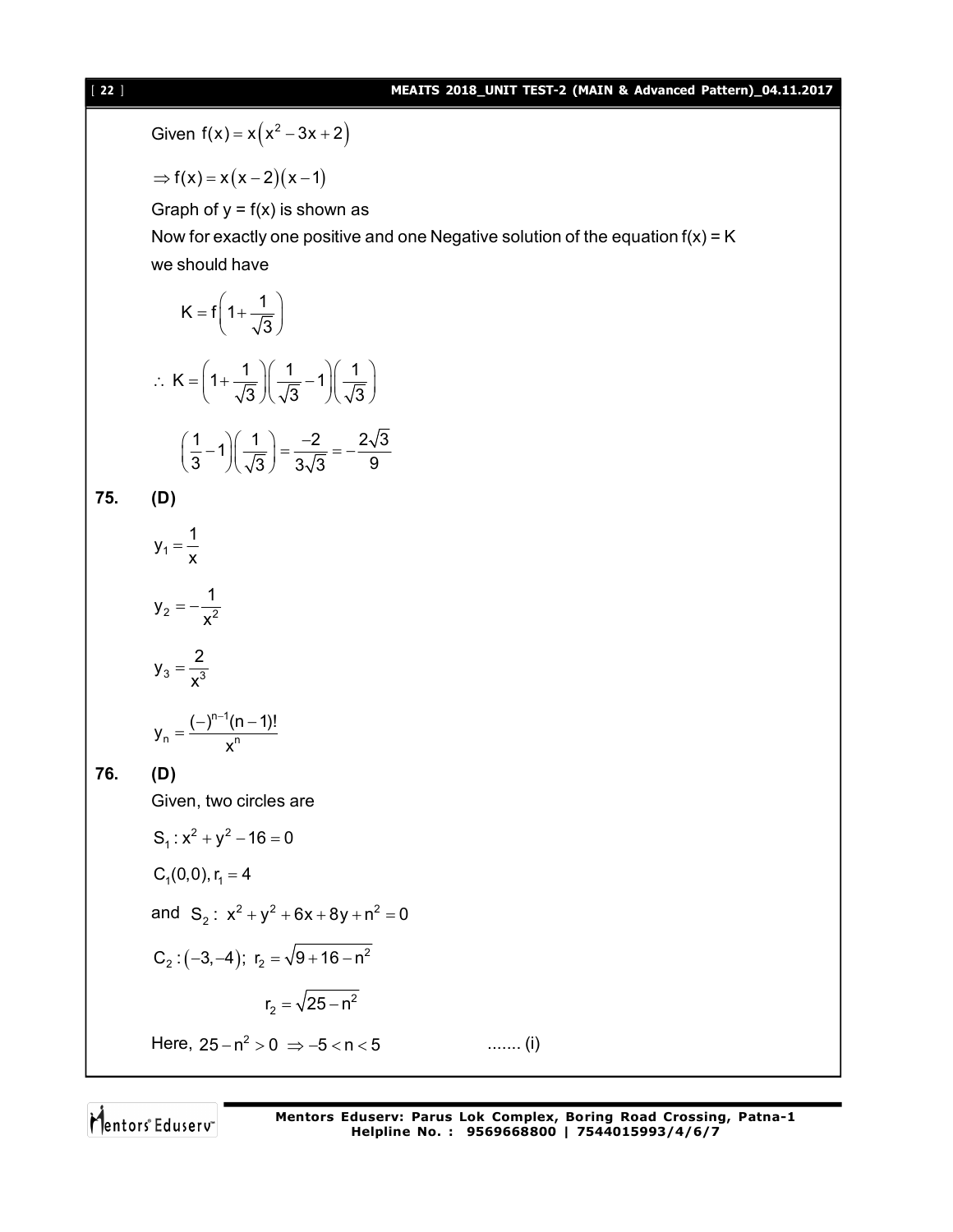#### **MEAITS 2018\_UNIT TEST-2 (MAIN & Advanced Pattern)\_04.11.2017** [ **23** ]

For exactly two common tangents  $r_1 + r_2 > c_1 c_2 > |r_1 - r_2|$  $\Rightarrow$  4 +  $\sqrt{25-n^2}$  > 5 >  $|$  4 -  $\sqrt{25-n^2}$  |  $\Rightarrow$   $\sqrt{25-n^2}$  > 1  $\Rightarrow$  25 – n<sup>2</sup> > 1  $\Rightarrow$  n<sup>2</sup> < 24  $\Rightarrow$   $-\sqrt{24}$  < n <  $\sqrt{24}$  ........ (ii) But  $n \in I$ , So  $n = -4, -3, -2, -1, 0, 1, 2, 3, 4.$ Hence possible values of n is 9 **77. (A)** Let coordinates of B be  $\frac{t^2}{2}$ , t  $\left(\frac{t^2}{2},t\right)$ Now area of  $\triangle AOB =$ 2 0 0 1  $\frac{1}{6}$ | 2 -2 1||=  $2^{\prime}$   $\begin{bmatrix} 2 & 2 \end{bmatrix}$  $\frac{t^2}{2}$  t 1 2  $-2 \quad 1| = \frac{3}{2}$  $\Rightarrow$  (2t + t<sup>2</sup>) = ±3 :.  $t = 1, -3$  $\left(\frac{1}{2},1\right)$  and  $\left(\frac{9}{2},-3\right)$  $\therefore \left(\frac{1}{2},1\right)$  and  $\left(\frac{9}{2},-3\right)$ **78. (D)** Normal at point  $\mathfrak{t}_{\mathfrak{q}}$  cuts the parabola again at  $\mathfrak{t}_{\mathfrak{z}}.$  Then  $t_2 = -t_1 - \frac{2}{t_1} \Rightarrow t_1^2 + t_1t_2$ 1  $t_2 = -t_1 - \frac{2}{t_1} \implies t_1^2 + t_1t_2 + 2 = 0$ t  $=-t_1-\frac{2}{1} \Rightarrow t_1^2+t_1t_2+2=0$ Since t is real, So  $t_2^2 - 4 \times 1 \times 2 \ge 0$  $t_2^2 \ge 8$ minimum value of  $t_2^2 = 8$ 

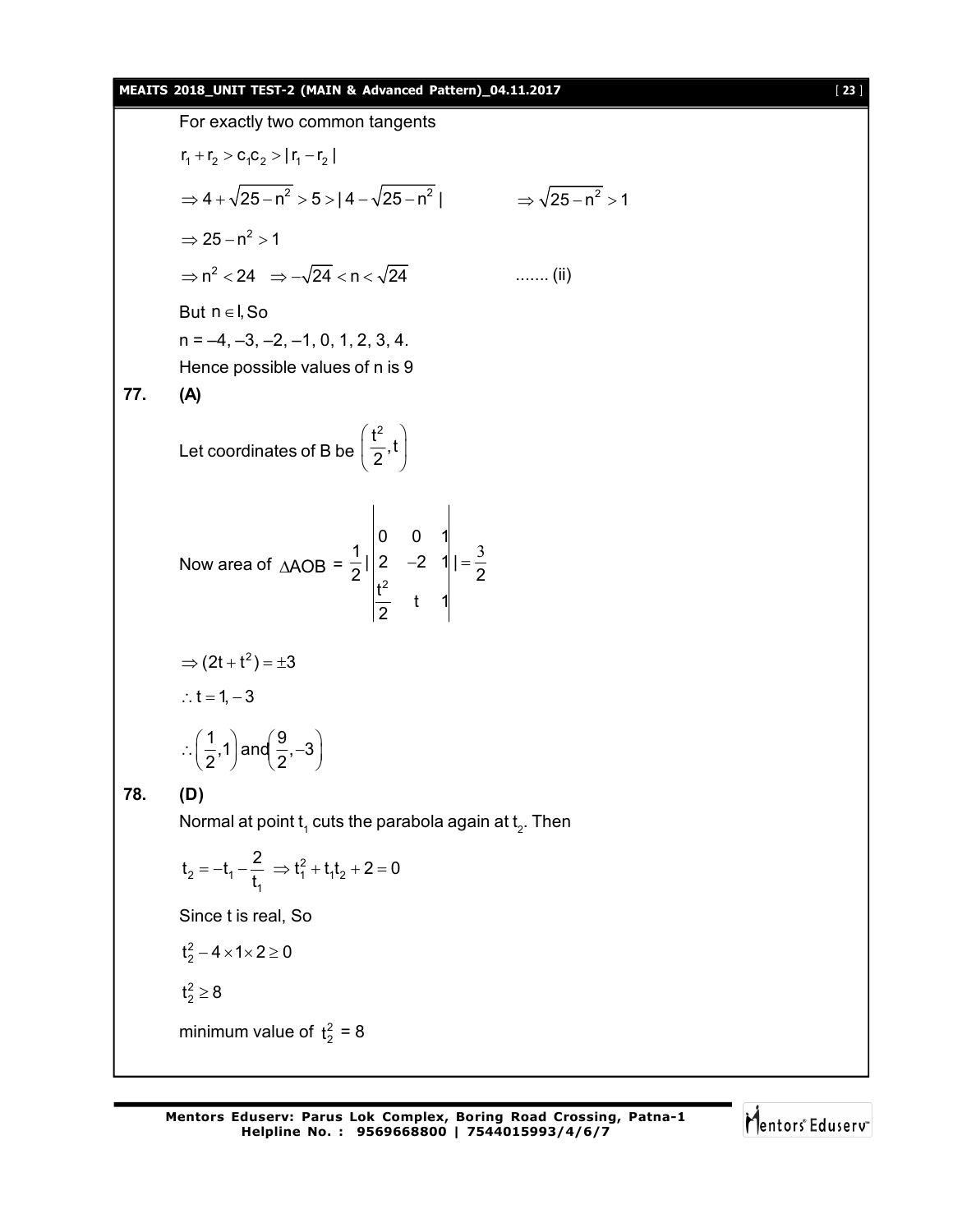| $[24]$ | MEAITS 2018_UNIT TEST-2 (MAIN & Advanced Pattern)_04.11.2017                                                                                                                                          |
|--------|-------------------------------------------------------------------------------------------------------------------------------------------------------------------------------------------------------|
| 79.    | (A)                                                                                                                                                                                                   |
|        | Given circles are                                                                                                                                                                                     |
|        | A<br>$S_1: x^2 + y^2 - 12 = 0$ (i)                                                                                                                                                                    |
|        | and $S_2$ : $x^2 + y^2 - 5x + 3y - 6 = 0$ (ii)<br>$\mathcal{L}(\alpha,\beta)$                                                                                                                         |
|        | Now, equation of common chord of circle (i) and (ii) is                                                                                                                                               |
|        | B<br>$S_1 - S_2 = 0$                                                                                                                                                                                  |
|        | $\Rightarrow$ 5x - 3y - 6 = 0  (iii)                                                                                                                                                                  |
|        | Let tangents to circle at A and B meet at $P(\alpha, \beta)$ then AB will be chord of contact of the<br>tangents to the circle from P. Therefore equation of AB will be                               |
|        | $x\alpha + y\beta - 12 = 0$ (iv)                                                                                                                                                                      |
|        | Now, lines (iii) and (iv) are same, so                                                                                                                                                                |
|        | $\frac{\alpha}{5} = \frac{\beta}{-3} = \frac{-12}{-6}$                                                                                                                                                |
|        | $\Rightarrow \alpha = 10$                                                                                                                                                                             |
|        | $\beta = -6$                                                                                                                                                                                          |
|        | $\therefore$ P = (10, -6)                                                                                                                                                                             |
| 80.    | (B)                                                                                                                                                                                                   |
|        | $f(x) = \sqrt{1 + \sin^2(x^2)}$                                                                                                                                                                       |
|        | $f'(x) = \frac{1}{2\sqrt{1 + \sin^2(x^2)}} (\sin(2x^2)(2x))$                                                                                                                                          |
|        | $\Rightarrow f'(x) = \frac{x \sin(2x^2)}{\sqrt{1 + \sin^2(x^2)}} \qquad \Rightarrow f'\left(\frac{\sqrt{\pi}}{2}\right) = \frac{\frac{\sqrt{\pi}}{2}}{\sqrt{1 + \frac{1}{2}}} = \sqrt{\frac{\pi}{6}}$ |
| 81.    | (A)                                                                                                                                                                                                   |
|        | The required circle will be $x(x+5)+y(y+5)=0$                                                                                                                                                         |
| 82.    | (C)                                                                                                                                                                                                   |
|        | Given,                                                                                                                                                                                                |
|        | $\lim_{x\to 0} \left( \frac{p(x)}{x^5} - 2 \right) = 5$                                                                                                                                               |

Mentors<sup>®</sup> Eduserv<sup>®</sup>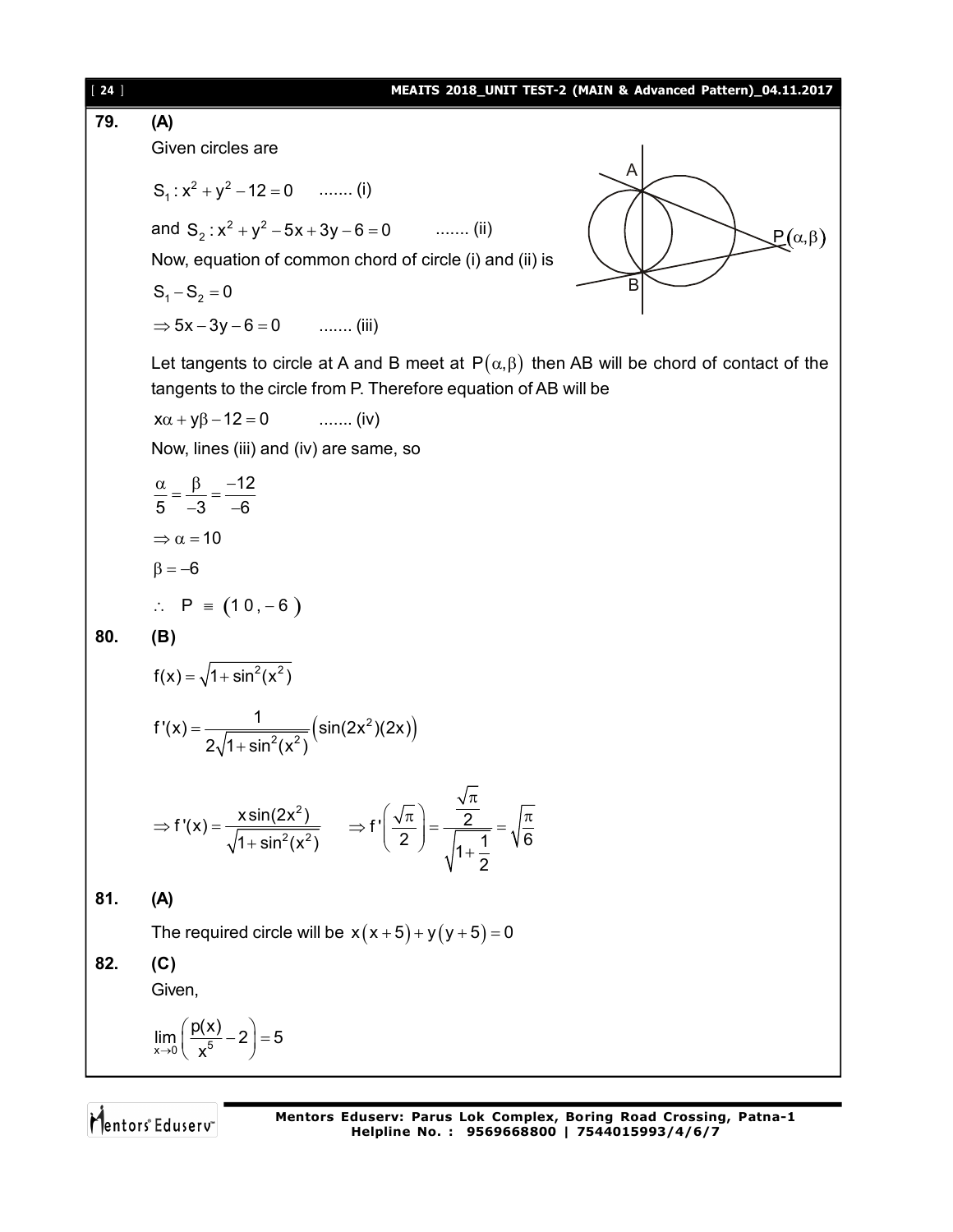**MEAITS 2018\_UNIT TEST-2 (MAIN & Advanced Pattern)\_04.11.2017** [ **25** ]

$$
\lim_{x\to 0} \frac{p(x)}{x^5} = 7
$$
  
\nConsider p(x) = ax<sup>7</sup> + bx<sup>6</sup> + 7x<sup>5</sup>  
\n∴ p'(x) = 7ax<sup>6</sup> + 6bx<sup>5</sup> + 35x<sup>4</sup>  
\nNow, p'(-1) = 0  
\n⇒ 7a - 6b + 35 = 0 ......(i)  
\nand p'(1) = 0  
\n⇒ 7a + 6b + 35 = 0 ......(ii)  
\nFrom (i) and (ii)  
\n14a + 70 = 0  
\na = -5 and b = 0  
\n∴ p(x) = -5x<sup>7</sup> + 7x<sup>5</sup> ∴ p(1) = -5 + 7 = 2  
\n83. (C)  
\nLet Q(t<sub>1</sub><sup>2</sup>,2t<sub>1</sub>)  
\n⇒ R(t<sub>1</sub><sup>2</sup>, -2t<sub>1</sub>)  
\nClearly, ∠QOP =  $\frac{\pi}{6}$   
\n
$$
\tan \frac{\pi}{6} = \frac{2}{t_1}
$$
  
\n∴  $\frac{2}{t_1} = \frac{1}{\sqrt{3}}$   
\nor, t<sub>1</sub> = 2 $\sqrt{3}$   
\nThe equation of normal at Q is  
\n $y = -t_1x + 2t_1 + t_1^3$   
\n∴ it passes through P( $\alpha$ , 0), So  
\n⇒ 0 = -t<sub>1</sub> $\alpha$  + 2t<sub>1</sub> + t<sub>1</sub><sup>2</sup>  
\n⇒  $\alpha = 2 + t_1^2$   
\n⇒  $\alpha = 2 + 12 = 14$ 

Mentors<sup>e</sup> Eduserv<sup>-</sup>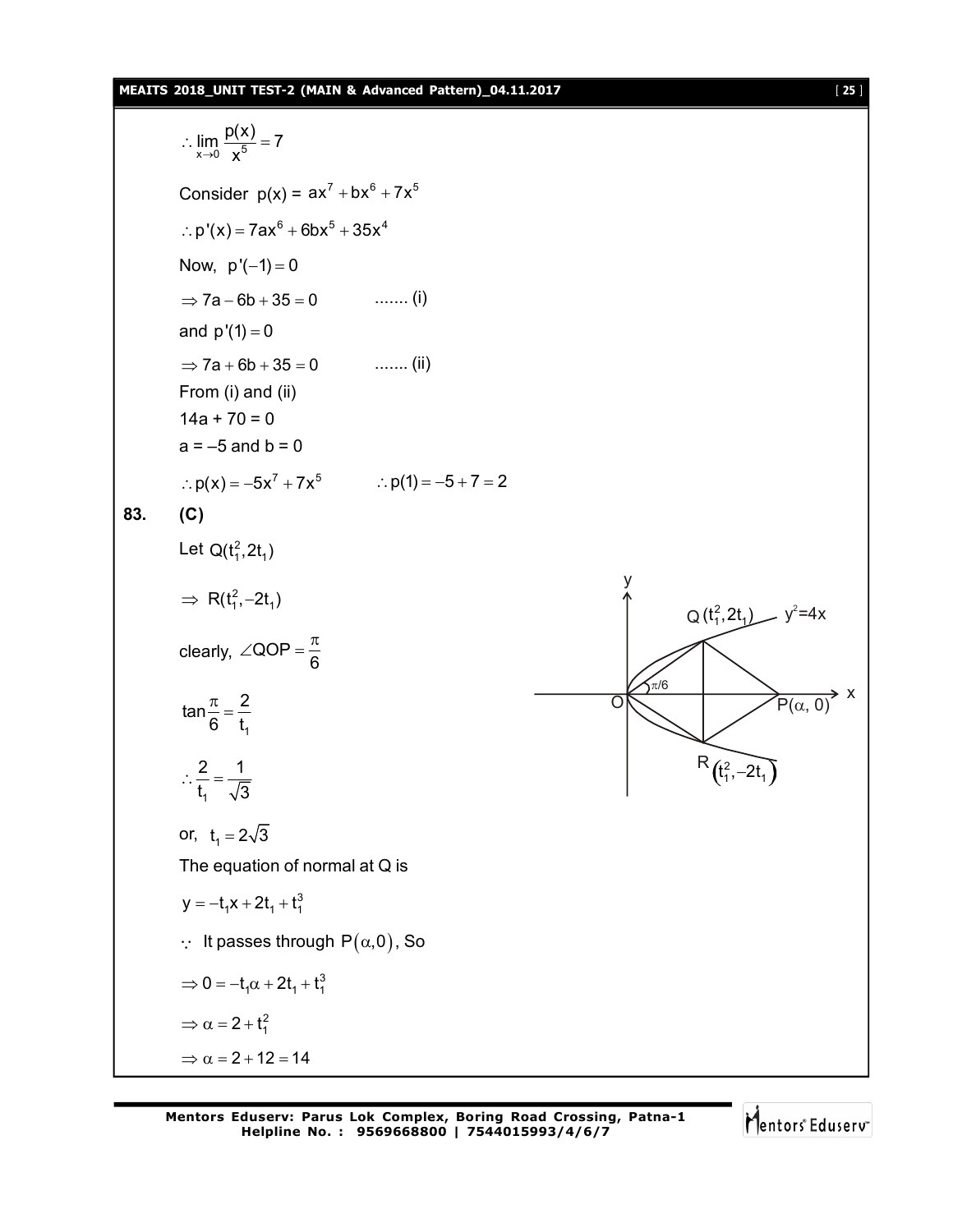| [26] | MEAITS 2018_UNIT TEST-2 (MAIN & Advanced Pattern)_04.11.2017                                                                                                                                                                         |
|------|--------------------------------------------------------------------------------------------------------------------------------------------------------------------------------------------------------------------------------------|
| 84.  | (C)                                                                                                                                                                                                                                  |
|      | Given equation of parabola                                                                                                                                                                                                           |
|      | $y^2 = 16x$ , here a = 4                                                                                                                                                                                                             |
|      | Since, two tangents passes through the points $(-4,-\alpha)$ which lies on the directrix x = -4                                                                                                                                      |
|      | Then tangents are perpendicular                                                                                                                                                                                                      |
|      | i.e $m_1 \cdot m_2 = -1$                                                                                                                                                                                                             |
| 85.  | (A)                                                                                                                                                                                                                                  |
|      | $f(x) = \cos x \cdot \cos 2x \cdot \cos 4x \cdot \cos 8x \cdot \cos 16x$                                                                                                                                                             |
|      | $\Rightarrow$ f(x) = $\frac{1}{32} \frac{\sin 32x}{\sin x}$                                                                                                                                                                          |
|      | $f'(x) = \frac{1}{32} \left[ \frac{32 \sin x \cdot \cos 32x - \sin 32x \cdot \cos x}{\sin^2 x} \right]$ $\Rightarrow f'\left(\frac{\pi}{4}\right) = \frac{\frac{1}{32} \left[ 32 \times \frac{1}{\sqrt{2}} \times 1 - 0 \right]}{1}$ |
|      | $f'\left(\frac{\pi}{4}\right) = \sqrt{2}$                                                                                                                                                                                            |
| 86.  | (A)                                                                                                                                                                                                                                  |
|      | We know that normals at $(\text{at}_1^2, 2\text{at}_1)$ and $(\text{at}_2^2, 2\text{at}_2)$ meet again on the parabola.                                                                                                              |
|      | Then $t_1t_2 = 2$                                                                                                                                                                                                                    |
|      | Here, $a = 2$                                                                                                                                                                                                                        |
|      | Given $2at_1 + 2at_2 = 8$                                                                                                                                                                                                            |
|      | $\Rightarrow$ 4(t <sub>1</sub> + t <sub>2</sub> ) = 8                                                                                                                                                                                |
|      | $t_1 + t_2 = 2$                                                                                                                                                                                                                      |
|      | So, $\alpha + \gamma = at_1^2 + at_2^2$                                                                                                                                                                                              |
|      | $= a(t_1^2 + t_2^2)$                                                                                                                                                                                                                 |
|      | $=2\left[ \left( t_{1}+t_{2}\right) ^{2}-2t_{1}t_{2}\right]$                                                                                                                                                                         |
|      | $= 2[4-2 \times 2]$                                                                                                                                                                                                                  |
|      | $\alpha + \gamma = 0$                                                                                                                                                                                                                |
|      |                                                                                                                                                                                                                                      |

Mentors<sup>®</sup> Eduserv<sup>®</sup>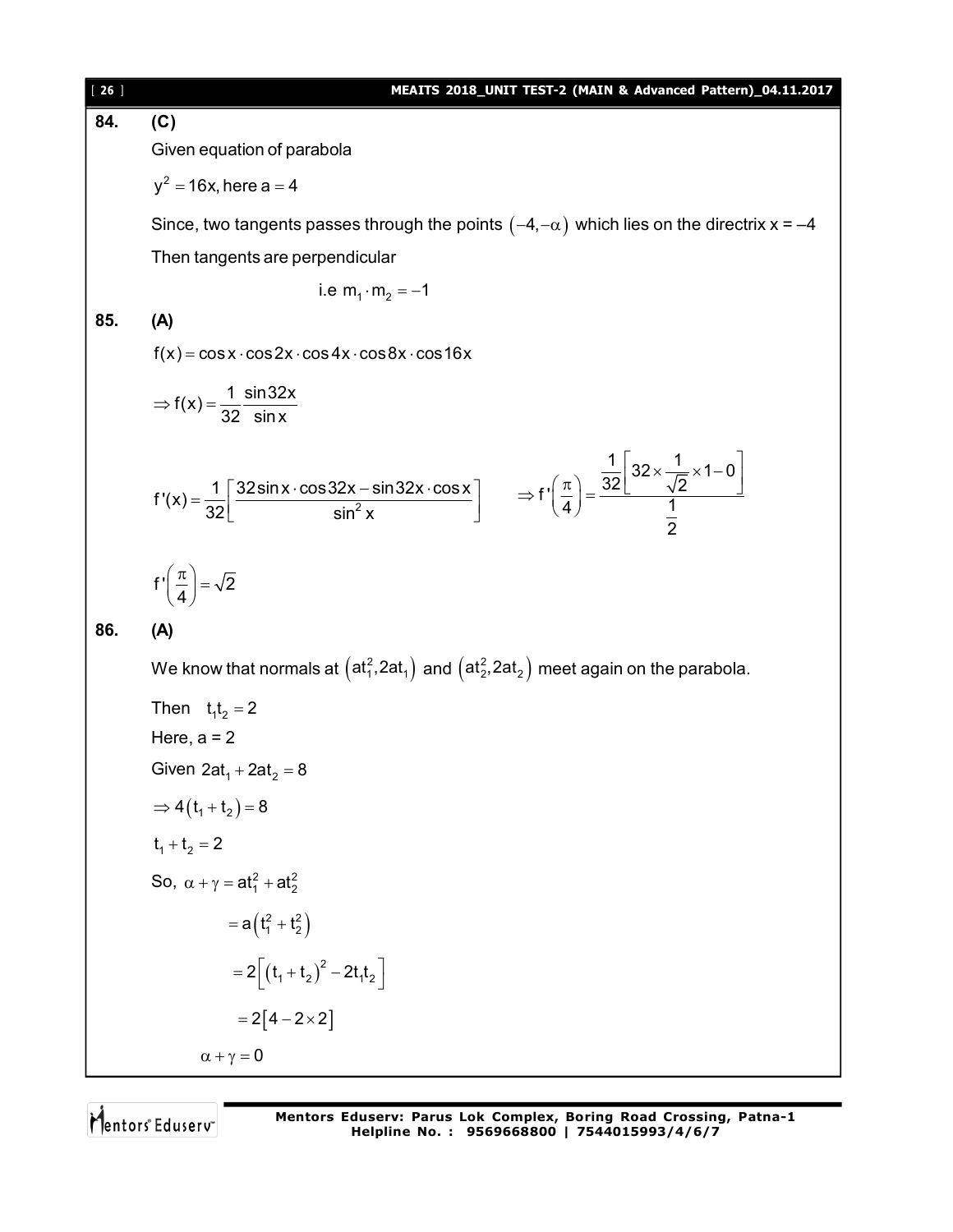#### **MEAITS 2018\_UNIT TEST-2 (MAIN & Advanced Pattern)\_04.11.2017** [ **27** ]

87. **(B)**  
\nFrom Geometry, we have  
\n
$$
\frac{r}{45 \tan 45^\circ} = \frac{45 - h}{45}
$$
\n $\Rightarrow h = 45 - r$  ......... (i)  
\nNow, volume of cylinder  
\n $v = \pi r^2 h = \pi r^2 (45 - r)$   
\nNow,  $\frac{dv}{dr} = 0$   
\n $\Rightarrow \pi (90r - 3r^2) = 0 \Rightarrow r = 30$   
\n $\therefore V_{max} = \pi (30)^2 (15)$   
\n $= 13500\pi \text{ cm}^3$   
\n88. **(A)**  
\nLet  $f(x) = ax^2 + bx + c$   
\nThen  $f'(x) = 2ax + b$   
\nAlso,  $f(1) = f(-1)$   
\n $\Rightarrow a + b + c = a - b + c \Rightarrow b = 0$   
\n $f'(x) = 2ax$   
\n $\therefore f'(a_1) = 2aa_1$   
\n $f'(a_2) = 2aa_2$   
\n $f'(a_3) = 2aa_3$   
\nAs a, a<sub>2</sub>, a<sub>3</sub> are in A.P.  
\n $\therefore f'(a_1), f'(a_2), f(a_3)$  are in A.P.  
\n89. **(B)**  
\nLet  $x = cos \theta$   
\nThen  $y = cosec^{-1}(\frac{1}{2x^2 - 1}) = cosec^{-1}(sec 2\theta) = cosec^{-1}(cosec(\frac{\pi}{2} - 2\theta))$ 

Mentors<sup>e</sup> Eduserv<sup>-</sup>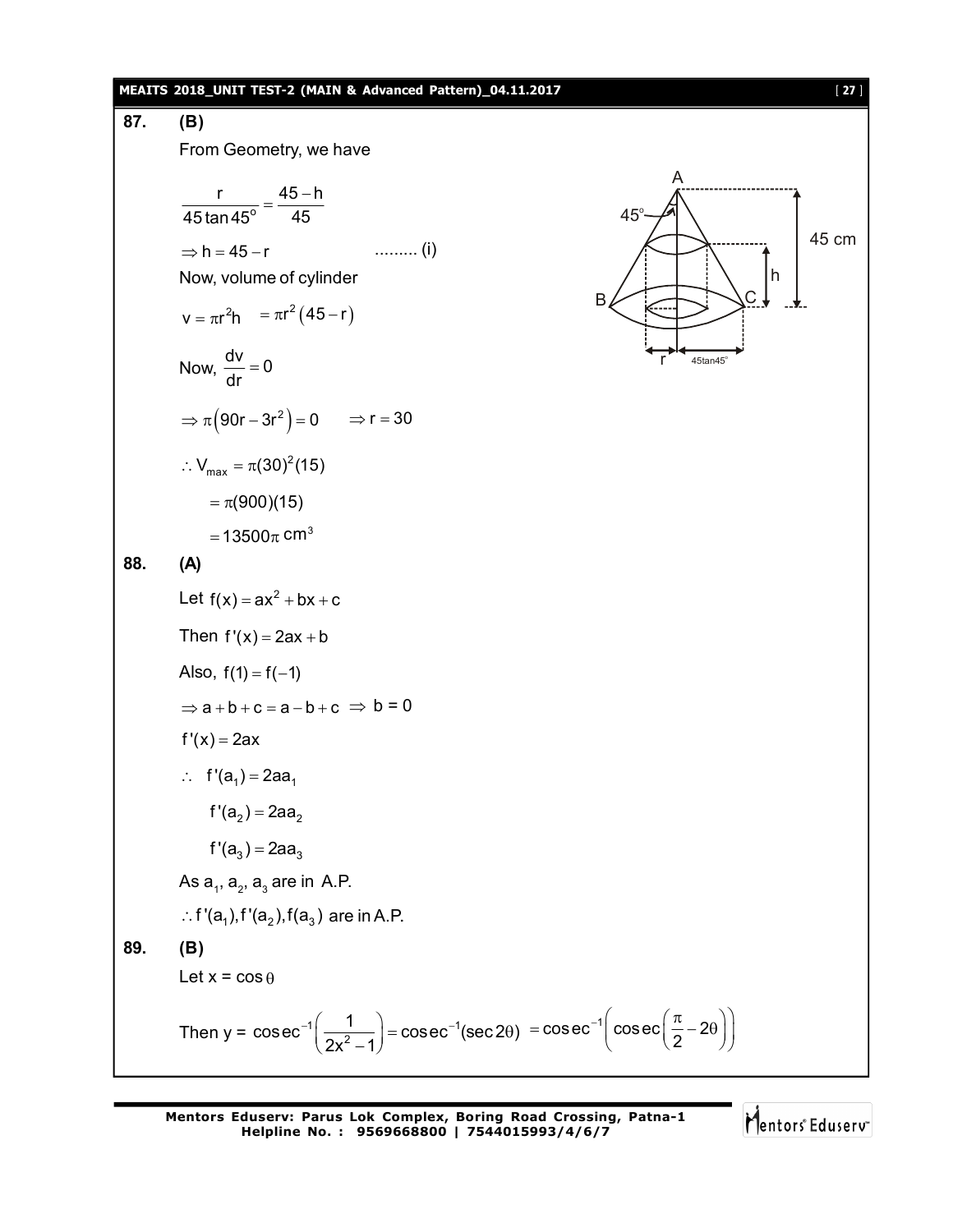### [ **28** ] **MEAITS 2018\_UNIT TEST-2 (MAIN & Advanced Pattern)\_04.11.2017**

$$
y = \frac{\pi}{2} - 2\theta
$$
  
\nAlso,  $z = \sqrt{1 - \cos^2 \theta} = \sin \theta$   
\n
$$
\therefore \frac{dy}{dz} = \frac{\frac{dy}{d\theta}}{\frac{dz}{d\theta}} = \frac{-2}{\cos \theta} = \frac{-2}{x}
$$
  
\n
$$
\therefore \frac{dy}{dz}\Big|_{x=\frac{1}{2}} = -4
$$
  
\n90. (B)  
\nLet  $f(x) = x + ax^{-1} - 3$   
\n
$$
\therefore f'(x) = 1 - ax^{-2} = 0
$$
  
\n
$$
\Rightarrow 1 = \frac{a}{x^2} \Rightarrow x^2 = a
$$
  
\n
$$
\therefore x = (a)^{\frac{1}{2}}
$$
  
\nAlso,  $f''(x) = 2ax^{-3}$  or,  $f''(a^{\frac{1}{2}}) > 0$   
\nThus  $x = a^{\frac{1}{2}}$  is the point of minima.  
\nFor  $x + ax^{-1} - 3 > 0 \forall x \in (0, \infty)$   
\nwe must have  
\n $f(a^{\frac{1}{2}}) > 0$   
\nor,  $a^{\frac{1}{2}} + a \cdot a^{-\frac{1}{2}} - 3 > 0$   
\n
$$
\Rightarrow 2a^{\frac{1}{2}} > 3 \Rightarrow a^{\frac{1}{2}} > \frac{3}{2}
$$
  
\n
$$
\Rightarrow a > \frac{9}{4}
$$
  
\n
$$
\therefore
$$
 least value of a is 3.

Mentors<sup>e</sup> Eduserv<sup>-</sup>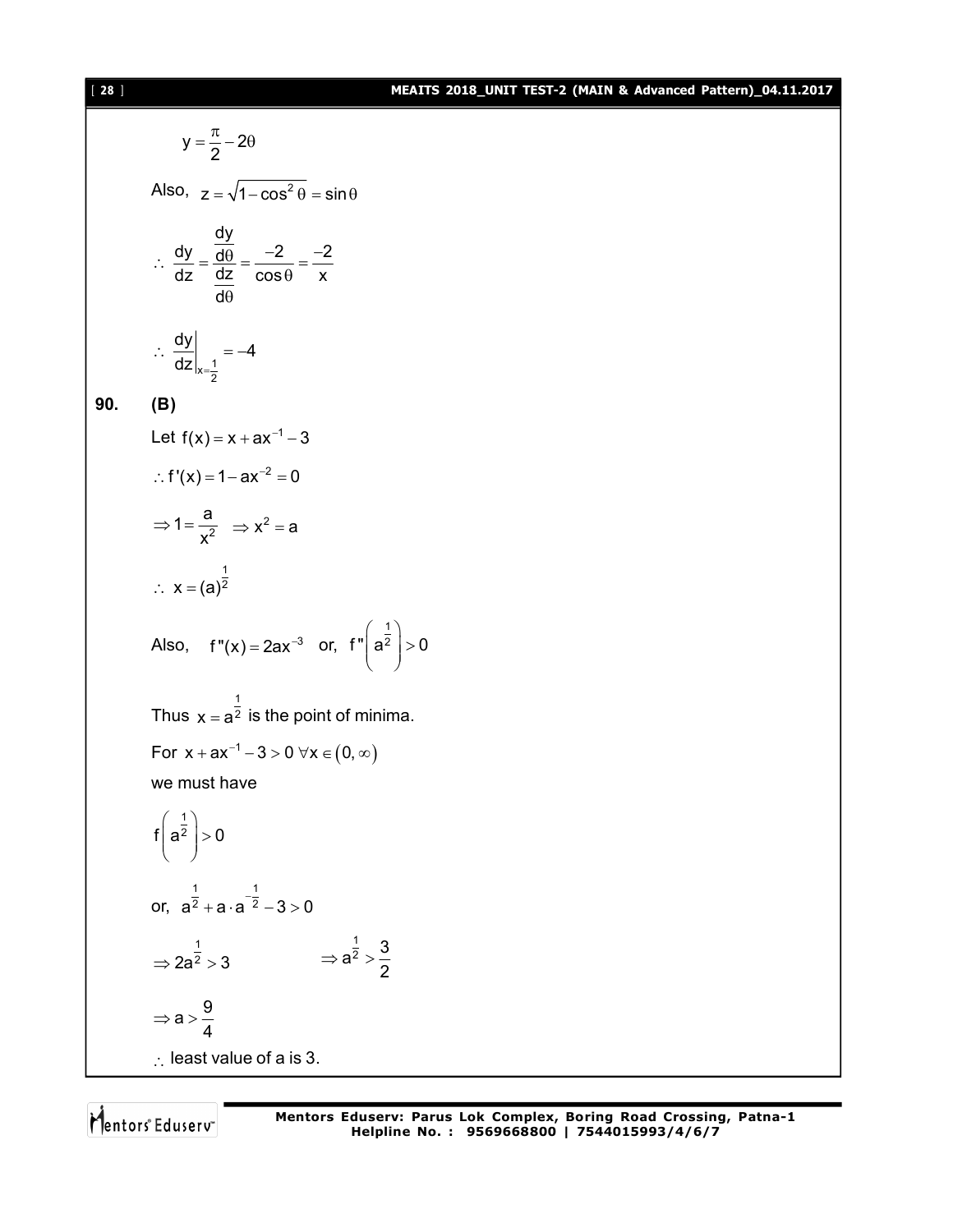**MEAITS 2018\_UNIT TEST-2 (MAIN & Advanced Pattern)\_04.11.2017** [ **29** ]

# **JEE ADVANCED PHYSICS**

**1. (A)**

s =L $\sin\theta\sqrt{1 + \mu^2} = 0.3$ cm

Friction is not sufficient to prevent slipping between the block and the bar & normal reaction between the bar & the block is a constant, therefore a constant total contact force (resultant of the normal reaction from the bar & kinetic friction) acts on the block by the bar. In addition, starting from rest, the block moves in a straight line.

**2. (A)**

 $\frac{dm}{dt} = K(4\pi r^2)$  $\frac{d\Omega}{dt}$  = K $(4\pi r^2)$  , where K is a constant and r is the radius of the drop at any instant.

But 
$$
m = \frac{4}{3} \pi r^3 \rho = \frac{4}{3} \pi r^3
$$
, since  $\rho$  = density of water = 1 gm/cc.

$$
\frac{dm}{dt}=\frac{4}{3}\,\pi\Big(3r^2\Big)\frac{dr}{dt}=4\pi r^2\,\frac{dr}{dt}=K\,4\pi r^2
$$

$$
\therefore K = \frac{dr}{dt} \Rightarrow r = Kt \text{ (since it starts with zero radius)}
$$

Since, 
$$
m \frac{dv}{dt} + v \frac{dm}{dt} = mg
$$

$$
\Rightarrow \frac{4}{3}\pi r^3 \frac{dv}{dt} + vK 4\pi r^2 = \frac{4}{3}\pi r^3 g
$$

$$
\Rightarrow \frac{dv}{dt} + vk \frac{3}{r} = g \ ; \ But \ \frac{dv}{dt} = a \& v = at
$$

$$
\Rightarrow a + at K \left(\frac{3}{Kt}\right) = g
$$

 $a = \left(\frac{g}{f}\right)$  $\therefore$  a =  $\left(\frac{9}{4}\right)$ 

$$
\Rightarrow 4a = g
$$

**Mentors Eduserv: Parus Lok Complex, Boring Road Crossing, Patna-1 Helpline No. : 9569668800 | 7544015993/4/6/7**

$$
\bigcap_{i=1}^{\infty} \mathsf{entors}^i \in \mathsf{G} \mathsf{u} \mathsf{ser} \mathsf{v}^i
$$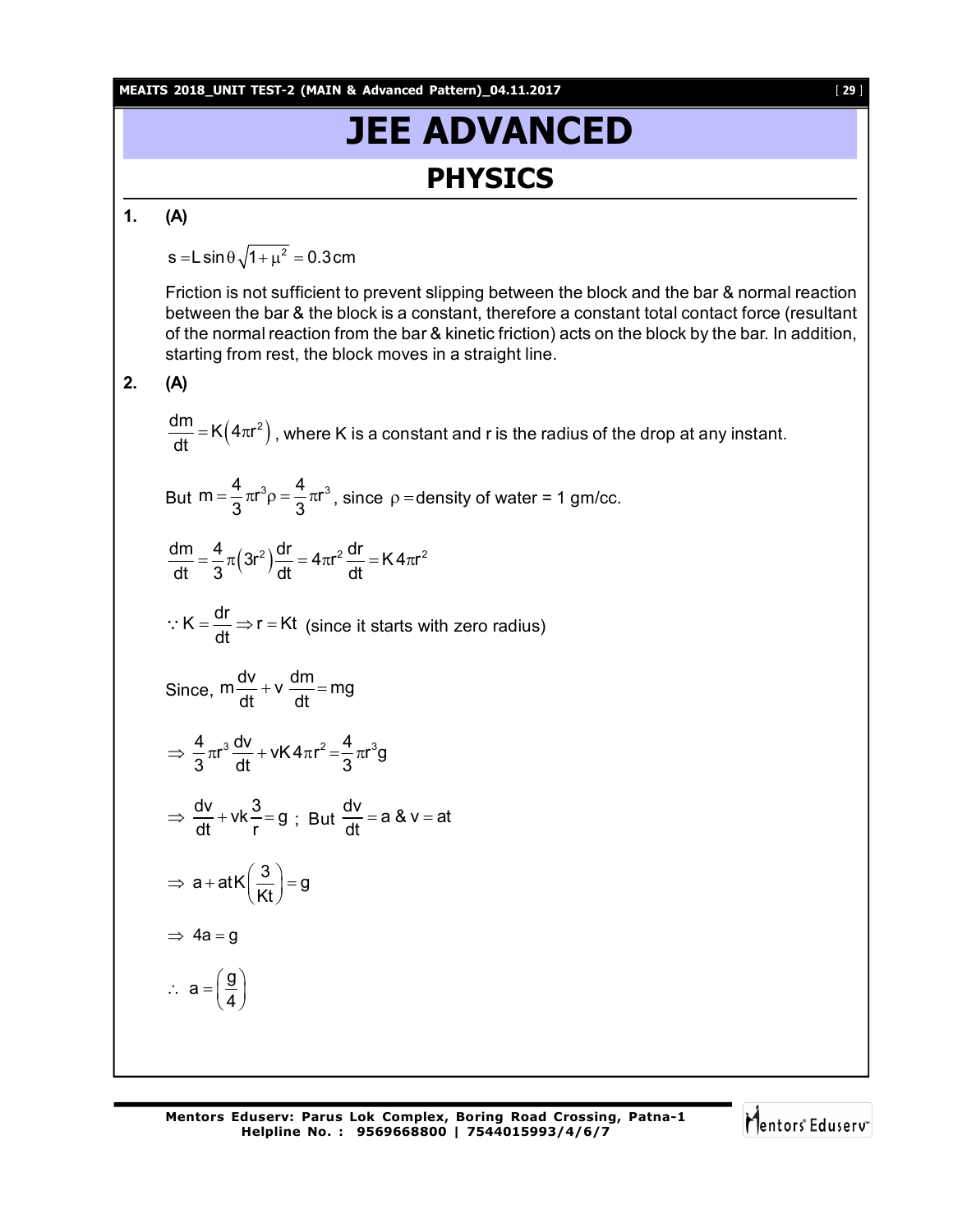## [ **30** ] **MEAITS 2018\_UNIT TEST-2 (MAIN & Advanced Pattern)\_04.11.2017 3. (A)** Force = ma = m $\frac{dv}{dt}$  = (P – Kt)g dt =ma = m—− =(P – ł  $mv = \int (P - Kt) g dt = \left( Pt - \frac{Kt^2}{2}\right)g$ 2  $\Rightarrow$  mv =  $\int$   $(P-Kt)gdt = \left(Pt - \frac{Kt^2}{2}\right)g$ Maximum velocity is attained when  $\frac{d}{dt} \left( Pt - \frac{Kt^2}{2} \right) = 0$  $\frac{d}{dt} \left( Pt - \frac{Kt^2}{2} \right) = 0$  $(2)$  $\Rightarrow$  (P-Kt) = 0  $t = T = \frac{P}{R}$  $\Rightarrow$  t = T =  $\frac{P}{K}$  But v =  $\frac{ds}{dt}$ dt  $=$ m  $\frac{ds}{dt} = \left( Pt - \frac{Kt^2}{2} \right)$ dt (2  $\Rightarrow$  m  $\frac{ds}{dt} = \left( Pt - \frac{Kt^2}{2}\right)$  $\text{ms} = \left(\frac{\text{Pt}^2}{\text{g}} - \frac{\text{Kt}^3}{\text{g}}\right) \text{g}$ 2 6  $\Rightarrow$  ms =  $\left(\frac{Pt^2}{2} - \frac{Kt^3}{6}\right)$ g 2  $\mathsf{K}$  D<sup>3</sup> 2  $\epsilon$   $\sqrt{3}$  $s = \frac{1}{2} \left( \frac{P}{2} \frac{P^2}{H^2} - \frac{K}{2} \frac{P^3}{H^3} \right) g$  $m \mid 2 K^{2}$  6 K  $\Rightarrow$  s =  $\frac{1}{m} \left( \frac{P}{2} \frac{P^2}{K^2} - \frac{K}{6} \frac{P^3}{K^3} \right) g$  $s = \frac{gKT^3}{2}$ 3m  $\therefore$  s= **4. (B) Path difference**  $\Delta x = \{ (S_2 P - t_2) + \mu_2 t_2 \} - \{ (S_3 P - t_1) + \mu_1 t_1 \}$  $= S_2 P - S_1 P + (\mu_2 - 1)t_2 - (\mu_1 - 1)t_1$ For *n*<sup>th</sup> order maxima  $n\lambda = \{(\mu_2 - 1)t_2 - (\mu_1 - 1)t_1\} + \frac{d^2y}{D}$  $n\lambda = \{(\mu_2 - 1)t_2 - (\mu_1 - 1)t_1\} + \frac{dy}{2}$ For zero order maxima  $y_0 = -\frac{1}{a} \{ (\mu_2 - 1)t_2 - (\mu_1 - 1)t_1 \}$ *d*  $y_0 = \frac{D}{4} \{ (\mu_2 - 1)t_2 - (\mu_1 -$ (a) When both sheets have same average thickness  $\frac{t_1 + t_2}{2}$ and R.I.  $\mu_1$  and  $\mu_2$  $\mathbf{I}$  $t_1 + t$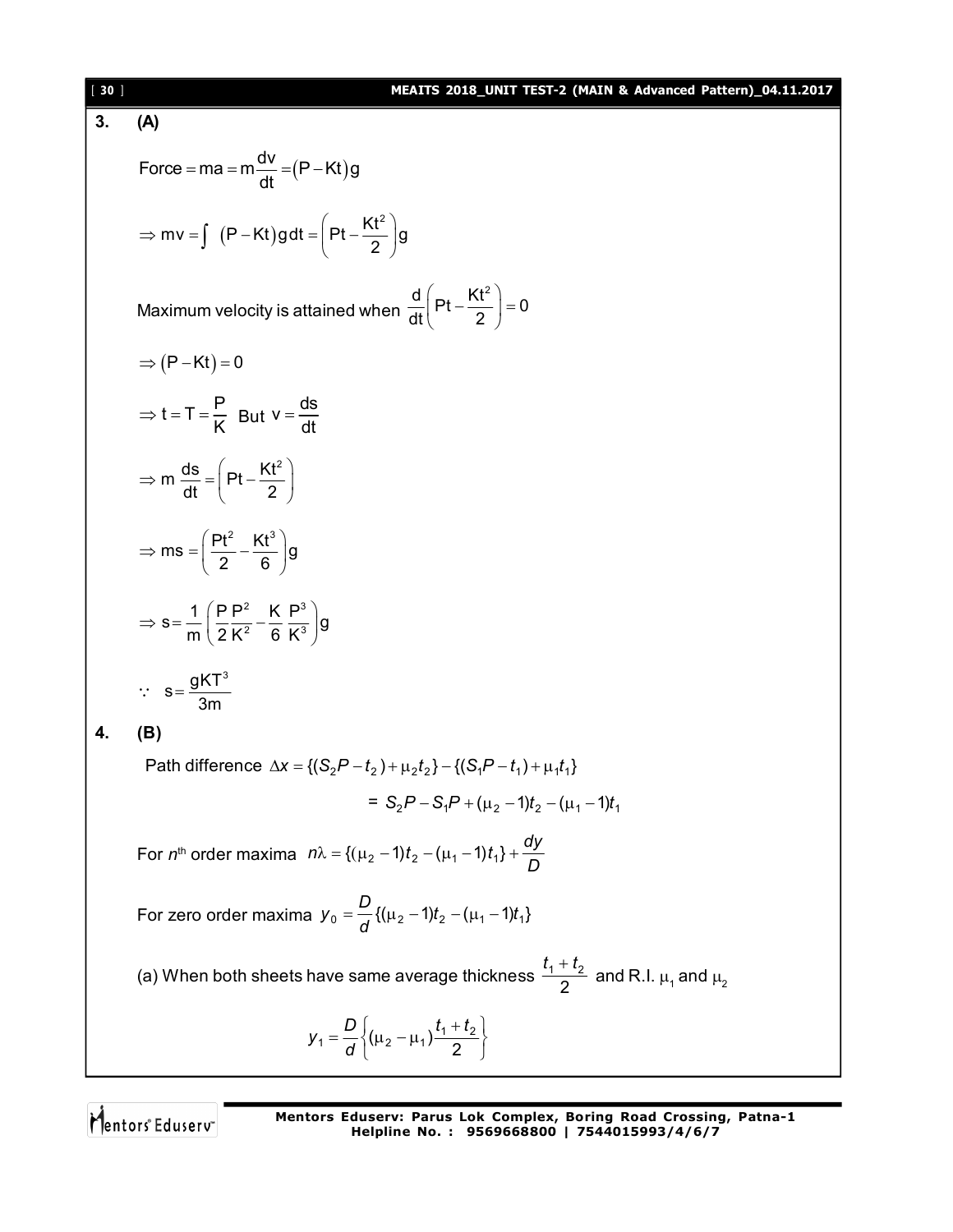**MEAITS 2018\_UNIT TEST-2 (MAIN & Advanced Pattern)\_04.11.2017** [ **31** ]

 $\Rightarrow \frac{64.18 \times 10^{10}}{1} = (1.6 - 1.4) \frac{11}{2}$ 1  $\frac{5 \times 10^{-3} \times 1 \times 10^{-3}}{4} = (1.6 - 1.4) \frac{t_1 + t_2}{2}$  $\therefore$   $t_1 + t_2 = 5 \times 10^{-5}$  ...(i) (b) When both sheets have same R.I. =  $\frac{m}{2}$  $\frac{\mu_1 + \mu_2}{2}$  and thickness  $t_1$  and  $t_2$  $1\{(t_1 - t_2)\}$  $t_2 = \frac{b}{d} \left\{ \frac{\mu_2 + \mu_1}{2} - 1 \right\} (t_1 - t_2)$ *d*  $y_2 = \frac{D}{l} \left\{ \frac{\mu_2 + \mu_1}{2} - 1 \right\} (t_1 -$ J  $\left\{ \right\}$  $\mathbf{I}$  $\overline{\mathfrak{l}}$ ↑  $=\frac{D}{4}$  $\left\{\frac{\mu_2+\mu_1}{2}-\right\}$  $\Rightarrow \frac{1}{11.5} = t_1 - t_2$  $3\sqrt{4}\sqrt{4}$   $^{-3}$  $1(1.5 - 1)$  $\frac{8 \times 10^{-3} \times 1 \times 10^{-3}}{4(4.5-4)} = t_1 - t$  $\overline{\phantom{0}}$  $\times 10^{-3}$   $\times 1 \times 10^{-5}$  $\Rightarrow$   $t_1 - t_2 = 1.6 \times 10^{-5}$  ...(ii) From (i) and (ii)  $2t_1 = 6.6 \times 10^{-5}$  $\Rightarrow$   $t_1 = 3.3 \times 10^{-5}$  m and  $t_2 = 1.7 \times 10^{-5}$  m **5. (D)** For sphere 'A' : mg =  $2kx - \mu R_A$ A C mg  $R_{\scriptscriptstyle\mathsf{A}}$   $\longrightarrow$   $\hspace{-.15cm}$   $\hspace{-.15cm} \rightarrow$   $\hspace{-.15cm} R_{\scriptscriptstyle\mathsf{C}}$   $\hspace{-.15cm} \rightarrow$   $\hspace{-.15cm} \rightarrow$   $\hspace{-.15cm} \rightarrow$   $\hspace{-.15cm} \rightarrow$   $\hspace{-.15cm} \rightarrow$   $\hspace{-.15cm} \rightarrow$   $\hspace{-.15cm} \rightarrow$   $\hspace{-.15cm} \rightarrow$   $\hspace{-.15cm} \rightarrow$   $\hspace{-.15cm} \rightarrow$   $\hspace{-.15cm} \$  $\mu R_{\rm A}$   $\mu R_{\rm C}$ For block :  $mg = \mu (R_A + R_C)$ But  $R_A = R_C \Rightarrow R_A = \frac{mg}{2m}$ 2  $=$   $R_c$   $\Rightarrow$   $R_A$   $=$   $\frac{1}{2}$  $\mu$  $R_A = \frac{2kx - \mu R_A}{2m}$ 2  $\Rightarrow$  R<sub>A</sub> =  $\frac{2kx - \mu F}{2}$ μ  $A = \frac{IN}{N} - \frac{IN}{2}$  $R_{\rm A} = \frac{\text{kx}}{2} - \frac{\text{R}}{2}$ 2  $\Rightarrow$  R<sub>A</sub> =  $\frac{100}{10}$  -  $\frac{1}{2}$  $\mu$  $R_A = \frac{2Kx}{3H}$ 3  $=$ μ  $\ddot{\cdot}$ 

Mentors Eduserv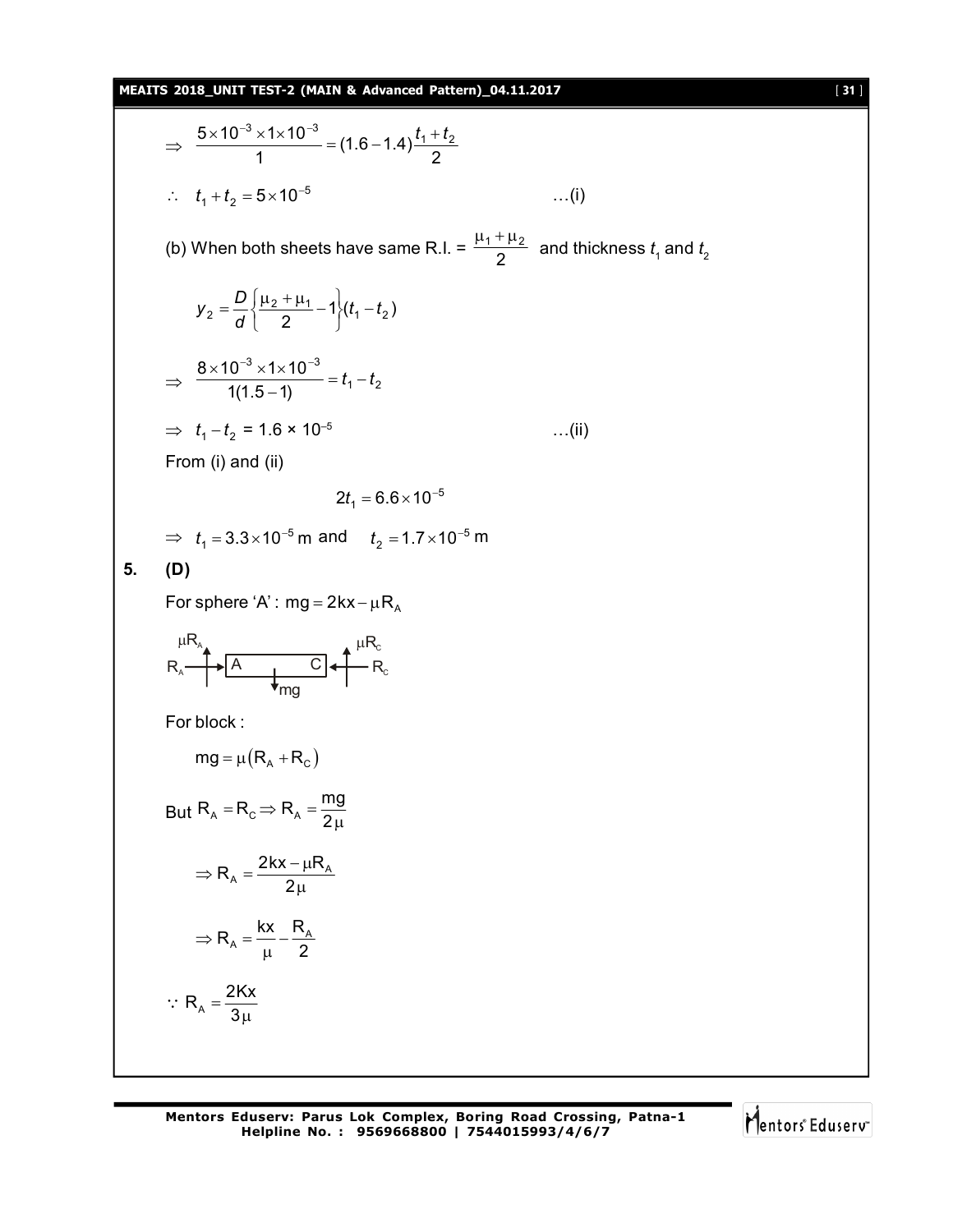| $[32]$ | MEAITS 2018_UNIT TEST-2 (MAIN & Advanced Pattern)_04.11.2017                                        |
|--------|-----------------------------------------------------------------------------------------------------|
| 6.     | (A)                                                                                                 |
|        | The detector receives direct as well as reflected waves. Distance moved between two                 |
|        | consecutive positions of maxima = $\frac{\lambda}{2}$                                               |
|        | For fourteen successive maxima = $14 \times \frac{\lambda}{2}$                                      |
|        | This is given to be 0.14 m                                                                          |
|        | : $\lambda = 2 \times 10^{-2}$ m                                                                    |
|        | $v = \frac{C}{\lambda} = \frac{3 \times 10^8}{2 \times 10^{-2}}$                                    |
|        | $=1.5\times10^{10}$ Hz                                                                              |
| 7.     | (B)                                                                                                 |
|        | $\beta_{\text{red}} = \frac{\lambda D}{d} = \frac{675 \times 10^{-9} \times 2}{1.5 \times 10^{-3}}$ |
|        | $= 0.9$ mm                                                                                          |
|        | $\beta_{\text{violet}} = \frac{450 \times 10^{-9} \times 2}{1.5 \times 10^{-3}} = 0.6 \text{mm}$    |
|        | Let mth order red bright fringe coincide with $(m + n)$ th violet bright fringe                     |
|        | $m \times 0.9 = (m+n)0.6$                                                                           |
|        | $\frac{m+n}{m} = \frac{0.9}{0.6} = 1.5$                                                             |
|        | $m = 2n$                                                                                            |
|        | When $n = 1$                                                                                        |
|        | $m = 2$                                                                                             |
|        | : minimum distance = $2 \times 0.9$                                                                 |
|        | $= 1.8$ mm                                                                                          |
|        |                                                                                                     |

Mentors<sup>®</sup> Eduserv<sup>®</sup>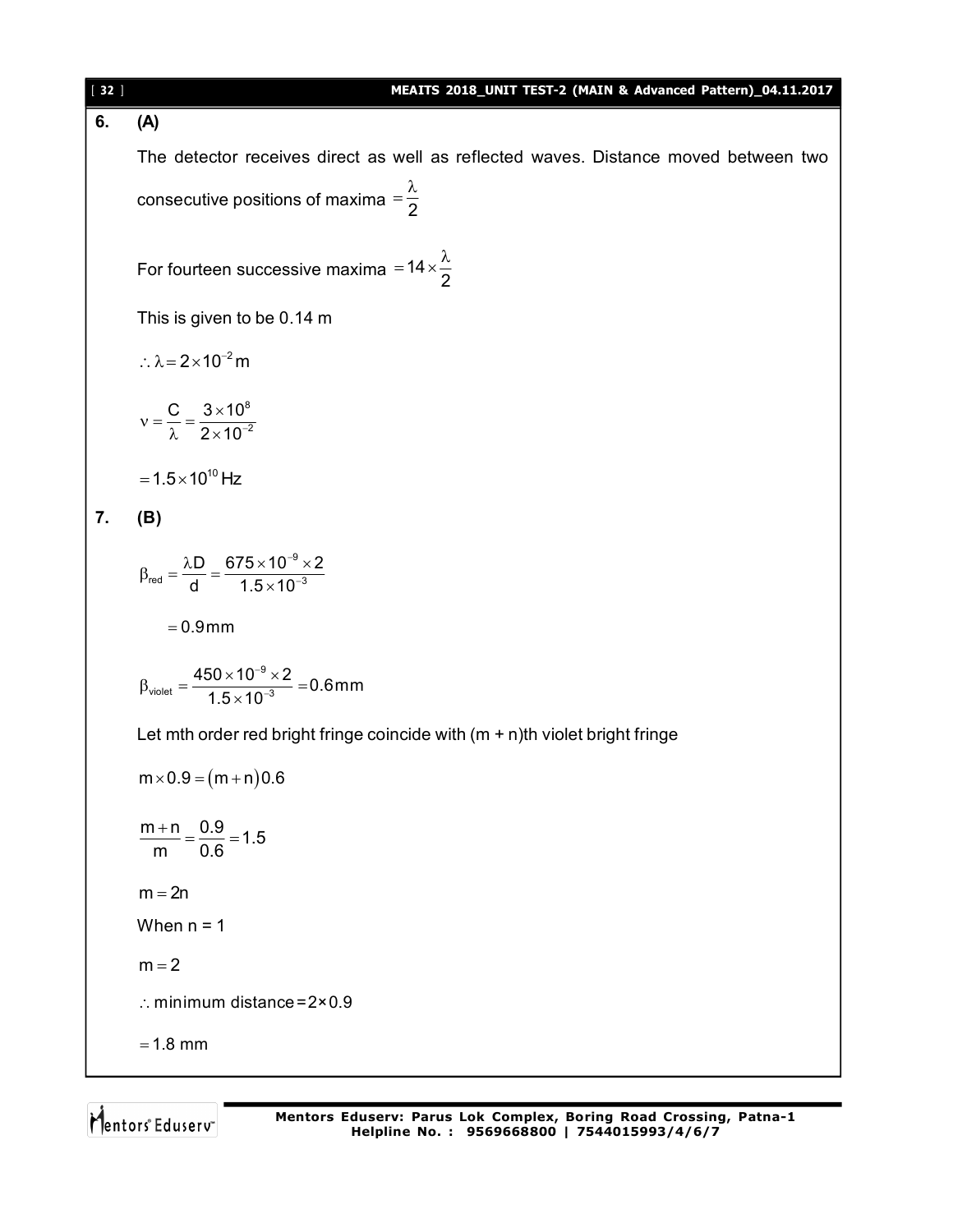#### **MEAITS 2018\_UNIT TEST-2 (MAIN & Advanced Pattern)\_04.11.2017** [ **33** ]

P N 40

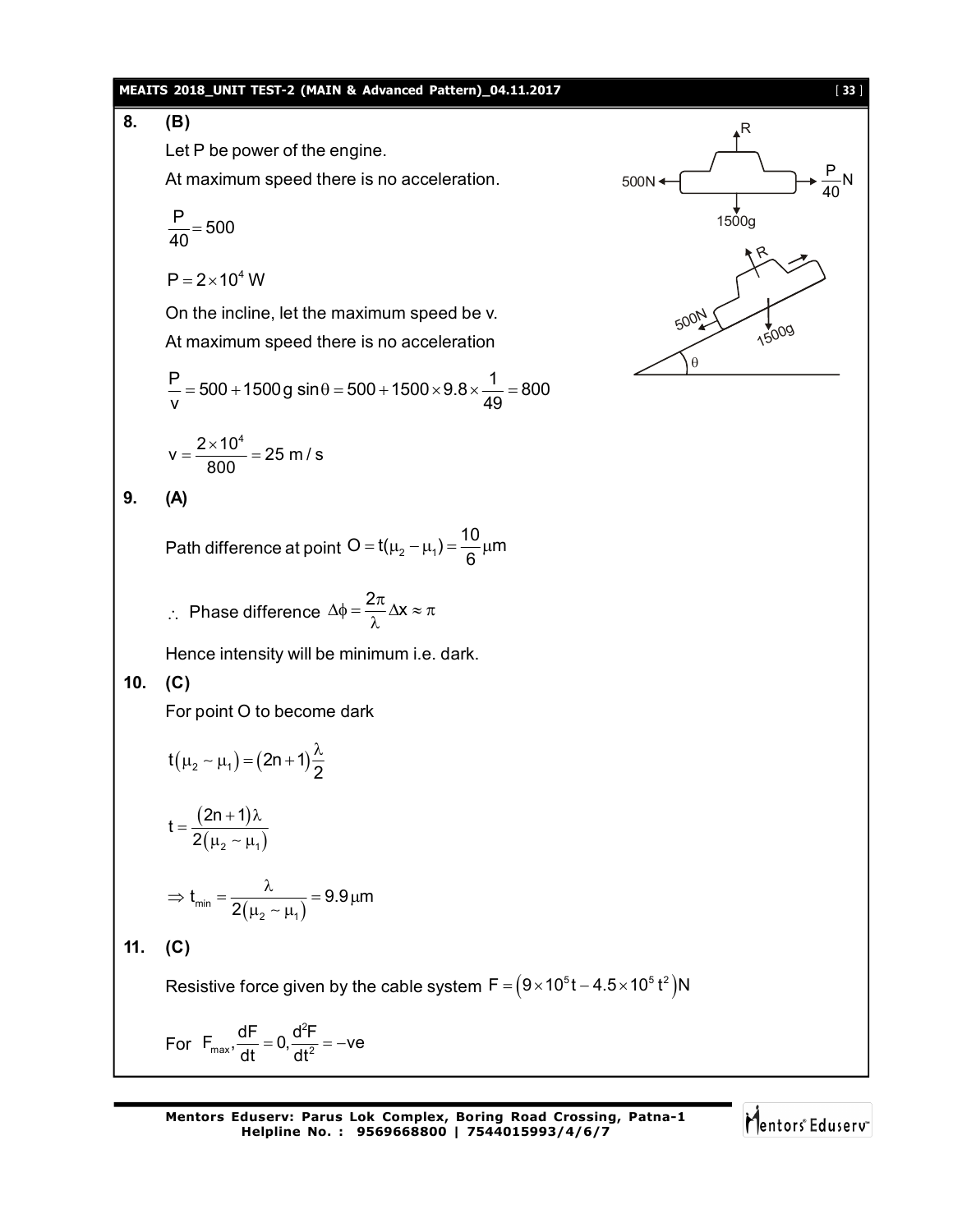### [ **34** ] **MEAITS 2018\_UNIT TEST-2 (MAIN & Advanced Pattern)\_04.11.2017**

 $= 70$  m  $\sqrt{e^2}$ 

$$
\frac{dF}{dt} = 0, \text{ for } t = 1s
$$
\n  
\n∴ F<sub>max</sub> = 4.5×10<sup>5</sup> N  
\nTotal resistive force by the brakes and cable system  
\nR<sub>max</sub> = 600kN + 4.5×10<sup>5</sup> N  
\n= 10.5×10<sup>5</sup> N  
\nMaximum acceleration experienced by the pilot =  $\frac{10.5×105}{1.5×104} = 70 \text{ m/s}^2$   
\n12. (C)  
\nAt any instant, the force opposing the motion, F<sub>rest</sub> = +m $\frac{dv}{dt}$   
\n
$$
\int_{120}^{0} dv = -\int_{0}^{1} \frac{(9 \times 105t - 4.5 \times 105t2 + 6 \times 105)}{1.5 \times 104} dt
$$
  
\n10t<sup>3</sup> - 30t<sup>2</sup> - 40t + 120 = 0  
\n10t<sup>2</sup>(t - 3) - 40(t - 3) = 0  
\n⇒ t = ±2s or + 3s ( -ve sign is not possible)  
\nThe plane stops at t = 2s  
\n13. (C)  
\n
$$
\frac{1}{2}kx^2 = mgh = h \propto x^2
$$
\n∴  $\frac{h_2}{h_1} = \frac{x_2^2}{x_1^2}$   
\n $h_1 = (\frac{11}{10})^2 3m = 3.63m$   
\n14. (D)  
\n
$$
\frac{1}{2}kx^2 = mgh \Rightarrow h = \frac{kx^2}{2mg} \Rightarrow h \propto \frac{1}{m}
$$
  
\n $\frac{h_2}{h_1} = \frac{m_1}{m_2} = \frac{m}{m + \frac{m}{10}} = \frac{10}{11}$   
\n∴  $h_2 = \frac{10}{11} \times 3.3 = 3m$ 

Mentors<sup>®</sup> Eduserv<sup>®</sup>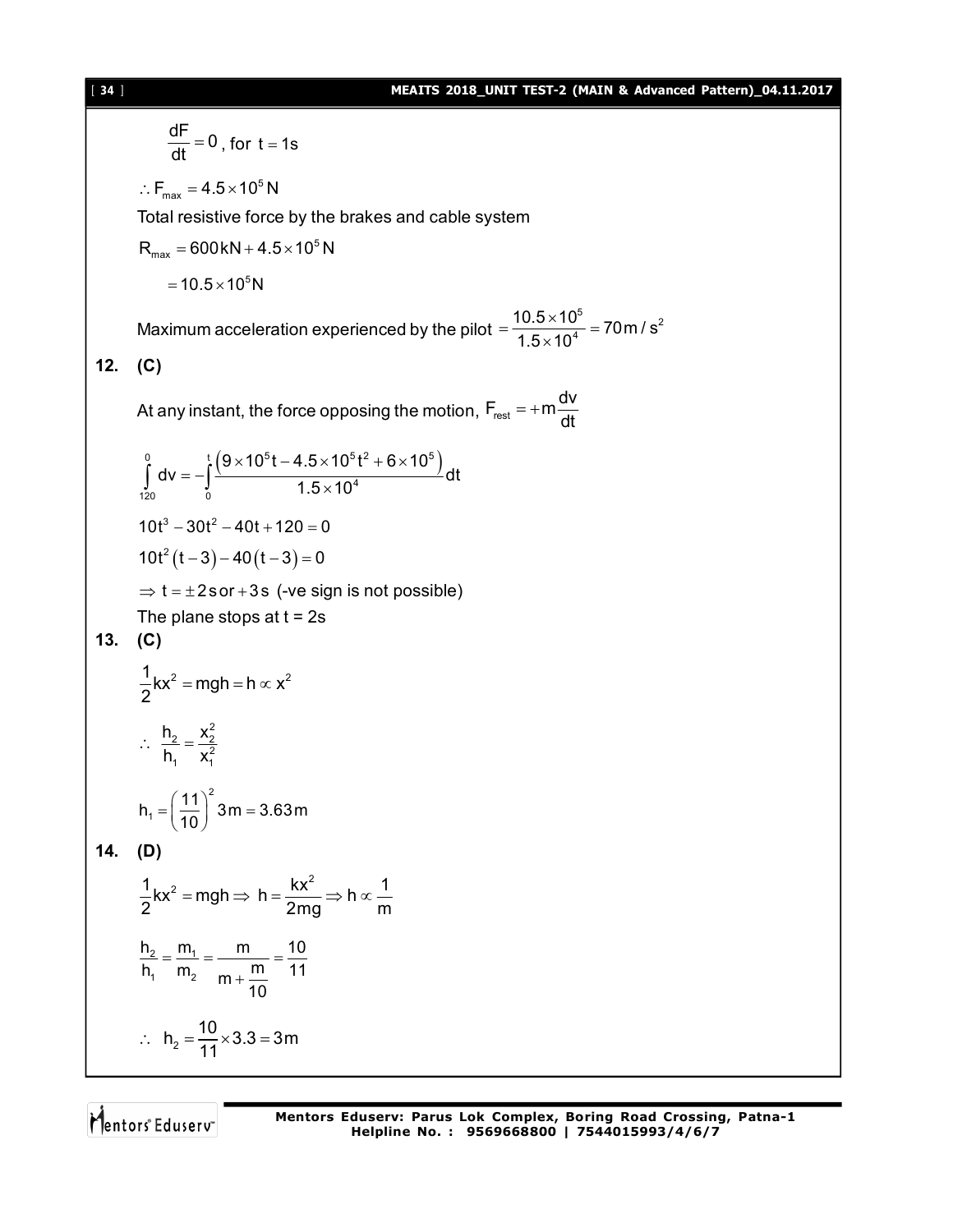### **MEAITS 2018\_UNIT TEST-2 (MAIN & Advanced Pattern)\_04.11.2017** [ **35** ]

15. (C, D)  
\n
$$
(y - h) + \sqrt{x^2 + h^2} = \ell
$$
\n
$$
\frac{dy}{dt} + \frac{x}{\sqrt{x^2 + h^2}} \frac{dx}{dt} = 0
$$
\n
$$
\frac{dy}{dt} = -\frac{x}{\sqrt{x^2 + h^2}} \frac{dx}{dt}
$$
\n
$$
\frac{dy}{dt} = -\frac{3}{5}v_A
$$
\n
$$
|v_n| = \frac{3}{5}v_A
$$
\n
$$
\frac{d^2y}{dt^2} = v_A \frac{h^2}{(x^2 + h^2)^{3/2}}
$$
\n
$$
a_n = v_A \frac{16}{(5)^3}
$$
\n
$$
a_n = \frac{16}{125}v_A
$$
\n
$$
v = -\frac{dU}{dx} = -5(2x - 4)
$$
\nAt mean position F = 0  $\Rightarrow$  x = 2m  
\n
$$
u_{mn} = -20J
$$
\n
$$
a = -50 \times 2(x - 2)
$$
\n
$$
u = -10 \text{ rad/sec}
$$
\n
$$
T = \pi / 5 \text{ sec}
$$
\n17. (B, D)  
\nThere is a dark fringe at O if the path difference  $\delta = ABO - AO'O = \frac{\lambda}{2}$   
\n
$$
= 2\sqrt{D^2 + d^2} - 2D = \frac{2d^2}{2D} = \frac{d^2}{D} = \frac{\lambda}{2}
$$
\n
$$
\Rightarrow d_{min} = \sqrt{\frac{\lambda D}{2}}
$$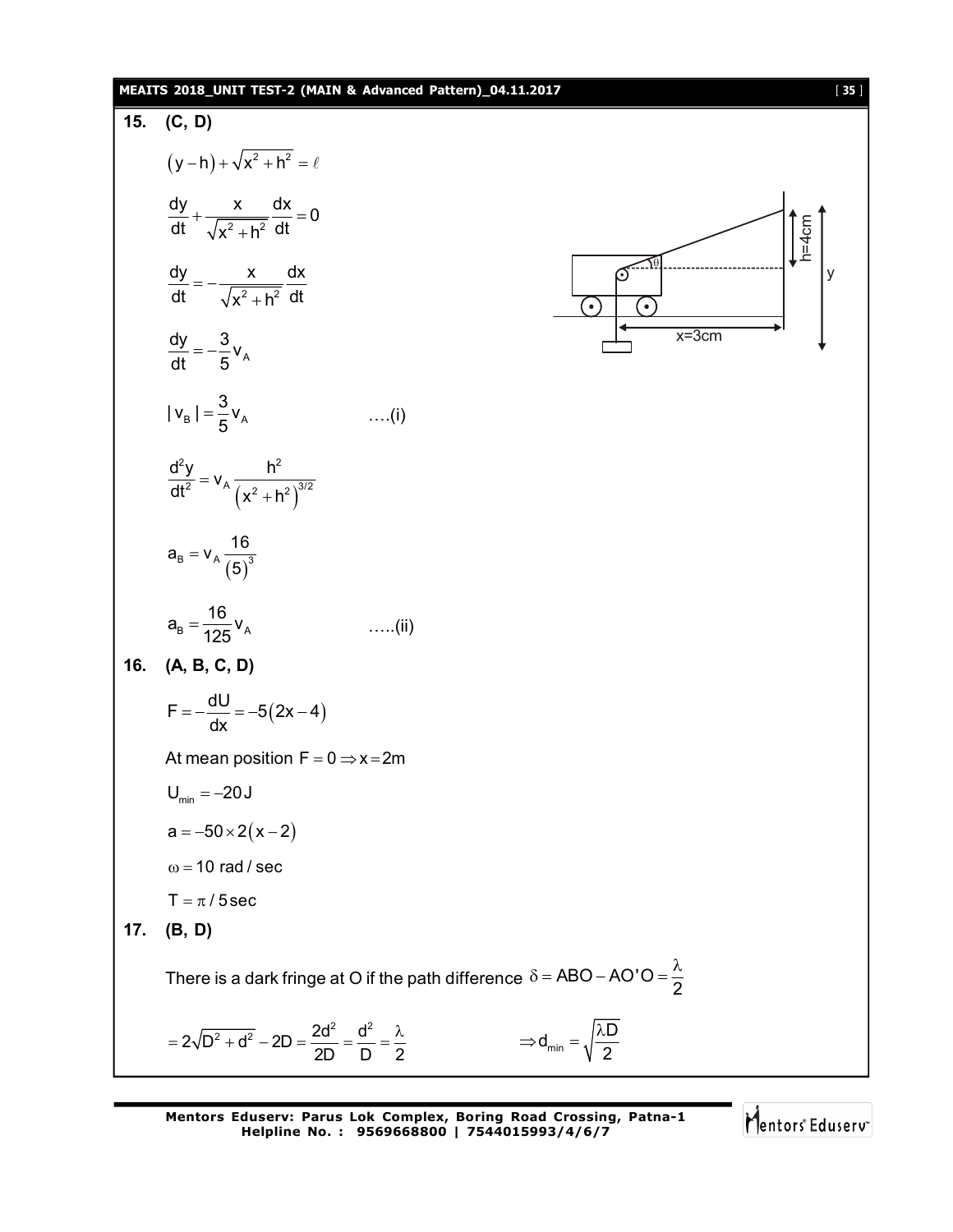#### [ **36** ] **MEAITS 2018\_UNIT TEST-2 (MAIN & Advanced Pattern)\_04.11.2017**

The bright fringe is formed at P if the path difference

$$
\delta' = AO'P - ABP = \lambda
$$
  
= D +  $\sqrt{D^2 + x^2} - \sqrt{D^2 + d^2} - \sqrt{D^2 + (x - d)^2} = \lambda$   
=  $\frac{x^2}{2D} - \frac{d^2}{2D} - \frac{(x^2 + d^2 - 2xd)}{2D} = \lambda$ 

Given  $d = d_{\min}$ 

Solving  $x = d_{min}$  $x = d_{\min} = \sqrt{\frac{\lambda D}{2}}$ 2  $= d_{\min} = \sqrt{\frac{\lambda}{4}}$ 



#### **18. (A, D)**

The centre-to-centre distance between the two slits, d, determines the width of the fringes. If this distance is kept the same while widening the adjustable slit, the fringe width will remain the same.

Intensity is the light energy per unit area. If this intensity is kept the same at  $I_0$  when the wavelength is changed, the location of maxima will be changed but the maximum intensity in the fringes will be the same.

Since some light energy is absorbed by the plate, only 80% of the light energy is transmitted to form interference fringes. Hence the intensity at the maxima will be reduced.

#### **19. (A, D)**

All brick are in identical condition. So, when normal contact force is slightly less than 50 N, all bricks fall simultaneously.

Here,

$$
2\mu F = nmg
$$

Or 
$$
n = \frac{2\mu F}{mg} = \frac{2 \times 0.5 \times 50}{10} = 5
$$

And contact force,  $\mathsf{F}_{\rm C} = \sqrt{\mathsf{F}^2 + \left(\mu\mathsf{F}\right)^2}$ 

$$
= \sqrt{(50)^2 + (0.5 \times 50)^2} = 55.9 \text{N}
$$

## **20. (A,B,C,D)**

Maximum loss in PE = mgh =  $\frac{1}{2}$ mv $_{\text{max}}^2$  $PE = mgh = \frac{1}{2}mv$ 2  $=$  mgh  $=$  -

or, 
$$
v_{max} = \sqrt{2gh} = \sqrt{2 \times 10 \times 10}
$$
  
=  $10\sqrt{2}$  m/s

For reaching at point B, minimum mechanical energy required is  $mg \times 11$  initial mechanical energy. That is why, block never reach at the point B and repeats its path continuously.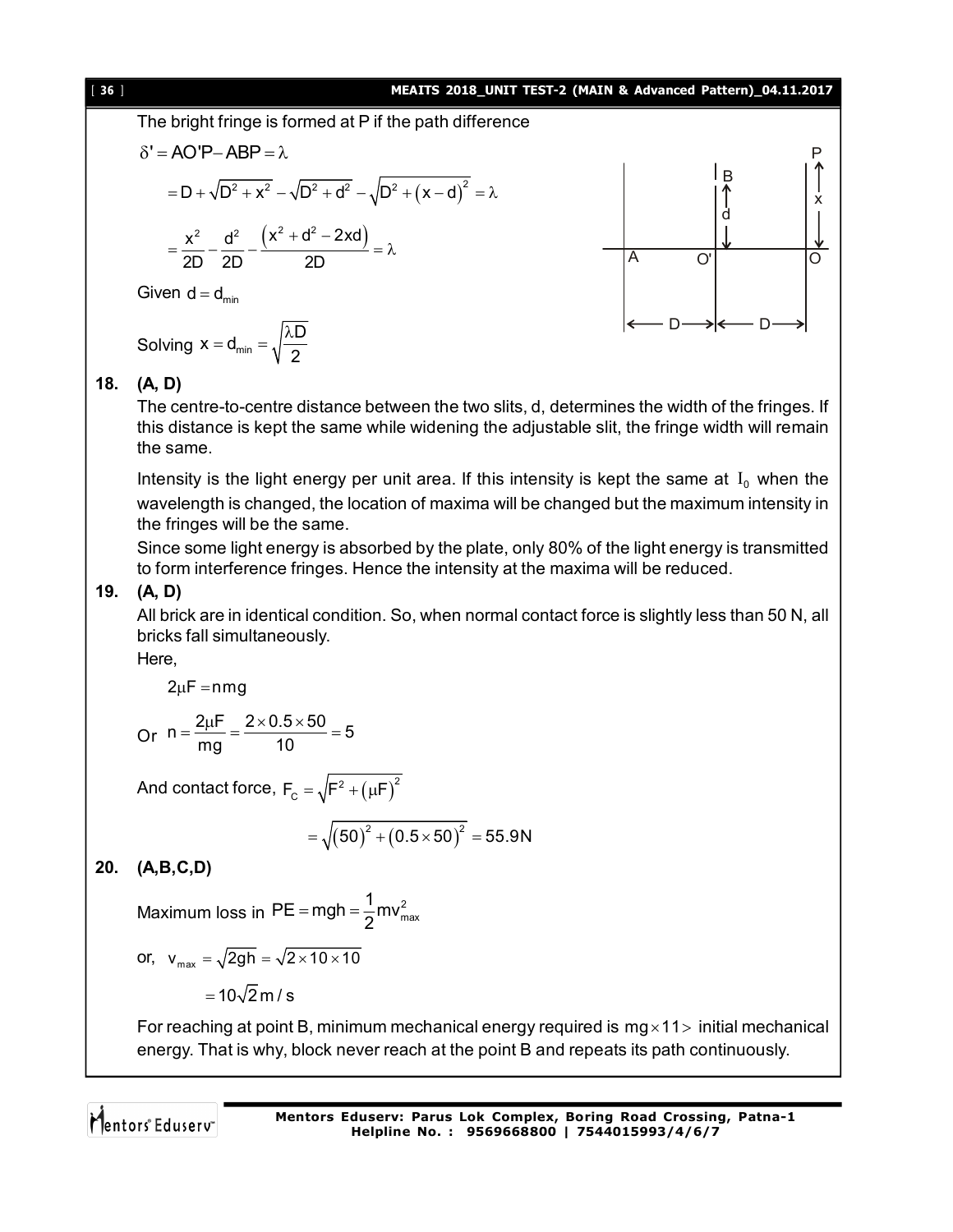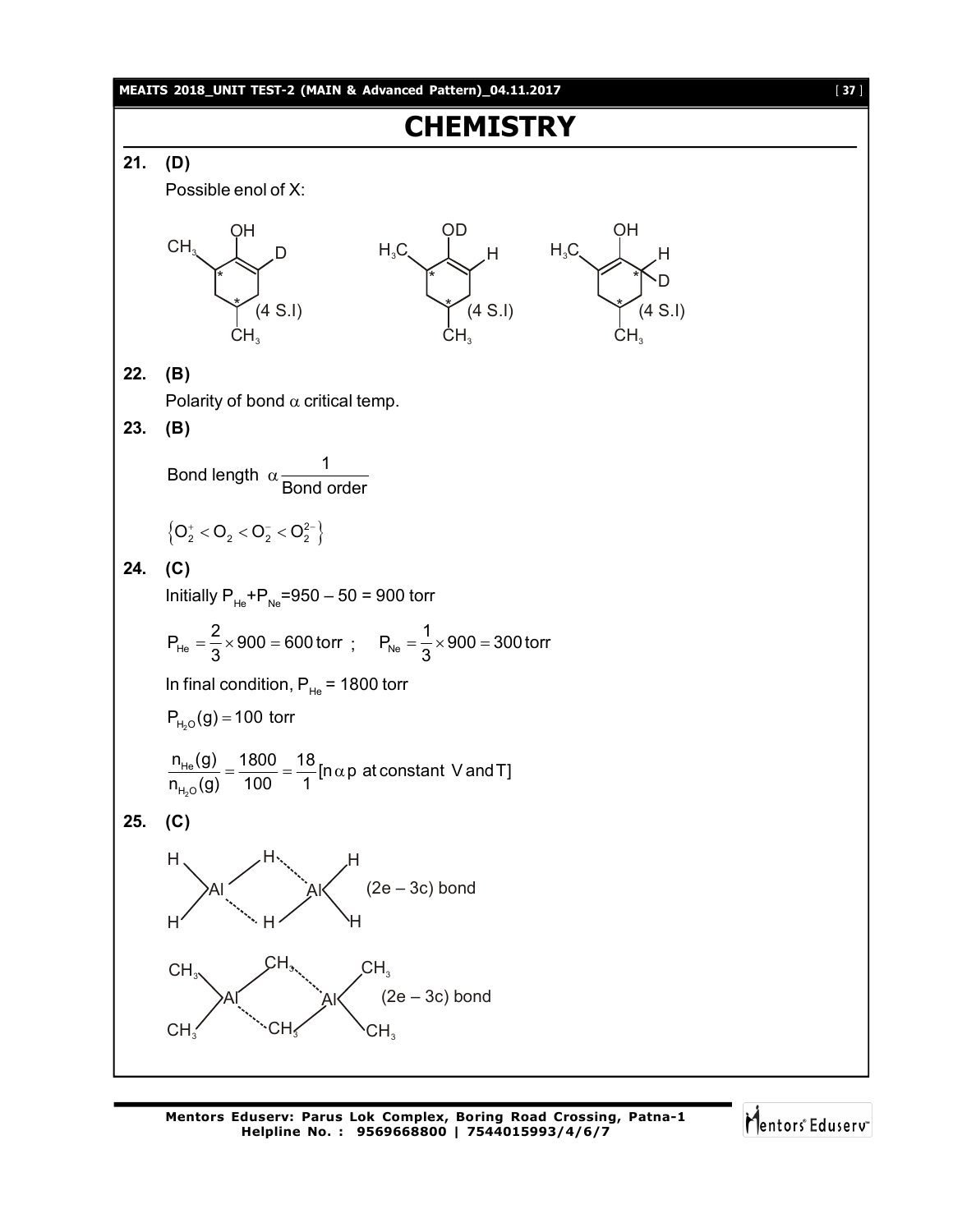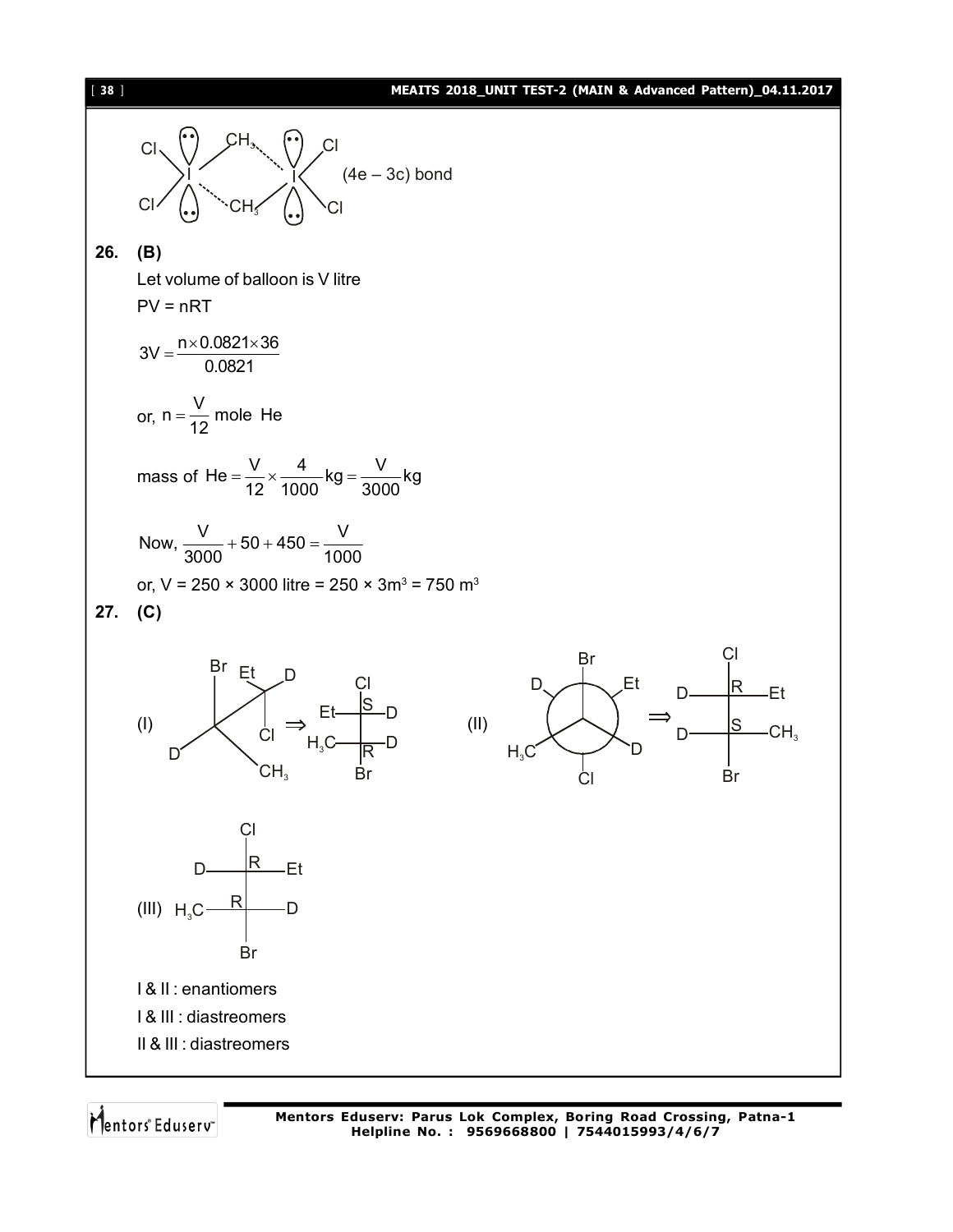#### **MEAITS 2018\_UNIT TEST-2 (MAIN & Advanced Pattern)\_04.11.2017** [ **39** ]

**28. (B)** When only attraction force works  $U(r) = \frac{K Q_{1} Q_{2}}{V}$  $=\frac{R\cdot Q}{r^2}$ , rectangular hyperbola **29. (C)**  $n(v-2)$ DBE =  $\frac{24}{9}$  + 1 2  $=\frac{\sum n(v-2)}{2}+1$ DBE of  $C_5H_{10}O = \frac{5(4-2)+10(1-2)}{2} + 1$ 2  $=\frac{5(4-2)+10(1-2)}{2}+1$  $\frac{10-10}{2}+1$ 2  $=\frac{10-10}{2}+1$  $= 0 + 1$  $= 1$ It means open chain structural isomers with one  $\pi$  -bond in each or a ring without  $\pi$  -bond. O H 1 2 3 4 2-Methylbutanal  $(DBE = 1)$ O H Pentanal  $(DBE = 1)$ O 1 2 3 2-Ethoxypropane  $(DBE = 0)$ **30. (D)** If degree of unsaturation = 3 then structural isomers may content- (i) Three  $\pi$ -bonds without ring (ii) Three rings without  $\pi$ -bonds (iii) Two rings with one  $\pi$ -bond (iv) Two  $\pi$ -bonds with one ring **31. (C)** For ideal gas,  $P_{\text{ideal}} = \frac{M u_{\text{rms}}^2}{2 M}$ 3V  $=$ For 1 mole real gas  $\frac{P_{\text{real}}}{V^{2}}$  =  $P_{\text{ideal}}$  $P_{\text{real}} + \frac{a}{\sqrt{2}} = P_{\text{i}}$ V +  $\frac{a}{\cdot \cdot \cdot 2}$  = F So,  $P_{\text{real}} + \frac{a}{\sqrt{2}} = \frac{M u_{\text{rms}}^2}{3 M}$  $V^2$  3V  $+\frac{a}{12} =$ or, 2  $r_{\text{real}} = \frac{m_{\text{rms}}}{3} - \frac{a}{\sqrt{2}}$  $P_{\text{real}} = \frac{M u_{\text{rms}}^2}{2 M} - \frac{a}{M^2}$  [b is negligible]  $=\frac{3\sqrt{2}}{3} - \frac{a}{\sqrt{2}}$  [b is negligible] or, 2  $P_{\text{real}} = \frac{M u_{\text{rms}}^2 V - 3a}{3V^2}$ 3V  $=\frac{M u_{\rm rms}^2 V -}{R V^2}$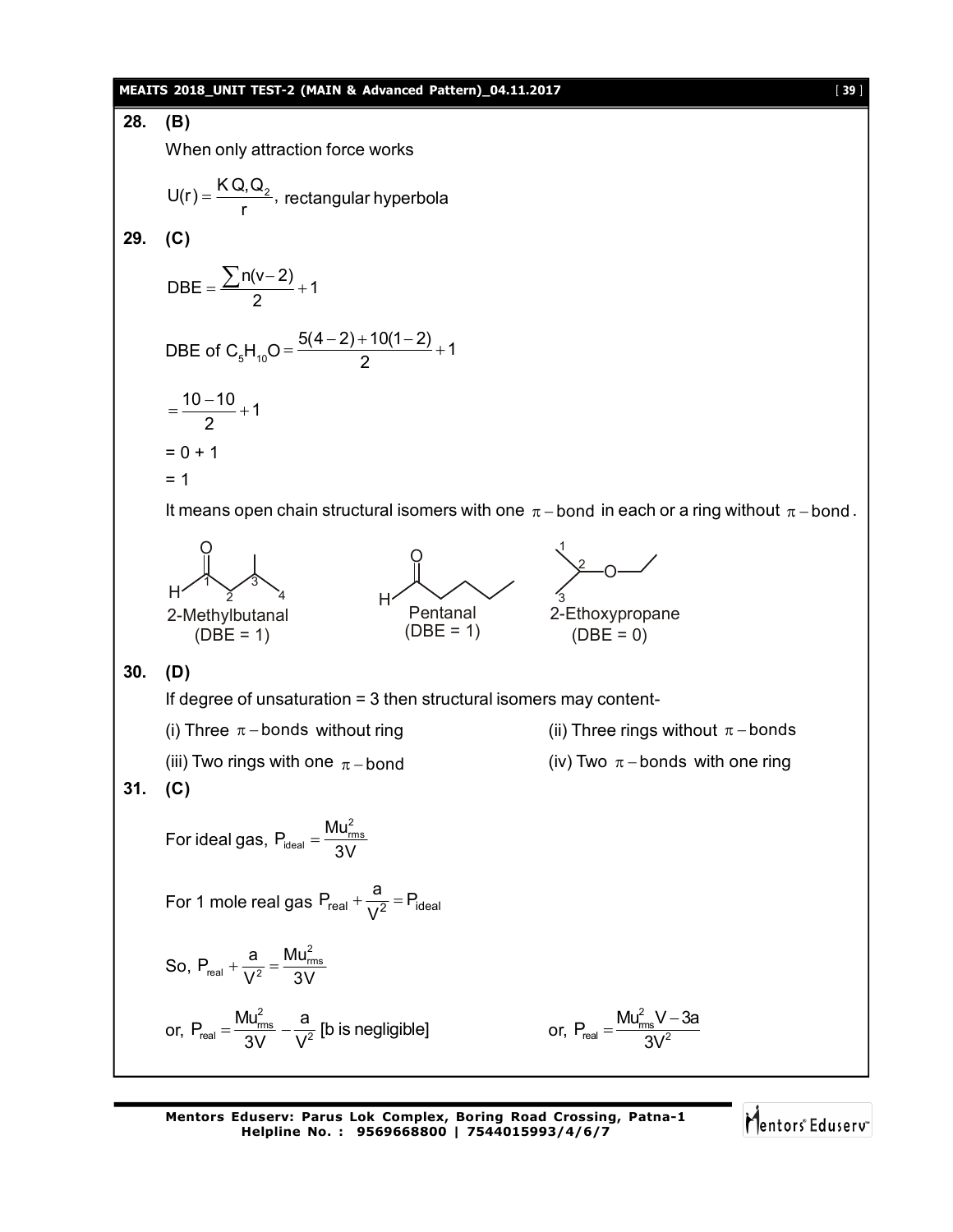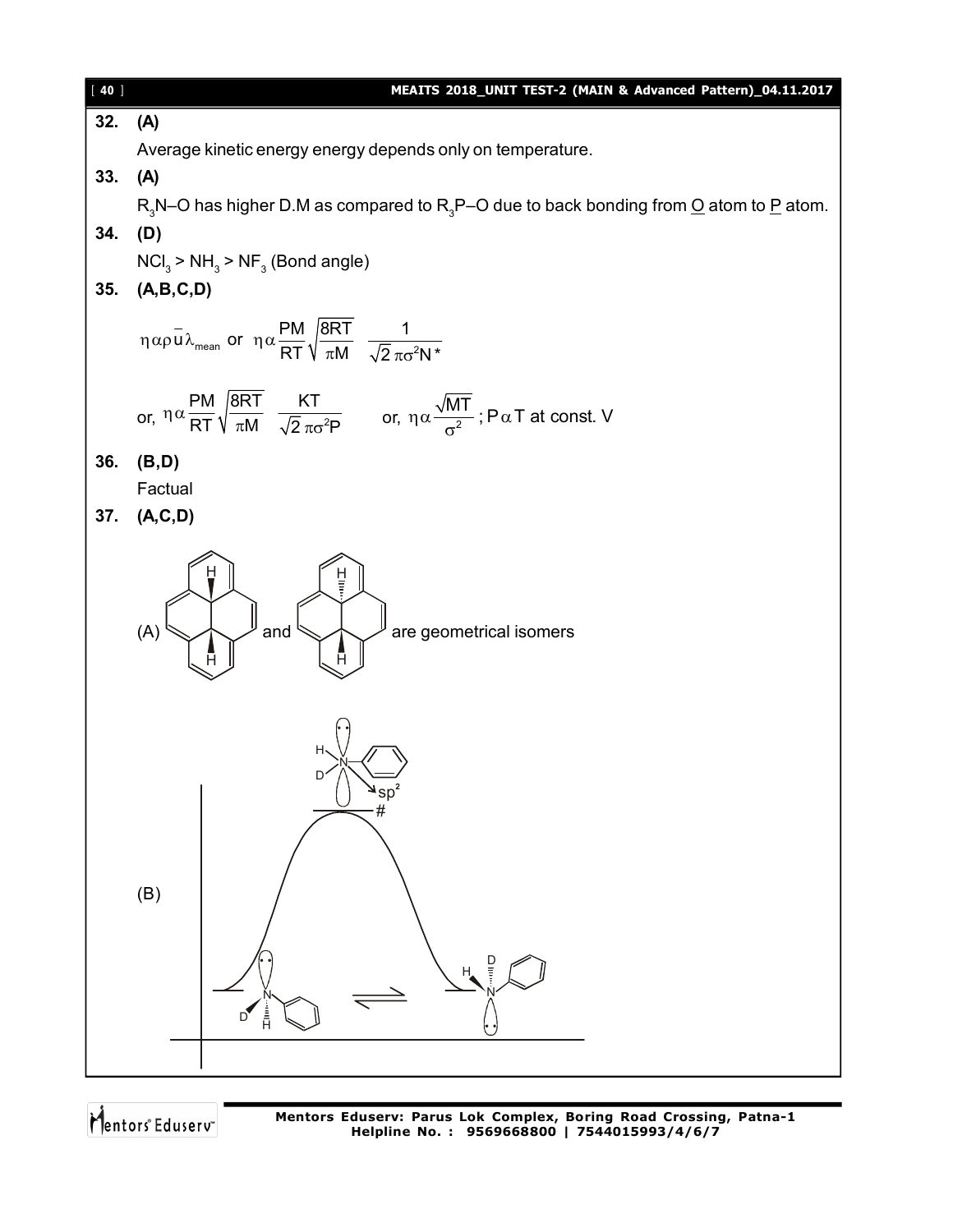#### **MEAITS 2018\_UNIT TEST-2 (MAIN & Advanced Pattern)\_04.11.2017** [ **41** ]

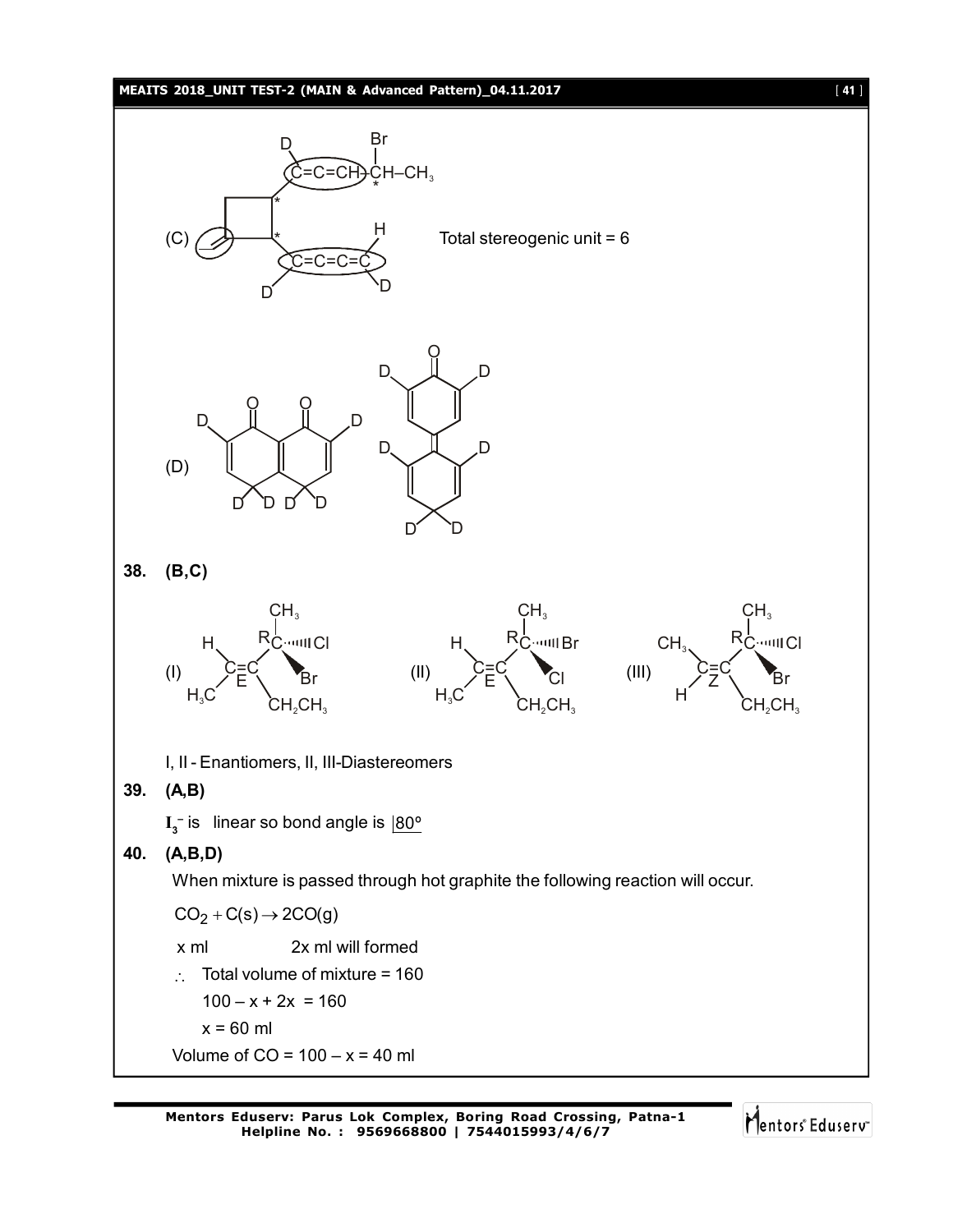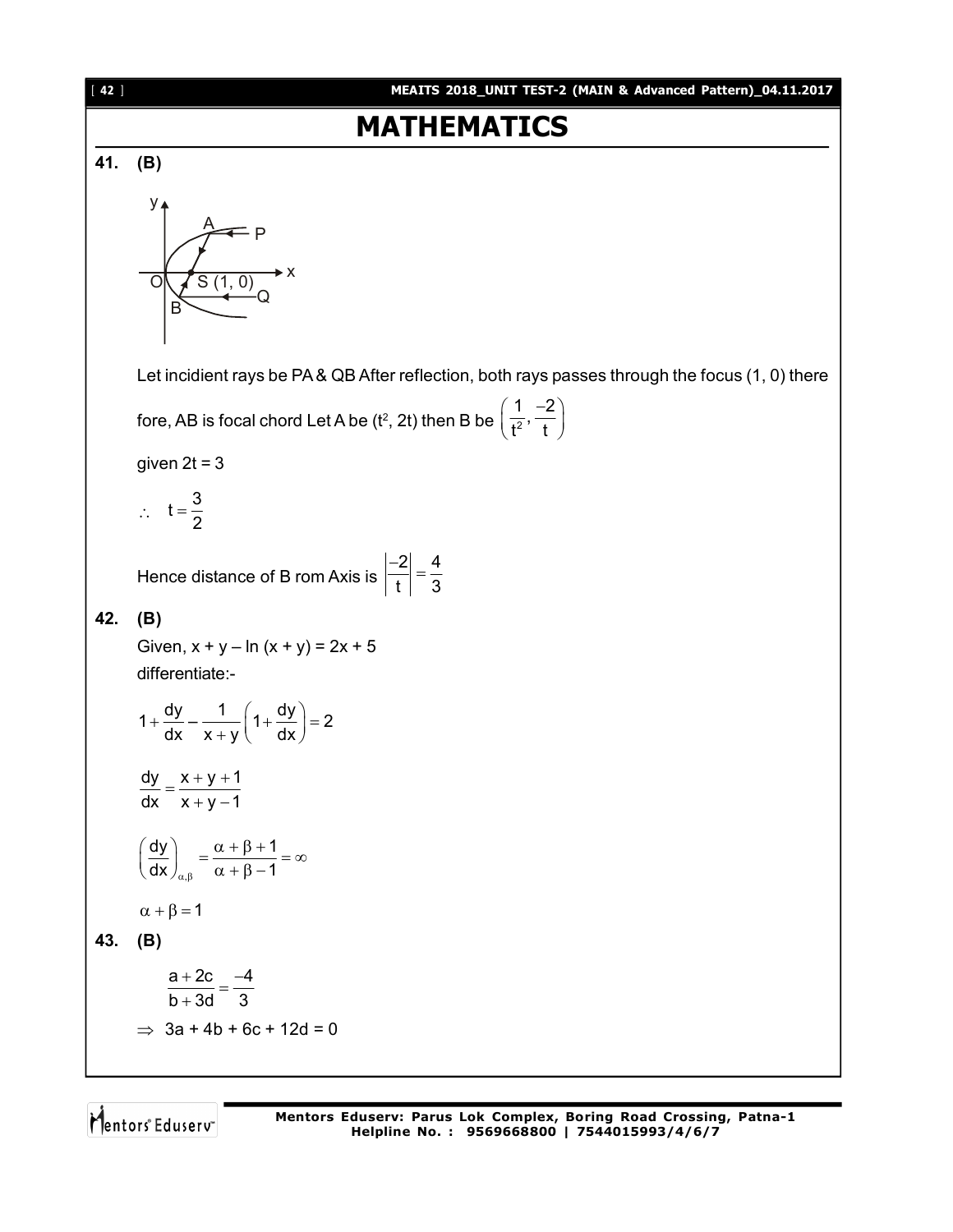#### **MEAITS 2018\_UNIT TEST-2 (MAIN & Advanced Pattern)\_04.11.2017** [ **43** ]

$$
\frac{a}{4} + \frac{b}{3} + \frac{c}{2} + d = 0
$$
  
\nNow,  $f(x) = \frac{ax^4}{4} + \frac{bx^3}{3} + \frac{cx^2}{2} + dx + k$   
\nthen  $f(0) = 0 = f(1)$   
\n∴  $f(x)$  satisfy the condition of Rolle's theorem in [0, 1]  
\nHence  $f'(x) = 0$  has at least one root in (0, 1)  
\n44. (D)  
\n $g(x) = f(\cot^2 x + 2\cot x + 2)$   
\n $g'(x) = f'(\cot^2 x + 2\cot x + 2) {-2\cot x \csc^2 x - x \csc^2 x}$   
\nFor  $g(x)$  be decreasing  $g'(x) < 0$   
\n⇒  $f'((\cot x + 1)^2 + 1) . (-2\csc^2 x) (\cot x + 1) < 0$ ; As  $f''(x) > 0$   
\ni.e  $f'(x)$  is increasing  
\n⇒  $(\cot x + 1) > 0 \cot x > -1, \forall x \left(0, \frac{3\pi}{4}\right)$   
\n45. (A)  
\nTangent to  $y^2 = 4x$  in terms of m, is  
\n $y = mx + \frac{1}{m}$  ...(i)  
\nand normal to  $x^2 = 4by$  in terms of m  
\n $y = mx + 2b + \frac{b}{m^2}$  ...(ii)  
\n∴ equation (i) and (ii) are same then  
\n $\frac{1}{m} = 2b + \frac{b}{m^2}$   
\n⇒  $2bm^2 - m + b = 0$   
\nFor two different tangets  
\nD > 0 ⇒ 1 – 8b<sup>2</sup> > 0  
\nor  $|b| < \frac{1}{2\sqrt{2}}$ 

Mentors Eduserv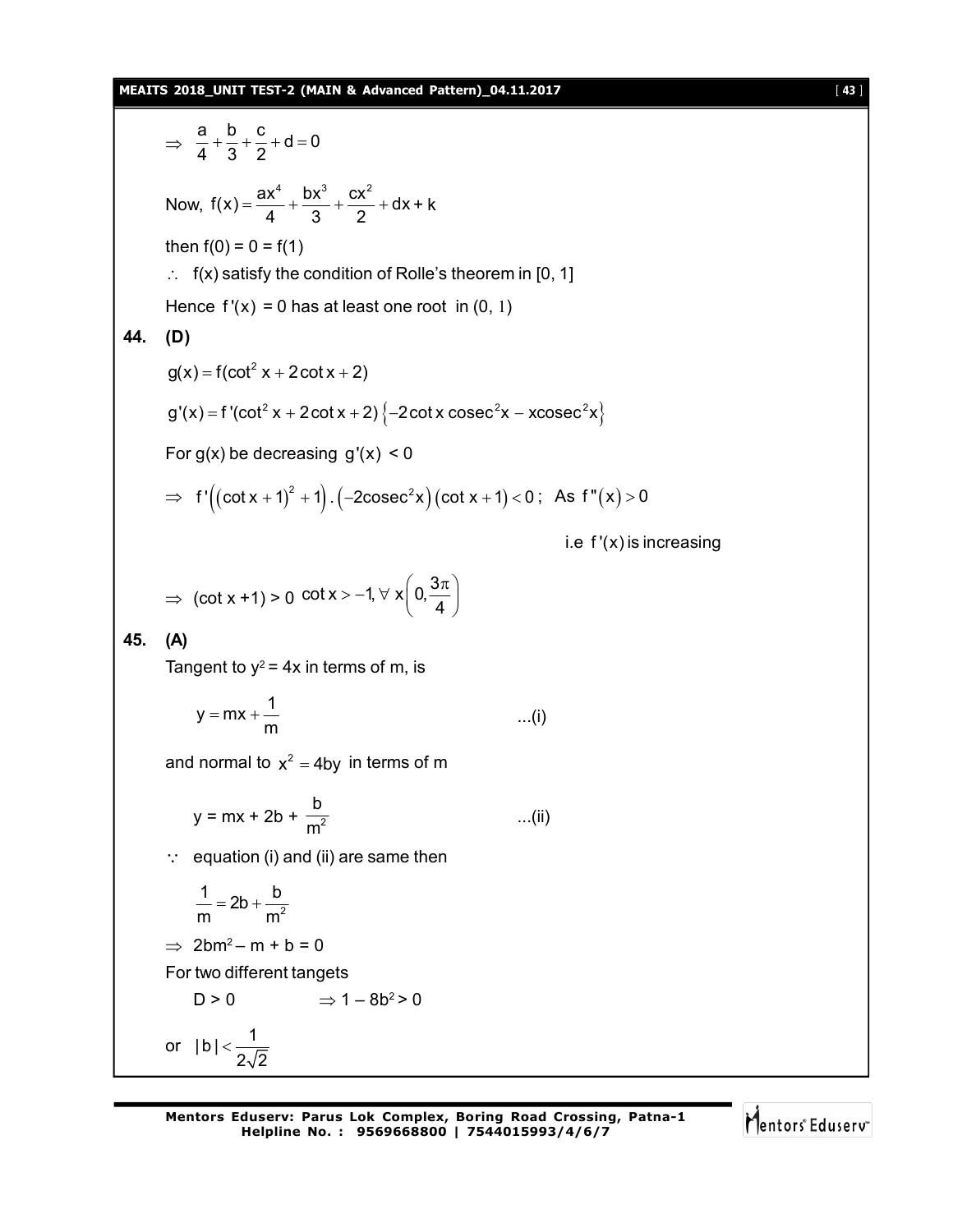#### [ **44** ] **MEAITS 2018\_UNIT TEST-2 (MAIN & Advanced Pattern)\_04.11.2017**

46. **(D)**  
\nHere 
$$
f'(x) = \frac{2}{x + f(x)} > 0
$$
  
\n $\Rightarrow f(x)$  is increasing function [1, 6]  
\n $\therefore \int_{1}^{6} f'(x) dx \le \int_{1}^{6} \frac{2}{x} dx$   
\n $f(x)|_{1}^{6} \le 2\ell nx|_{1}^{6}$   
\n $f(6) - f(1) \le 2\ell n_{6}$ 

 $f(6) \leq 2\ell n_6$ 

## **47. (A)**

f(x) will have maxima only, if  $a^2 + 1 \ge 2$ 

$$
\Rightarrow \; |a| \!\geq\! 1
$$



**48. (C)**

 $f(x) = f'(x) \times f'''(x)$  is satisfied only by the polynomial of degree 4. Since  $f(x) = 0$  satisfies  $x =$ 1, 2, 3 only. Now it is clear that one of the roots is repeated twice.

$$
\implies
$$
 f'(1) f'(2) f'(3) = 0

**Solution for question no. 49 & 50.**



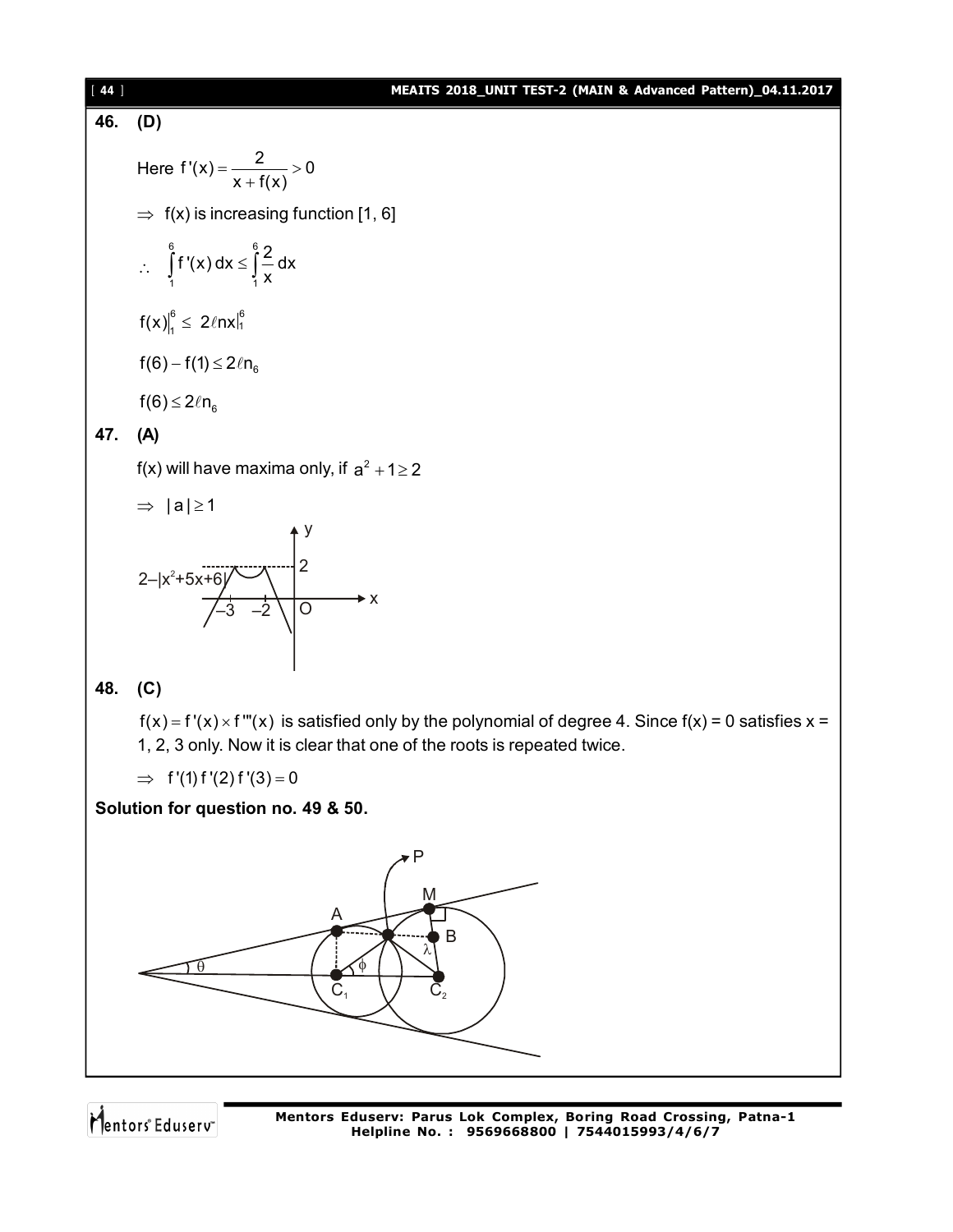#### **MEAITS 2018\_UNIT TEST-2 (MAIN & Advanced Pattern)\_04.11.2017** [ **45** ]

Let 2d = length of common chord and  $\angle PC_1C_2 = \phi$ then sin  $\phi =$ d 3 and  $\sin(90^\circ - \phi) = \frac{d}{\lambda}$  or  $\cos \phi = \frac{d}{\lambda}$  $\lambda$   $\lambda$ Now  $^{2}$  d  $^{2}$  cos<sup>2</sup> d<sup>2</sup> d<sup>2</sup>  $\sin^2 \phi + \cos^2 \phi = \frac{d^2}{\rho} + \frac{d^2}{\lambda^2} = 1$ 9  $\phi$  + cos<sup>2</sup>  $\phi$  =  $\frac{a}{\phi}$  +  $\frac{a}{\phi^2}$  = 2 λ  $\Rightarrow$  $2 + \cos^2 x - d^2$   $d^2$  $\sin^2 \phi + \cos^2 \phi = \frac{d^2}{\rho} + \frac{d^2}{\lambda^2} = 1$ 9  $\phi + \cos^2 \phi = \frac{a}{2} + \frac{a}{12} = 1$ λ  $\therefore \lambda = 4$ **49. (B)**  $\lambda = r = 4$ **50. (B)**  $\therefore$  (C<sub>1</sub>C<sub>2</sub>)<sup>2</sup> =  $\lambda^2$  + 3<sup>2</sup> = 16 + 9 = 25  $1\mathbf{v}_2$ ABM, sin  $\theta = \frac{BM}{AD} = \frac{4-3}{2} = \frac{1}{5}$ AB  $C_1C_2$  5  $\triangle$ ABM, sin  $\theta = \frac{BM}{\triangle} = \frac{4-3}{3} = \frac{1}{2}$  $\therefore$  sin 2 $\theta$  = 2 sin $\theta$  cos $\theta$  =  $2 \times \frac{1}{2} \times \sqrt{1 - (\frac{1}{2})^2}$ 5 V (5  $\times \frac{1}{5} \times \sqrt{1 - \left(\frac{1}{5}\right)^2} = \frac{4\sqrt{6}}{25}$ 25 **Solution for question no. 51 & 52.**  $\therefore$  y = 3x is tangent to the parabola  $2y = ax^2 + b$  ...(i)  $2(3x) = ax^2 + b$  $\Rightarrow$  ax<sup>2</sup> - 6x + b = 0  $D = 0$  $\therefore$  36 – 4ab = 0  $\Rightarrow$  ab = 9 ...(ii) from (i) & (ii) 2y =  $ax^2 + \frac{9}{x}$  $=$   $ax^2 + \frac{b}{a}$  ...(iii) **51. (C)**  $\frac{a+b}{2} \ge \sqrt{ab} = 3 \Rightarrow a+b \ge 6$ 2  $\therefore \frac{a+b}{2} \ge \sqrt{ab} = 3 \implies a+b \ge 6$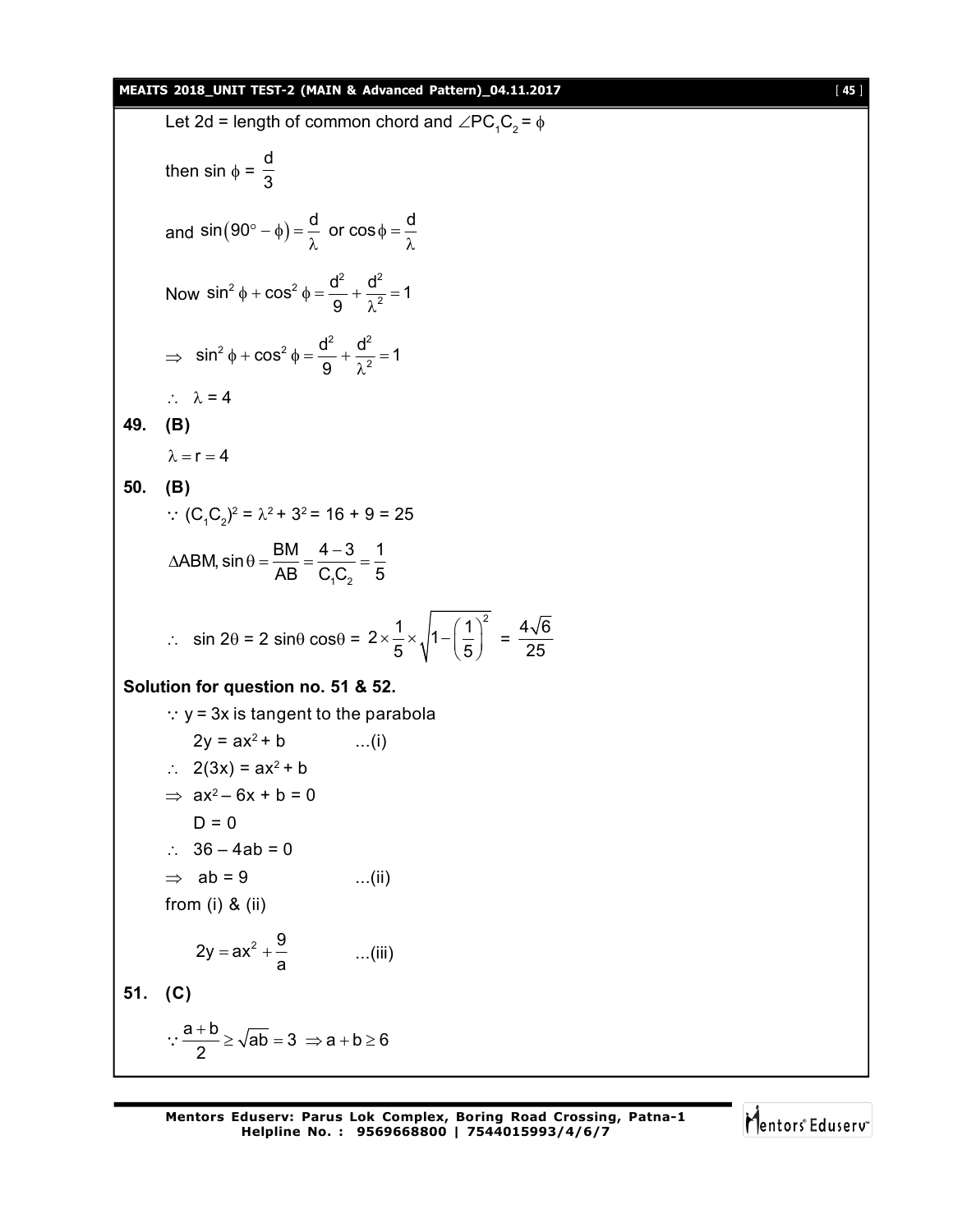[ **46** ] **MEAITS 2018\_UNIT TEST-2 (MAIN & Advanced Pattern)\_04.11.2017 52. (B)**  $\therefore$  (2, 6) is point of contact 2.6 = 4a + 9 a  $\Rightarrow$  2a = 3 **53. (B)** Let  $y = \sin x$  $f'(x) = \cos x$  $\therefore$  COS X<sub>1</sub> =  $-\frac{1}{\cos x}$  =  $\frac{\sin x_2 - \sin x_1}{x - x}$ 2  $\mathbb{Z}_2$   $\mathbb{Z}_1$  $\cos x_1 = \frac{1}{1}$   $\frac{\sin x_2 - \sin x_3}{1}$  $\cos x_2$   $x_2 - x_1$  $=-\frac{1}{\sqrt{2}}=\frac{\sin x_2 - \sin x_3}{\sqrt{2}}$  $\overline{\phantom{0}}$ i.e.  $\cos x_1 \cos x_2 = -1$  $\therefore$  sin  $x_1 = \sin x_2 = 0$  $\therefore$  No solution **54. (C)**  $f(x) = y = | \ln x |$  $\therefore$   $f'(X_1) = -\frac{1}{f'(X_1)} = \frac{f(X_2) - f(X_1)}{f'(X_1)}$ 2/  $\lambda_2$   $\lambda_1$  $f'(x_1) = -\frac{1}{f(x_1)} = \frac{f(x_2) - f(x_1)}{f(x_1)}$ f'(x<sub>2</sub>)  $x_2 - x_1$  $=-\frac{1}{516}=\frac{f(x_2)-1}{x_1+x_2+x_3}$  $\overline{\phantom{0}}$  $\Rightarrow \frac{\ln x_1}{\sqrt{2\pi}x_1} = \frac{-x_2|\ln x_2|}{\ln x} = \frac{|\ln x_2| - |(\ln x_1)|}{\sqrt{x_1}}$  $1$ <sup>2</sup>  $1$  2  $1$   $1$   $1$   $2$   $2$   $2$   $2$   $2$ nx,  $-{\mathsf x}_2\bigl| \ell$ n ${\mathsf x}_2\bigr|$   $\bigl| \ell$ n ${\mathsf x}_2\bigr|$   $- \bigl| (\ell$ nx  $x_1 |\ell \cap x_1|$   $\vert \ln x_2$   $x_2 - x_1$  $=\frac{-x_2|\ell \ln x_2|}{\ln x_2}=\frac{|\ell \ln x_2|-1}{\ln x_2}$ - $\ell$ nx,  $-x_2|\ell$ nx<sub>2</sub> $|$   $|\ell$ nx<sub>2</sub> $|$   $|(\ell n)$  $\ell$ **...(i)**  $\Rightarrow$   $ln x_1 ln x_2 < 0$ Let 0 <  $x_1$  < 1 then 1 <  $x_2$  and  $x_1x_2$  = 1  $\frac{1}{2} = \frac{18.2 + 18.14}{1} = \frac{18.144}{1}$ 1  $\mathbb{Z}_2$   $\mathbb{Z}_1$   $\mathbb{Z}_2$   $\mathbb{Z}_1$  $\frac{1}{n} = -x_2 = \frac{\ln x_2 + \ln x_1}{n} = \frac{\ln x_1 x_2}{n} = 0$  $X_1$   $X_2 - X_1$   $X_2 - X_1$  $\frac{-1}{-1} = -x_2 = \frac{\ln x_2 + \ln x_1}{-1} = \frac{\ln x_1 x_2}{-1} = 0$  $-x_1$   $x_2$  - >  $\ell$ nx<sub>2</sub> +  $\ell$ nx<sub>1</sub>  $\ell$ n  $\Rightarrow$  since  $x_1x_2 = 1$ , ln  $x_1x_2 = 0$ where is Not possible  $\therefore$  No solution **55. (A, D)** For condition of tangency  $\frac{|4k + 3k - 12|}{5} = k \Rightarrow 7k - 12 = \pm 5k$ 5  $\frac{+3k-12}{5}$  = k  $\Rightarrow$  7k - 12 = ± 9  $\therefore$  k = 1, 6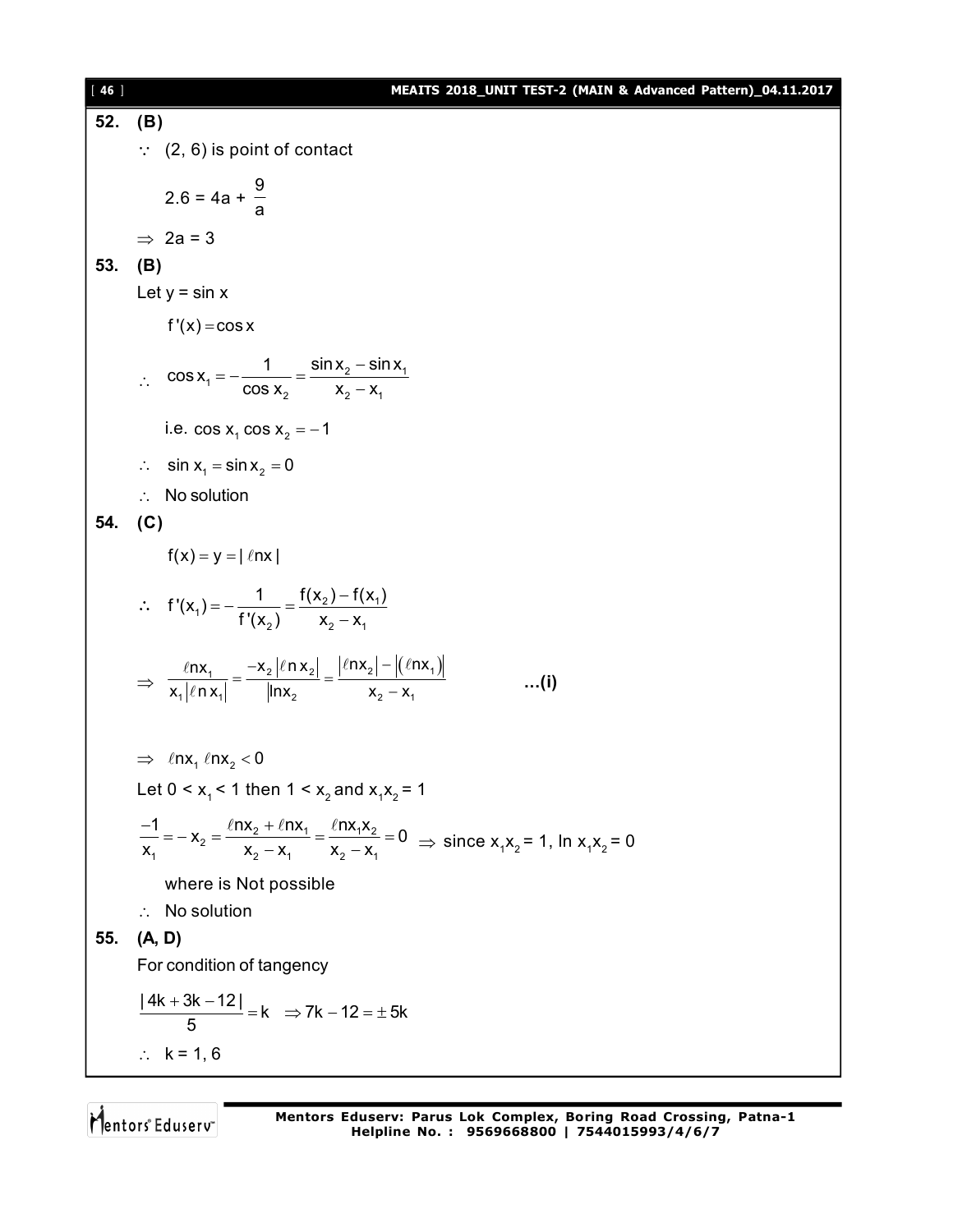

**Mentors Eduserv: Parus Lok Complex, Boring Road Crossing, Patna-1 Helpline No. : 9569668800 | 7544015993/4/6/7**

Mentors<sup>®</sup> Eduserv<sup>®</sup>